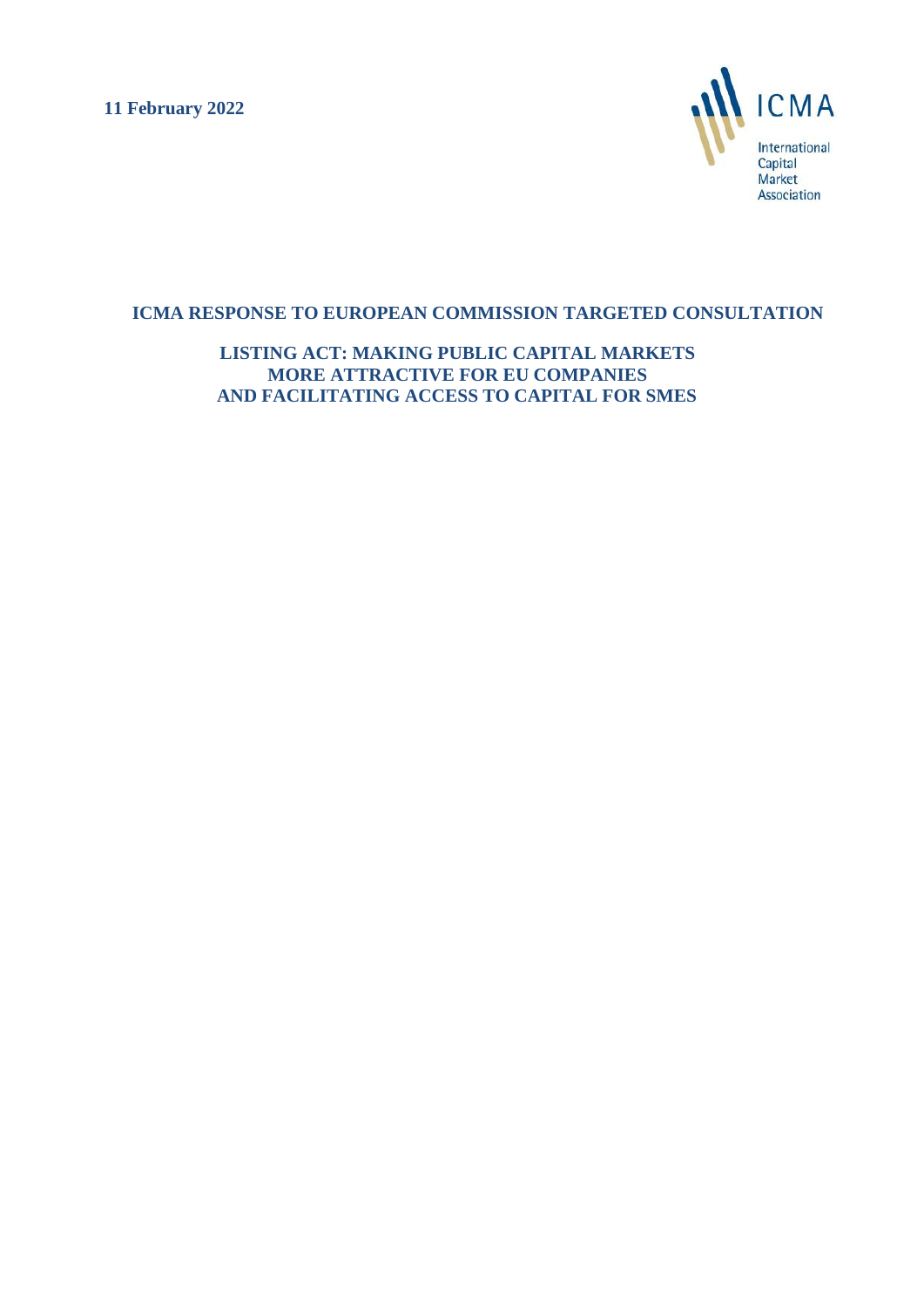# **This document sets out ICMA's response to the targeted consultation on the Listing Act submitted via the European Commission's online form on 11 February 2022<sup>1</sup> .**

### **CONSULTATION QUESTIONS**

### **1. GENERAL QUESTIONS ON THE OVERALL FUNCTIONING OF THE REGULATORY FRAMEWORK**

The current EU rules relevant for company listing consist of provisions contained in a number of legal acts, such as the [Prospectus Regulation,](https://eur-lex.europa.eu/legal-content/EN/TXT/?uri=CELEX%3A32017R1129) the [Market Abuse Regulation](https://eur-lex.europa.eu/legal-content/EN/TXT/?uri=CELEX%3A32014R0596) (MAR), the Market in Financial [Instruments](https://eur-lex.europa.eu/legal-content/EN/TXT/?uri=CELEX%3A32014L0065) Directive (MiFID II) and [Regulation](https://eur-lex.europa.eu/legal-content/EN/TXT/?uri=CELEX%3A32014R0600) (MiFIR), the [Transparency Directive](https://eur-lex.europa.eu/legal-content/EN/ALL/?uri=CELEX%3A32013L0050) and the [Listing Directive. T](https://eur-lex.europa.eu/legal-content/EN/TXT/?uri=celex%3A32001L0034)hese rules primarily aim at balancing the facilitation of companies' access to EU public markets with an adequate level of investor protection, while also pursuing a number of secondary or overarching objectives.

**1. In your view, has EU legislation relating to company listing been successful in achieving the following objectives? On a scale from 1 to 5 (1 being "achievement is very low" and 5 being "achievement is very high"), please rate each of the following objectives by putting an X in the box corresponding to your chosen options.**

|                                                                                                                        | 1 | $\overline{2}$ | 3 | 4 | 5 | Don't know/no<br>opinion/not<br>relevant |
|------------------------------------------------------------------------------------------------------------------------|---|----------------|---|---|---|------------------------------------------|
| a) Ensuring adequate access to<br>finance through EU capital<br>markets                                                |   |                |   |   |   |                                          |
| b) Providing an adequate level<br>of investor protection                                                               |   |                |   |   | X |                                          |
| c) Creating markets that attract an<br>adequate base of professional<br>investors for companies listed<br>in the EU    |   |                |   |   | X |                                          |
| Creating markets that attract an<br>d)<br>adequate<br>base<br>of retail<br>investors for companies listed<br>in the EU |   |                |   |   |   |                                          |
| Providing<br>clear<br>legal<br>a<br>e)<br>framework                                                                    |   |                |   |   |   |                                          |

<sup>&</sup>lt;sup>1</sup> The targeted consultation document is available at:

[https://ec.europa.eu/info/sites/default/files/business\\_economy\\_euro/banking\\_and\\_finance/documents/2021-listing-act](https://ec.europa.eu/info/sites/default/files/business_economy_euro/banking_and_finance/documents/2021-listing-act-targeted-consultation-document_en.pdf)[targeted-consultation-document\\_en.pdf.](https://ec.europa.eu/info/sites/default/files/business_economy_euro/banking_and_finance/documents/2021-listing-act-targeted-consultation-document_en.pdf)

In this document. the European Commission's commentary and questions are set out in black font, and ICMA's responses are set out in blue font. This document does not include the questions to which ICMA provided no response.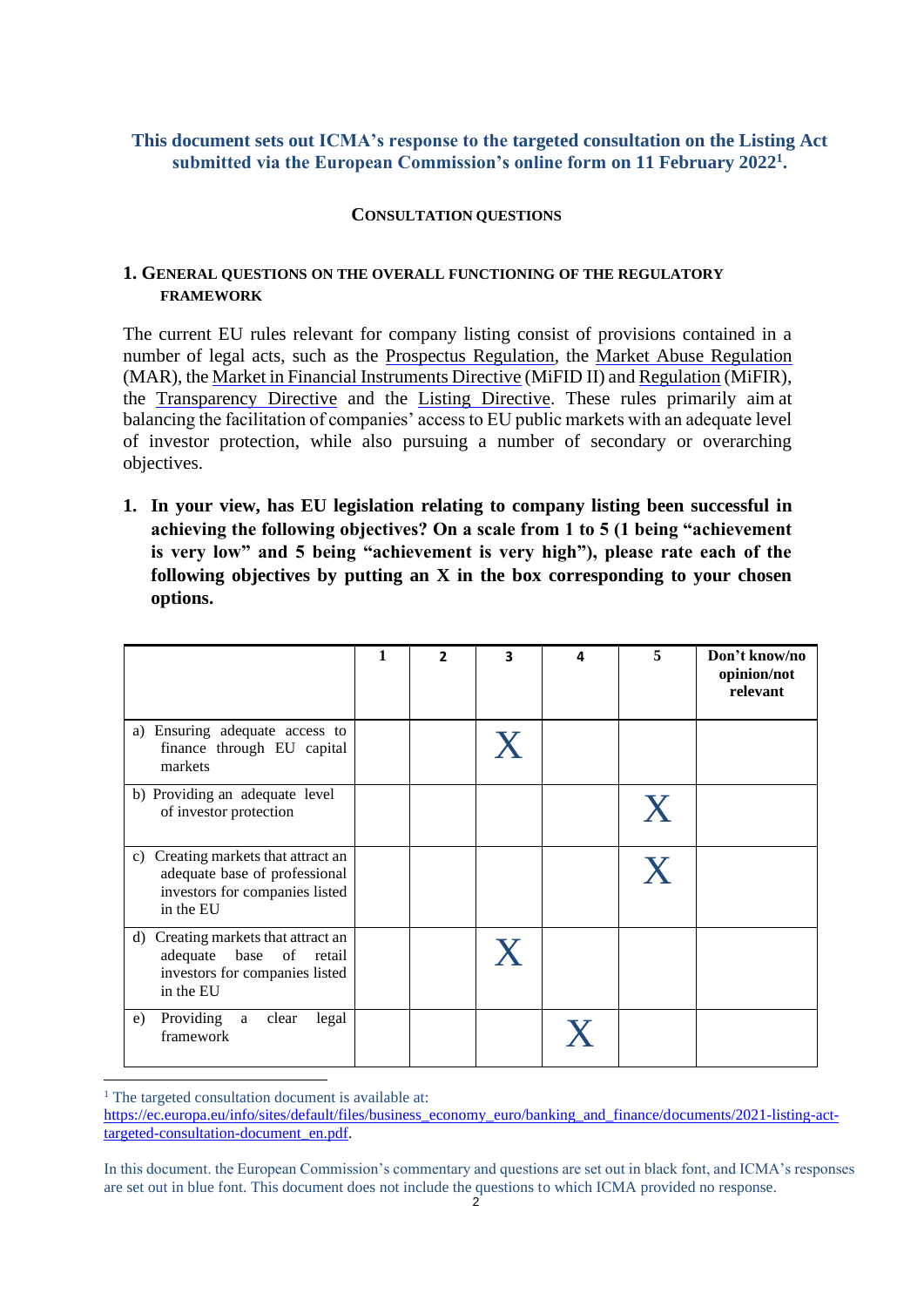| л. | Integrating<br>markets | EU | capital |  |  |  |
|----|------------------------|----|---------|--|--|--|
|    |                        |    |         |  |  |  |

Please explain your reasoning: *[4000 character(s) maximum]*

ICMA:

This ICMA response is prepared from the perspective of the international bond markets.

The EU's primary bond markets currently function efficiently, particularly in the wholesale space. They provide a crucial source of funding to EU companies. In 2021, international primary bond markets provided around  $\epsilon$ 1.6 trillion worth of financing in the EU.

**(1) Wholesale bond markets:** The regulatory environment for listing wholesale bonds in the EU is considered to be reasonably well-calibrated, although is perceived to place more emphasis on investor protection than ensuring access to finance for bond issuers.

Given the well-functioning nature of wholesale primary bond markets currently, many ICMA members would welcome only necessary adjustments to the Prospectus Regulation (PR). However, more ambitious proposals to increase flexibility for issuers could also be considered (see Q14). In any event, the base prospectus format, wholesale disclosure regime and flexibility for bond issuers to choose their home Member State work well and must be retained. Similarly, the PR's public offer exemptions and application to securities to be admitted to trading on a regulated market, but not MTFs, give borrowers useful flexibility (see further under SME bonds below).

In relation to MAR, the broad scope (namely its application to securities listed on regulated markets, MTFs and OTFs), the definition of "inside information", obligations relating to insider lists and the market soundings regime are considered problematic or disproportionate.

Changes to the listing-related requirements under MiFID, the Transparency Directive and the Listing Directive are, on balance, not considered to be necessary at this time.

**(2) Retail bond markets:** Whilst the wholesale bond markets function well, the volume of bonds offered directly to retail investors varies across the EU and retail bond markets tend to be domestic rather than pan-EU. This is likely to be due to a combination of factors, of which regulation is one. Other factors include: (a) many issuers not needing to access retail bond markets because they can access the funding they need in the wholesale bond markets; and (b) some retail investors finding bonds unattractive in a low interest rate environment. Whilst changes to regulation may not alter these market dynamics, adjustments could be made to encourage companies to offer their bonds directly to retail investors. This would need to be approached holistically using the various tools available to protect retail investors. The PRIIPs Regulation and MiFID II product governance rules would also need to be considered. See Q18.

**(3) SME bonds:** The current lack of direct SME participation in public bond markets (particularly on a pan-EU basis) is also thought to be due primarily to commercial, rather than regulatory, factors. These commercial factors include the cost disadvantages of small size deals (because SMEs typically only need to raise relatively small amounts) and a lack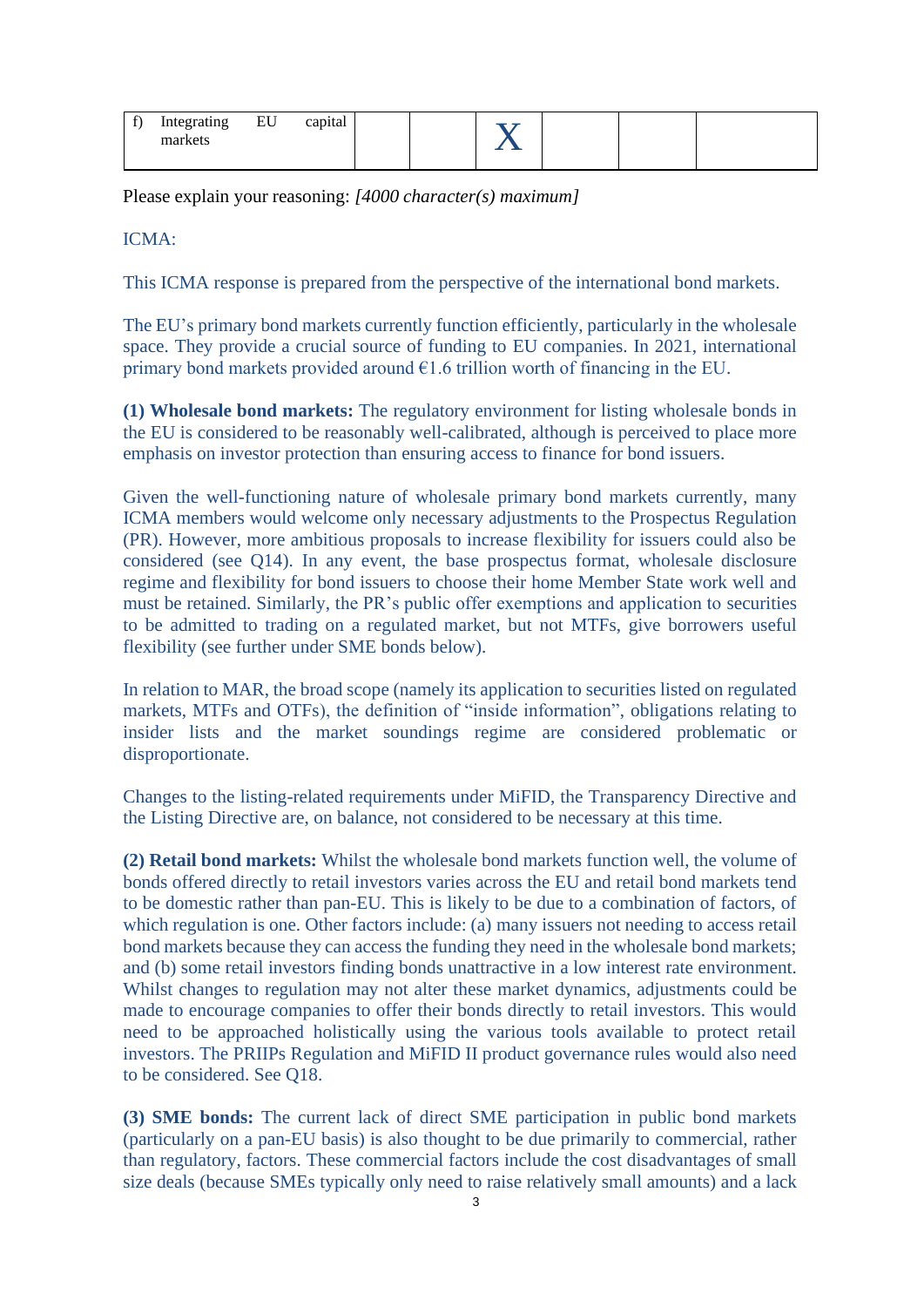of liquidity. Related to this, SME bonds may also be ineligible for inclusion in bond indices due to their small sizes. In addition to commercial factors, the regulatory burden imposed by MAR has, anecdotally, caused some SME issuers to avoid public markets (see Q45). It seems unlikely that the PR is a significant barrier to SMEs accessing public bond markets because issuers can choose to offer their bonds on an exempt basis and admit them to trading on a MTF (thereby falling outside the scope of the PR). If the policy objective of the consultation is to be achieved, these aspects of flexibility must be retained in the PR. See also Q7.

The policy objectives of SME issuer and retail investor access to capital markets should be considered separately. Investing in SMEs' securities is likely to carry higher risks than investing in securities of large, established, issuers; and institutional investors seem likely to be in a better position to assess those risks.

*……………*

As noted by numerous stakeholders and recognised in the [CMU action plan,](https://ec.europa.eu/info/business-economy-euro/growth-and-investment/capital-markets-union/capital-markets-union-2020-action-plan_en) public listing in the EU is currently too cumbersome and costly, especially for SMEs. The [Oxera](https://op.europa.eu/en/publication-detail/-/publication/54e82687-27bb-11eb-9d7e-01aa75ed71a1/language-en/format-PDF/source-search) report on primary and [secondary](https://op.europa.eu/en/publication-detail/-/publication/54e82687-27bb-11eb-9d7e-01aa75ed71a1/language-en/format-PDF/source-search) equity markets in the EU stated that the numberof listings in the EU-28 declined by 12%, from 7,392 in 2010 to 6,538 in 2018, while GDP grew by 24% over the same period. As a corollary of this, EU public markets for capital remain depressed, notably in comparison to public markets in other jurisdictions with more developed financial markets overall. Weak EU capital markets negatively impact the funding structure and cost of capital of EU companies which currently over rely on credit when compared to other developed economies.

**2. In your opinion, how important are the below factors in explaining the lack of attractiveness of EU public markets? Please rate each factor from 1 to 5, 1 standing for "not important" and 5 for "very important".**

|                                                                                                                                            | <b>Regulated</b><br><b>Markets</b> | <b>SME</b><br>growth<br>markets | <b>Other Markets</b><br>(e.g. other<br>MTFs, OTFs) |
|--------------------------------------------------------------------------------------------------------------------------------------------|------------------------------------|---------------------------------|----------------------------------------------------|
| linked<br>Excessive<br>compliance<br>a)<br>costs<br>to<br>regulatory requirements                                                          |                                    | N/A                             | 3                                                  |
| b) Lack of flexibility for issuers due to regulatory<br>constraints<br>around<br>shareholding<br>certain<br>structures and listing options | N/A                                | N/A                             | N/A                                                |
| Lack of attractiveness of SMEs' securities<br>C)                                                                                           | 3                                  | N/A                             | 3                                                  |
| Lack of liquidity of securities<br>d)                                                                                                      | 4                                  | N/A                             | 4                                                  |
| Other (please specify below)<br>e)                                                                                                         | 4                                  | N/A                             |                                                    |
| ICMA: Please see our response<br>below and our response to Q1.                                                                             |                                    |                                 |                                                    |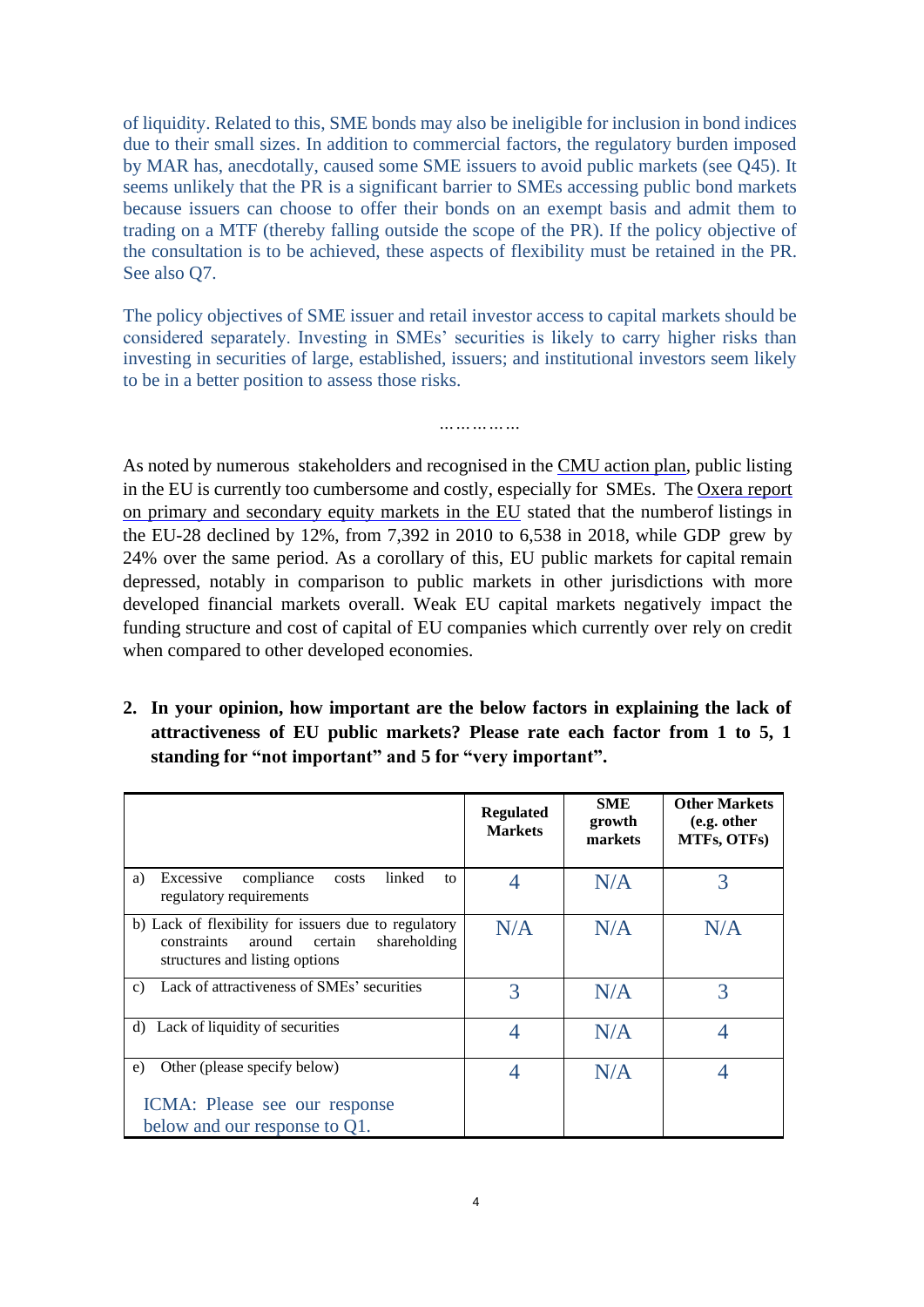Please explain your reasoning regarding regulated markets: *[4000 character(s) maximum]*

ICMA:

The characterisation of EU's public markets as "unattractive" in general is questionable. As previously noted, the pan-EU wholesale primary bond markets function effectively and have been a critical source of funding for EU companies and other EU bond issuers through the pandemic.

It is worth noting that the EU's wholesale primary bond markets are also effectively integrated into wider global wholesale bond markets and this integration is important. This integration means that third country companies are able to admit their wholesale debt securities to trading on EU regulated markets and offer their wholesale debt securities to wholesale investors in the EU. It also means that EU companies are able to admit their wholesale debt securities to third country trading venues and offer their wholesale debt securities to third country wholesale investors.

This said, EU public bond markets can indeed be contrasted with the more deep and liquid US public markets. One feature of such contrast is the fragmentation that continues to exist along national lines in some segments of the EU's bond markets outside the wellfunctioning pan-EU wholesale bond markets (notably retail and SME bond markets). This fragmentation is considered to stem primarily from long-standing issues such as cultural bias towards domestic investing on the part of retail investors rather than regulatory and legislative issues. This type of issue is difficult to address via EU regulation, but the CMU action to improve financial literacy (Action 7) is an important and necessary initiative which has the potential to help develop both SME and retail markets. See also our response to Q1.

Please explain your reasoning regarding Other Markets (e.g. other MTFs, OTFs): *[4000 character(s) maximum]*

ICMA:

Please see our response to Q1 and our response to Q2a on regulated markets. In relation to the PR, some aspects of MTF rules are considered to be more flexible and proportionate. The most commonly used EU MTFs for bonds are EuroMTF and the Global Exchange Market. See further Q9. In relation to MAR, please see Q45 on the challenges presented by MAR's application to MTFs and OTFs.

*……………*

**7. In your view, what are the main factors that explain why the level of institutional and retail investments in SME shares and bonds remains low in the EU?**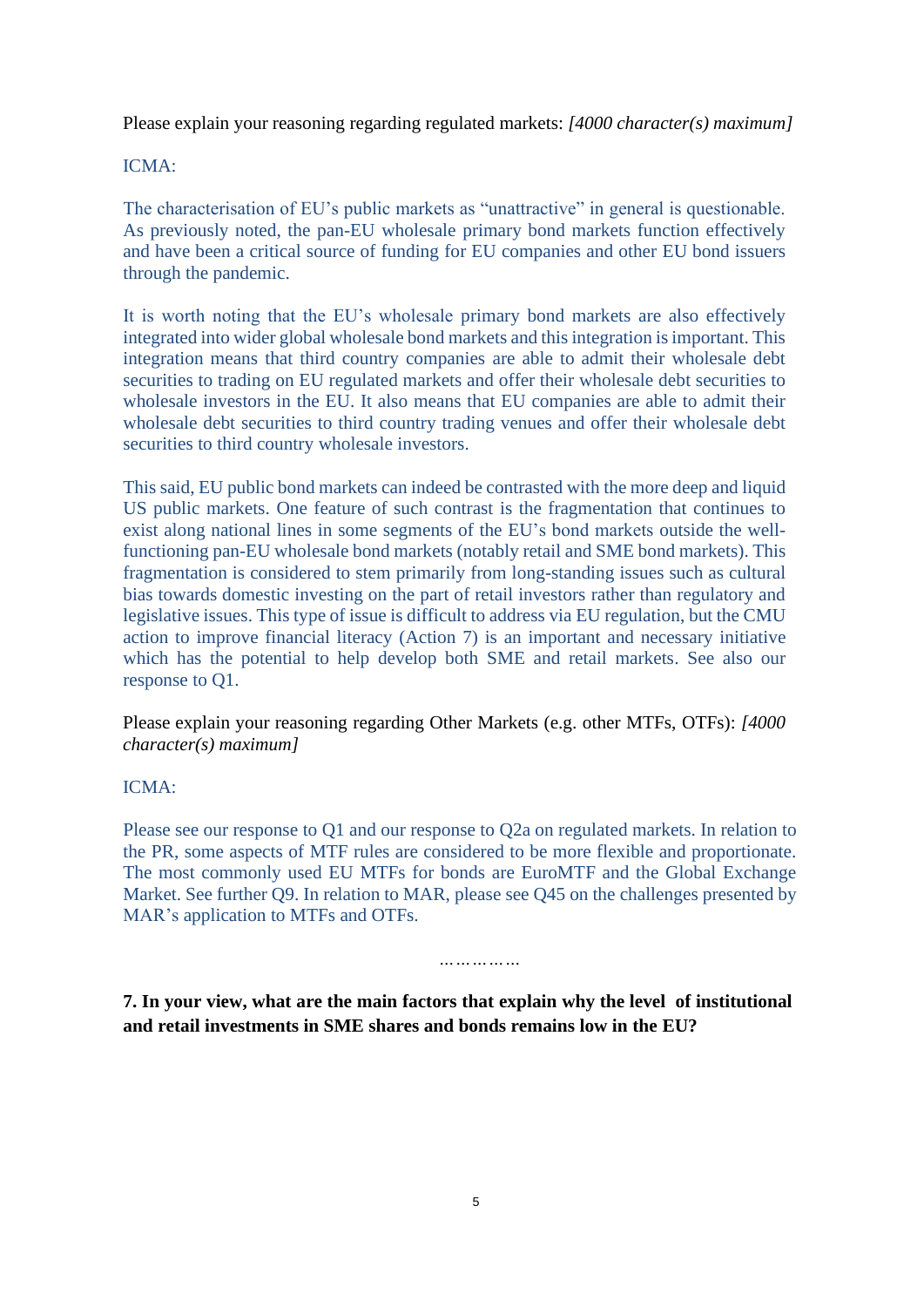|                                                                                                                               | Please rate each below element<br>from 1 to 5, 1 standing for "not"<br>important" and 5 for "very<br>important" |
|-------------------------------------------------------------------------------------------------------------------------------|-----------------------------------------------------------------------------------------------------------------|
| a) Lack of visibility and attractiveness of SMEs towards investors<br>leading to a lack of liquidity for SME shares and bonds |                                                                                                                 |
| b) Lack of investor confidence in listed SMEs                                                                                 |                                                                                                                 |
| Lack of tax incentives<br>$\mathbf{c}$ )                                                                                      |                                                                                                                 |
| d) Lack of retail participation in public capital markets<br>(especially in SME growth markets)                               |                                                                                                                 |
| Other (please specify below)<br>e)                                                                                            |                                                                                                                 |

Please explain your reasoning: *[2000 character(s) maximum]*

# ICMA:

Whilst SME bonds are not a core area of focus for many of ICMA members, it is understood that a lack of visibility, including a public "track record" of historic financial filings, is a key factor in low levels of SME public bond issuance. This factor (which contributes to the increased levels of due diligence required by institutional investors to purchase SME bonds), combined with the relatively small sizes of funding typically sought by SMEs, combine to mean that the cost/benefit analysis of investing in SME securities may not be commercially attractive to institutional investors. See also our response to Q1.

This lack of visibility and historic financial filings means that it is difficult to reduce disclosure and other corporate governance burdens for SMEs, because investors need more (rather than less) information before investing in SME securities. The answer for SMEs, therefore, may be to improve indirect access to EU capital markets through, e.g. SME securitisations or the introduction of specialised UCITs. Alternatively (or additionally) if direct access for SMEs to capital markets is deemed desirable, the introduction of a regulated rating regime (as has been adopted in the US) might help.

In terms of tax incentives, ICMA has not conducted an analysis of applicable tax laws across the EU and so is unable to comment on whether there is a lack of tax incentives for SME bond issuance. However, it is understood that the tax changes introduced in Italy in 2012 for Italian SME "minibonds" were a key feature in the successful launch of that regime (see "*[New Approaches to SME and Entrepreneurship Financing: Broadening the](https://www.oecd.org/cfe/smes/New-Approaches-SME-full-report.pdf)  [Range of Instruments](https://www.oecd.org/cfe/smes/New-Approaches-SME-full-report.pdf)*", OECD, 2015).

For the reason highlighted in Q1, the policy objectives of SME issuer and retail investor access to capital markets should be considered separately.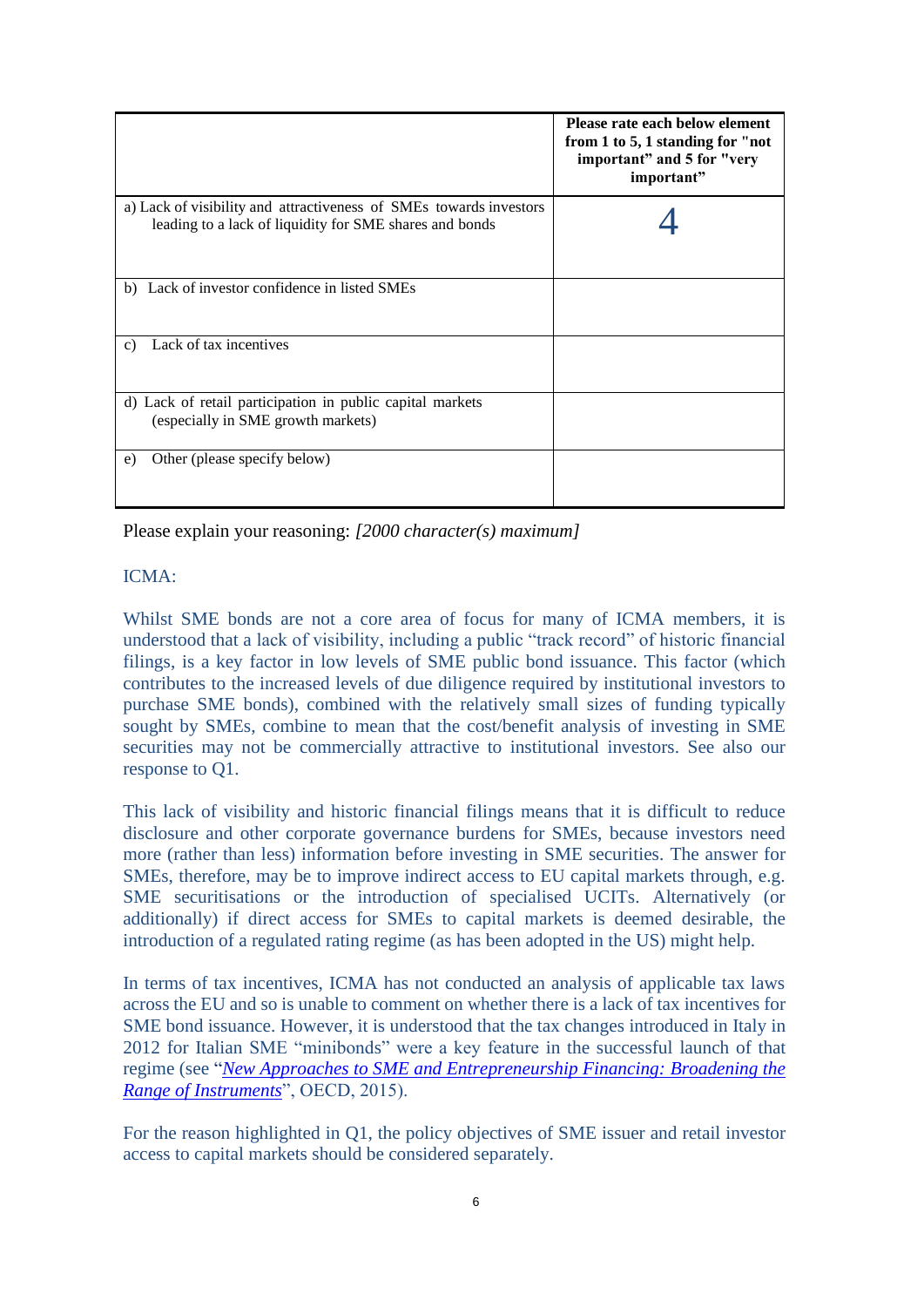# **2. SPECIFIC QUESTIONS ON THE EXISTING REGULATORY FRAMEWORK**

# **2.1. Prospectus Regulation (Regulation (EU) 2017/1129 of the European Parliament and of the Council of 14 June 2017 on the prospectus to be published when securities are offered to the public or admitted to trading on a regulated market)**

The [Prospectus Regulation \(Regulation \(EU\) 2017/1129\),](https://eur-lex.europa.eu/legal-content/EN/TXT/?uri=CELEX%3A32017R1129) which started applying in July 2019, lays down the rules governing the prospectus that must be made available to the public when a company makes an offer to the public or an admission to trading of transferable securities on a regulated market in the EU. The prospectus is a legal document that contains information about the issuer (e.g. main line ofbusiness, finances and shareholding structure) and the securities offered to thepublic or to be admitted to trading on a regulated market. A prospectus has to be approved by the competent authority of the home Member State before the beginning of the offer or the admission to trading of the securities.

The Prospectus Regulation has been subject to targeted amendments:

- I. at the end of 2019 under the SME [Listing](https://eur-lex.europa.eu/legal-content/EN/TXT/?uri=CELEX%3A32019R2115) Act
- II. in 2020 under the [Crowdfunding](https://eur-lex.europa.eu/legal-content/EN/TXT/?uri=CELEX%3A32020R1503) Regulation
- III. and in 2021 under the [capital markets recovery](https://ec.europa.eu/info/publications/200722-proposal-capital-markets-recovery_en) package

However, the prospectus regime remains to be seen by some as burdensome and unfit for attracting companies, in particular SMEs, to public markets. Both the [CMU High Level](https://ec.europa.eu/info/publications/cmu-high-level-forum_en) [Forum \(HLF\)](https://ec.europa.eu/info/publications/cmu-high-level-forum_en) and the TESG have highlighted that the process of drawing up a prospectus and getting it approved by the relevant national competent authority is expensive, complex and time-consuming and that targeted yet ambitious simplification of prospectus rules could reduce significantly compliance costs for companies and lower obstacles to tapping public markets.

This section aims at gathering respondents' views on the costs stemming from the application of the prospectus regime as well as on which requirements are most burdensome and how it would be possible to alleviate them without impairing investor protection and the overall transparency regime. Furthermore, this section aims to examine other aspects of the Prospectus Regulation, such as the functioning of thethresholds for exemptions from the obligation to publish a prospectus, the language regime and rules concerning the approval and publication of prospectuses.

# *2.1.1.Costs stemming from the drawing up of a prospectus*

[Analysis conducted by Oxera](https://op.europa.eu/en/publication-detail/-/publication/54e82687-27bb-11eb-9d7e-01aa75ed71a1/language-en/format-PDF/source-search) highlights that the efforts required to comply with the regulatory requirements associated with the listing process, and the litigation risk that could emerge, are often cited by industry practitioners as the most significant indirect costs of listing. In particular, many issuers stressed, as a high and growing cost to listing, the increased length and complexity of the prospectus documentation.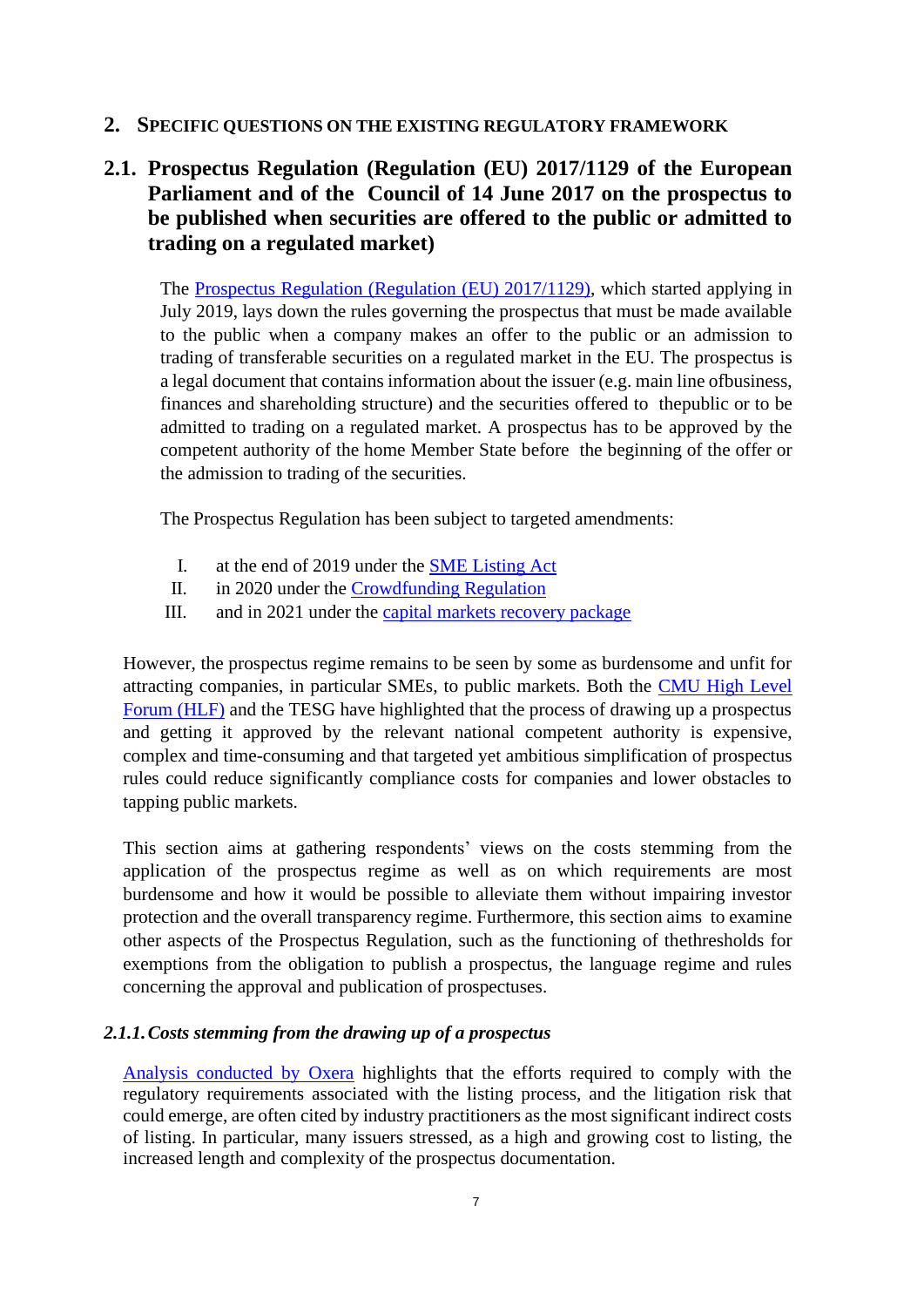**8. (a) As an issuer or an offeror, could you provide an estimation for the average cost of the prospectuses listed below (in EUR amount)? If necessary, please provide different estimations per type of prospectus (e.g. prospectus for an IPO, for a right issue, for a convertible bond, for a corporate bond, for an EMTN programme).**

| <b>Prospectus Type</b>                                                 | <b>Your answer</b>   |
|------------------------------------------------------------------------|----------------------|
|                                                                        |                      |
| Standard prospectus for equity securities                              |                      |
| Standard prospectus for non-equity securities                          | $€10,000 - €800,000$ |
| Base prospectus for non-equity securities                              | $€10,000 - €800,000$ |
| EU Growth prospectus for equity securities                             |                      |
| EU Growth prospectus for non-equity securities                         |                      |
| Simplified prospectus for secondary issuances of equity securities     |                      |
| Simplified prospectus for secondary issuances of non-equity securities |                      |
| EU Recovery prospectus (currently available for shares only)           |                      |

Please explain your reasoning: *[2000 character(s) maximum]*

# ICMA:

(1) Costs for producing bond prospectuses vary considerably, depending on the type of issuer, whether the prospectus is "wholesale" or "retail", the complexity and variety of structures contained in the prospectus and whether securities are to be sold in the US.

(2) The cost of producing a "retail" bond prospectus, with a summary, is higher than producing a wholesale bond prospectus.

(3) The cost of producing a bond prospectus tends to increase in the year that regulatory changes are implemented because (a) issuers and their advisers need to familiarise themselves with the new requirements and (b) discussions with NCAs in the scrutiny and approval process can be more extensive and time consuming. From the perspective of the international bond market, the PR is currently working well. In particular, the base prospectus and tripartite prospectus regime are generally efficient. However, there are a small number of targeted amendments that could make the PR even more efficient. These include:

(a) permitting incorporation by reference of "future" regulated information (see Q17);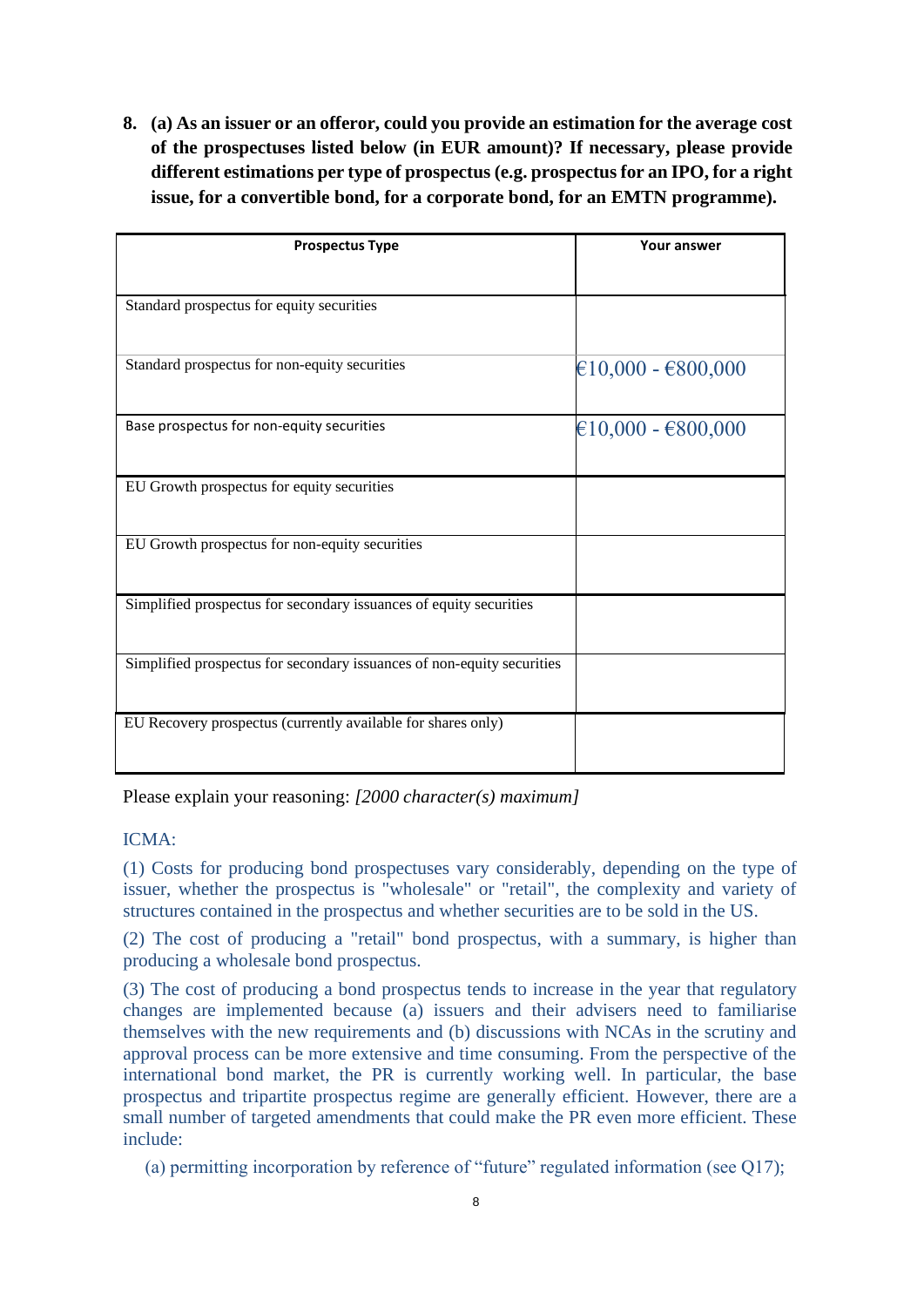- (b) permitting tripartite base prospectuses to be constituted with existing and successor registration documents or universal registration documents (see Q18(c));
- (c) separating guarantor disclosure from the securities note (see  $Q18(c)$ );
- (d) removing the requirement for approval of the URD when it is used as a constituent part of a prospectus or passported (see Q38 and Q40);
- (e) adjustments to the supplements rules (see Q41(b));
- (f) re-introducing the exemption for sovereign guarantor disclosure that applied under PDII (see Q18c); and
- (g) re-introducing the flexibility that existed under PDII in relation to voluntary prospectuses (see Q43).

As outlined elsewhere (eg Q14 and Q18), more ambitious changes could be considered, but the key concern for ICMA's members is that the current well-functioning, pan-EU wholesale bond market regime is not unintentionally damaged.

**(b) Considering the total costs incurred by an issuer for the drawing up of a prospectus, please indicate what is the relative importance of each of the below costs in respect to the overall costs.**

|                                                                                                 | Less                                               | More                                                                       | More                                                                         | More                                                                          | More                                | Don't                                       |
|-------------------------------------------------------------------------------------------------|----------------------------------------------------|----------------------------------------------------------------------------|------------------------------------------------------------------------------|-------------------------------------------------------------------------------|-------------------------------------|---------------------------------------------|
|                                                                                                 | than or<br>equal<br>to $10\%$<br>of total<br>costs | than<br>10%<br>and less<br>than or<br>equal<br>to 20%<br>of total<br>costs | than<br>$20%$ and<br>less than<br>or equal<br>to $40\%$<br>of total<br>costs | than<br>$40\%$ and<br>less than<br>or equal<br>to $50\%$<br>of total<br>costs | than<br>50%<br>of<br>total<br>costs | know/<br>no<br>opinion<br>/ not<br>relevant |
| Issuer's internal costs<br>a)                                                                   |                                                    |                                                                            |                                                                              |                                                                               |                                     |                                             |
| Auditors costs<br>b)                                                                            |                                                    |                                                                            |                                                                              | X                                                                             |                                     |                                             |
| c) Legal fees (including legal fees borne<br>by underwriters for drawing- up the<br>prospectus) |                                                    |                                                                            |                                                                              |                                                                               | X                                   |                                             |
| Competent authorities' fees<br>d)                                                               | $\mathbf{X}$                                       |                                                                            |                                                                              |                                                                               |                                     |                                             |
| Other costs (please specify)<br>e)                                                              |                                                    |                                                                            |                                                                              |                                                                               |                                     |                                             |

#### **EMTN program prospectus**

**9. What are the sections of a prospectus that you find the most cumbersome and costly to draft? Please rate each of the below sections from 1 to 5, 1 standing for**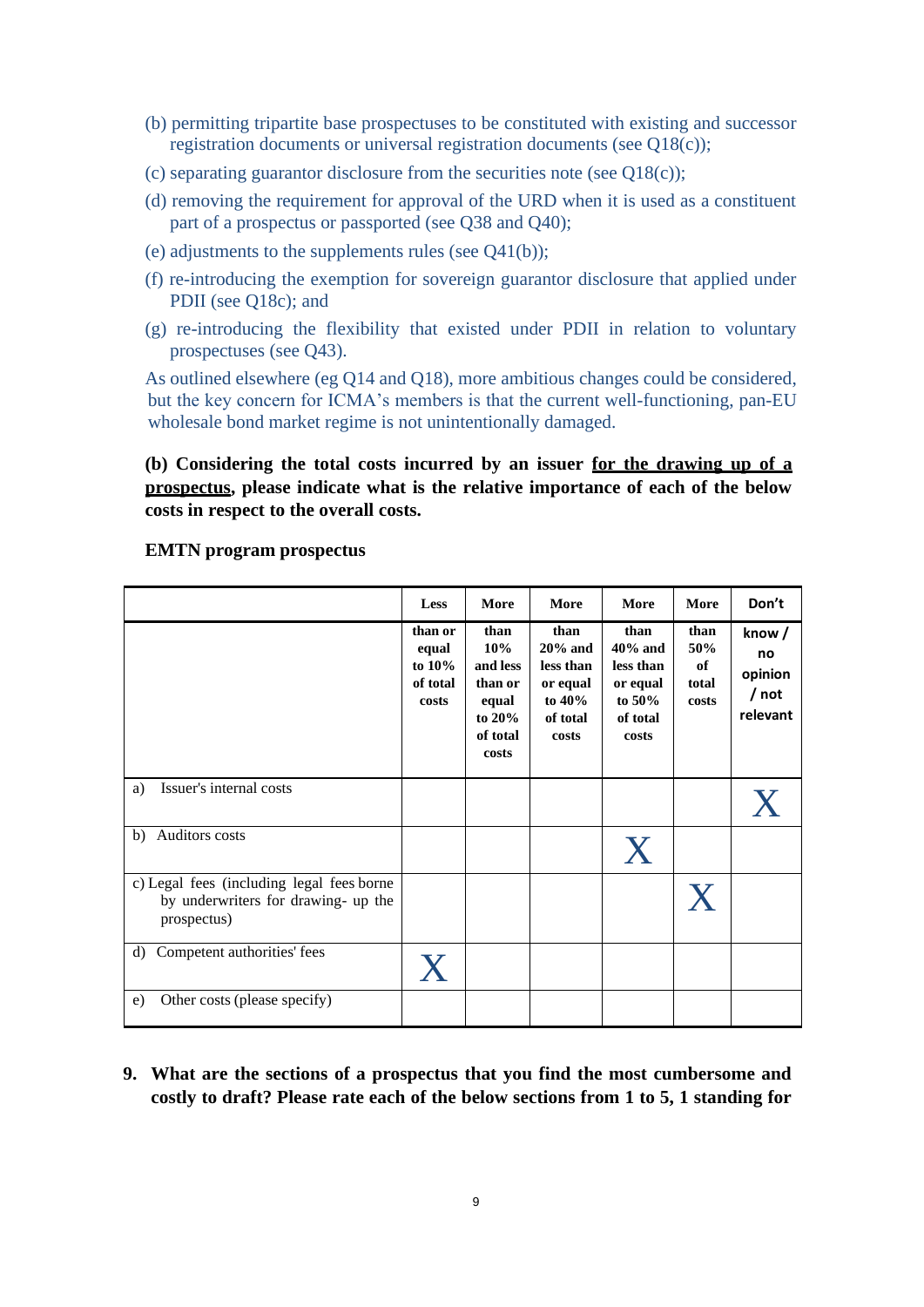# **"not burdensome at all" and 5 for "very burdensome".**

|                          | $\mathbf{1}$ | $\overline{2}$ | $\overline{3}$ | $\overline{4}$ | $\overline{5}$ | Don't      |
|--------------------------|--------------|----------------|----------------|----------------|----------------|------------|
|                          |              |                |                |                |                |            |
|                          | (not         | (rather not    | (neutral)      | (rather        | (very          | $know -$   |
|                          | burdensome   | burdensome)    |                | burdensome     | burdensome     | No         |
|                          | at all)      |                |                |                | $\lambda$      | opinion-   |
|                          |              |                |                |                |                | <b>Not</b> |
|                          |              |                |                |                |                | applicable |
|                          |              |                |                |                |                |            |
| Summary                  |              |                |                |                |                |            |
|                          |              |                | X              |                |                |            |
|                          |              |                |                |                |                |            |
| Risk factors             |              |                |                | X              |                |            |
|                          |              |                |                |                |                |            |
| <b>Business overview</b> |              |                |                |                |                |            |
|                          |              |                |                |                |                |            |
| Operating and            |              |                |                |                |                |            |
| financial review         |              |                |                |                |                |            |
|                          |              |                |                |                |                |            |
| Regulatory               |              |                |                |                |                |            |
| environment              |              |                |                |                |                |            |
|                          |              |                |                |                |                |            |
|                          |              |                |                |                |                |            |
| Trend information        |              |                |                |                |                |            |
|                          |              |                |                |                |                |            |
| Profit forecasts or      |              |                |                | X              |                |            |
| estimates                |              |                |                |                |                |            |
|                          |              |                |                |                |                |            |
| Administrative,          |              |                |                |                |                |            |
| management and           |              |                |                |                |                |            |
| supervisory bodies       |              |                |                |                |                |            |
| and senior               |              |                |                |                |                |            |
| management               |              |                |                |                |                |            |
| Related party            |              |                |                |                |                |            |
| transactions             |              |                |                |                |                |            |
|                          |              |                |                |                |                |            |
| Financial                |              |                |                |                |                |            |
| information              |              |                |                |                |                |            |
|                          |              |                |                |                |                |            |
| concerning the           |              |                |                |                |                |            |
| issuer's assets and      |              |                |                |                |                |            |
| liabilities, financial   |              |                |                |                |                |            |
| position and profit      |              |                |                |                |                |            |
| and losses               |              |                |                |                |                |            |
|                          |              |                |                |                |                |            |
| Working capital          |              |                |                |                |                |            |
| statement                |              |                |                |                |                |            |
|                          |              |                |                |                |                |            |
| Statement of             |              |                |                |                |                |            |
| capitalisation and       |              |                |                |                |                |            |
| indebtedness             |              |                |                |                |                |            |
|                          |              |                |                |                |                |            |
|                          |              |                |                |                |                |            |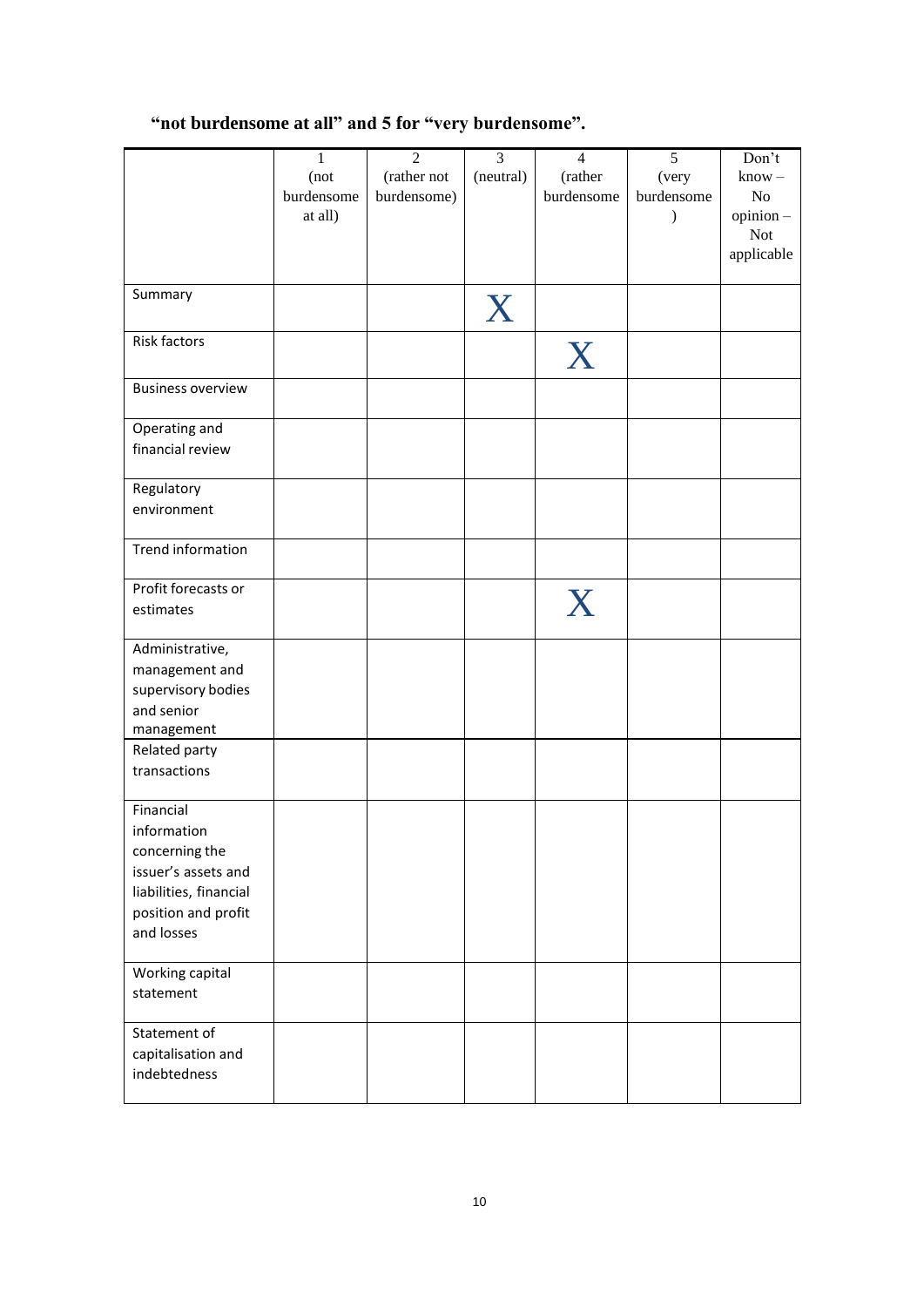| Others (please      |  |  |  |
|---------------------|--|--|--|
| specify below which |  |  |  |
| sections as well as |  |  |  |
| the rating)         |  |  |  |
|                     |  |  |  |

Please explain your reasoning: *[4000 character(s) maximum]*

### ICMA:

# **(A) General**

Prospectus Regulation (PR) costs and burdens stem from three main areas: (a) prescriptive disclosure requirements; (b) the liability associated with those disclosure requirements; and (c) NCAs' approaches to scrutinising disclosure. All three areas must be considered when trying to reduce costs for issuers. See also Q8a on the costs associated with regulatory changes. In the case of several of the disclosure requirements outlined below, MTF rules are considered to be more flexible and proportionate. The most commonly used EU MTFs for bonds are EuroMTF and the Global Exchange Market.

### **(B) Prospectus summary**

The prospectus summary represents a source of increased costs for retail issuers compared with wholesale issuers. Some issuers find the prescriptive requirements to be overly burdensome. In jurisdictions where it is common for issuers to prepare summaries in debt prospectuses, eg Germany, market participants are broadly comfortable with the current requirements although consider that the maximum number of risk factors should increase when there is one or more guarantors. They note that the costs have been more manageable under the current regime than under PDII. See further Q16 and Q18b [*Note: Q18.2 in the online form*].

### **(C) Risk factors**

Issuers have incurred additional costs in complying with the revised risk factor regime under the PR. Those additional costs were at their highest for the first prospectus prepared under the revised regime, but the additional liability (in particular that associated with the requirement to disclose the most material risks first) and the requirement to comply with ESMA guidelines on risk factors represent ongoing sources of costs for issuers. Some of the largest wholesale bond investors have informally expressed ambivalence or even a lack of awareness of the revised regime.

### **(D) Profit forecasts or estimates**

In practice it can be difficult (and therefore costly) to determine whether particular disclosure falls within the definition of a profit forecast/estimate. To the extent that given disclosure is a profit forecast/estimate, issuers incur costs in complying with the PR Level 2 and Level 3 requirements for them. Issuers with base prospectuses also incur costs in the requirement to publish a supplement whenever a profit forecast/estimate included in a base prospectus is amended or withdrawn (even if that is not a significant new factor for the purposes of PR Article 23).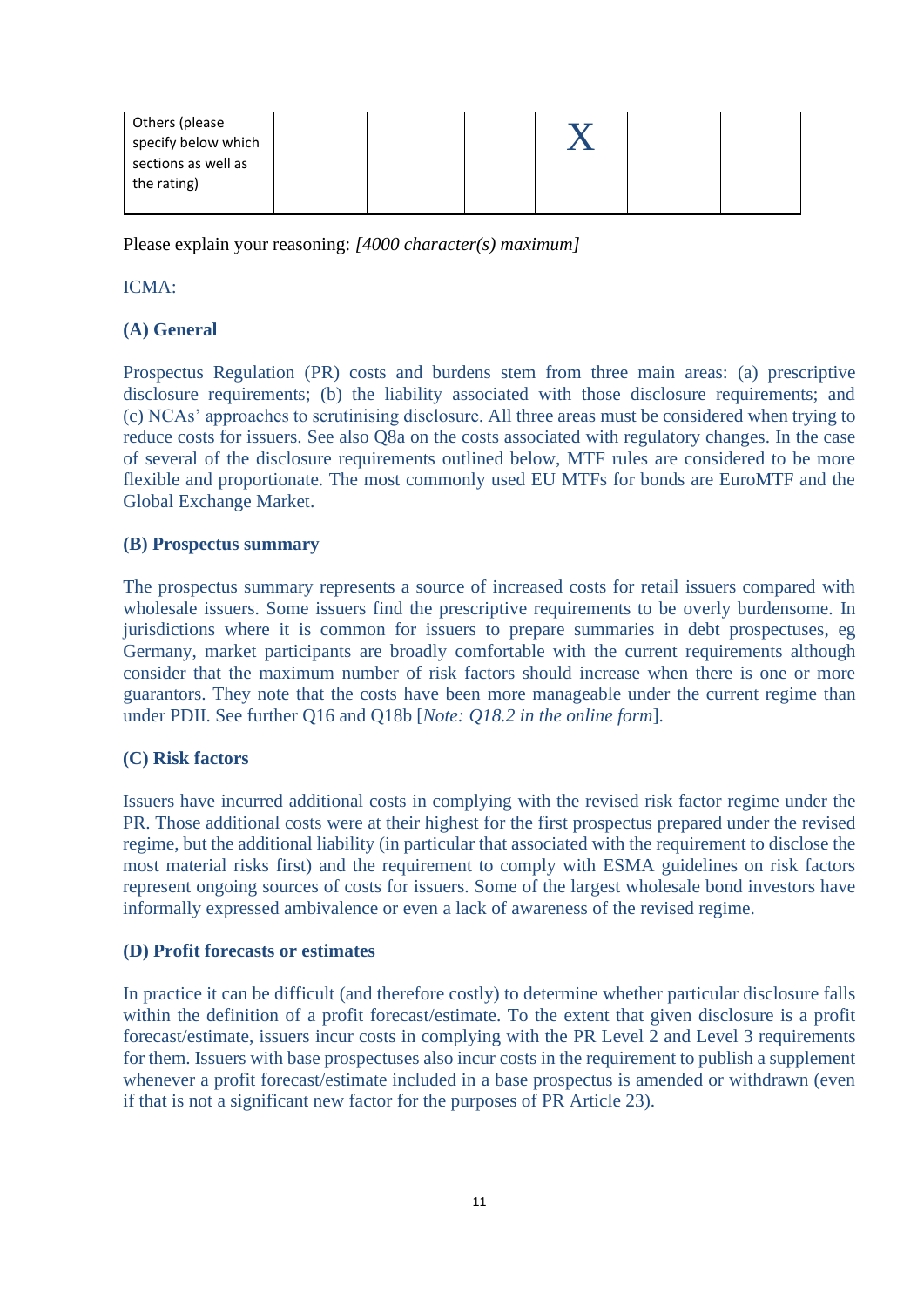### **(E) Other**

(1) **Pro forma financial information:** Whilst pro forma financial information is often not necessary in the context of bond prospectuses, the requirements in Annex 20 are considered to be prescriptive and onerous, in particular the requirements for an independent accountants' report (which investors may not necessarily require) and for the information to be published only in respect of the last completed financial period/most recent interim financial period. These requirements are perceived as a disincentive to issuing bonds within the scope of the PR if pro forma financial information is considered to be necessary. MTF rules are considered to be more flexible and proportionate.

(2) **Legal and arbitration proceedings:** The Level 2 annexes require disclosure of information on legal and arbitration proceedings which may have, or have had in the recent past, significant effects on the issuer and/or group's financial position or profitability. Detailed disclosure on such proceedings is challenging to prepare because the status of such proceedings regularly changes. More general disclosure relating to such proceedings is typically already included in risk factor sections and/or financial statements, and so this specific disclosure requirement seems unnecessary. Also, bond investors are interested in the issuer's solvency (i.e. its ability to honour the terms of the bond), rather than the issuer's profitability (which is relevant in the context of an investment in equity securities).

|                              | Less than | <b>Between</b> | <b>Between</b> | <b>Between</b> | More        | Don't          |
|------------------------------|-----------|----------------|----------------|----------------|-------------|----------------|
|                              | or equal  | More than      | More than      | More than      | than $50\%$ | know $\sqrt{}$ |
|                              | to $10%$  | $10\%$ and     | $20\%$ and     | $40\%$ and     |             | no             |
|                              |           | less than      | less than      | less than or   |             | opinion /      |
|                              |           | or equal to    | or equal to    | equal to       |             | not            |
|                              |           | 20%            | 40%            | 50%            |             | relevant       |
| EU Growth prospectus for     |           |                |                |                |             |                |
| equity securities compared   |           |                |                |                |             |                |
| to a Standard prospectus for |           |                |                |                |             |                |
| equity securities            |           |                |                |                |             |                |
| EU Growth prospectus for     |           |                |                |                |             |                |
| securities<br>non-equity     |           |                |                |                |             |                |
| compared to a Standard       |           |                |                |                |             |                |
| prospectus for non-equity    |           |                |                |                |             |                |
| securities                   |           |                |                |                |             |                |

**10. As an issuer or an offeror, how much money do you consider saving with the EU Growth prospectus compared to a standard prospectus (in percentage)?**

Please explain your reasoning: *[2000 character(s) maximum]*

### ICMA:

The EU Growth Prospectus has not been a core area of focus for ICMA's members, and there has been limited usage of it in the international bond markets.

It is possible that this is due to commercial, rather than regulatory, factors. There is often a commercial mismatch between the relatively low levels of funding that individual SMEs need (e.g. tens of millions of euro) and the issuance sizes typical in international bond markets (e.g. hundreds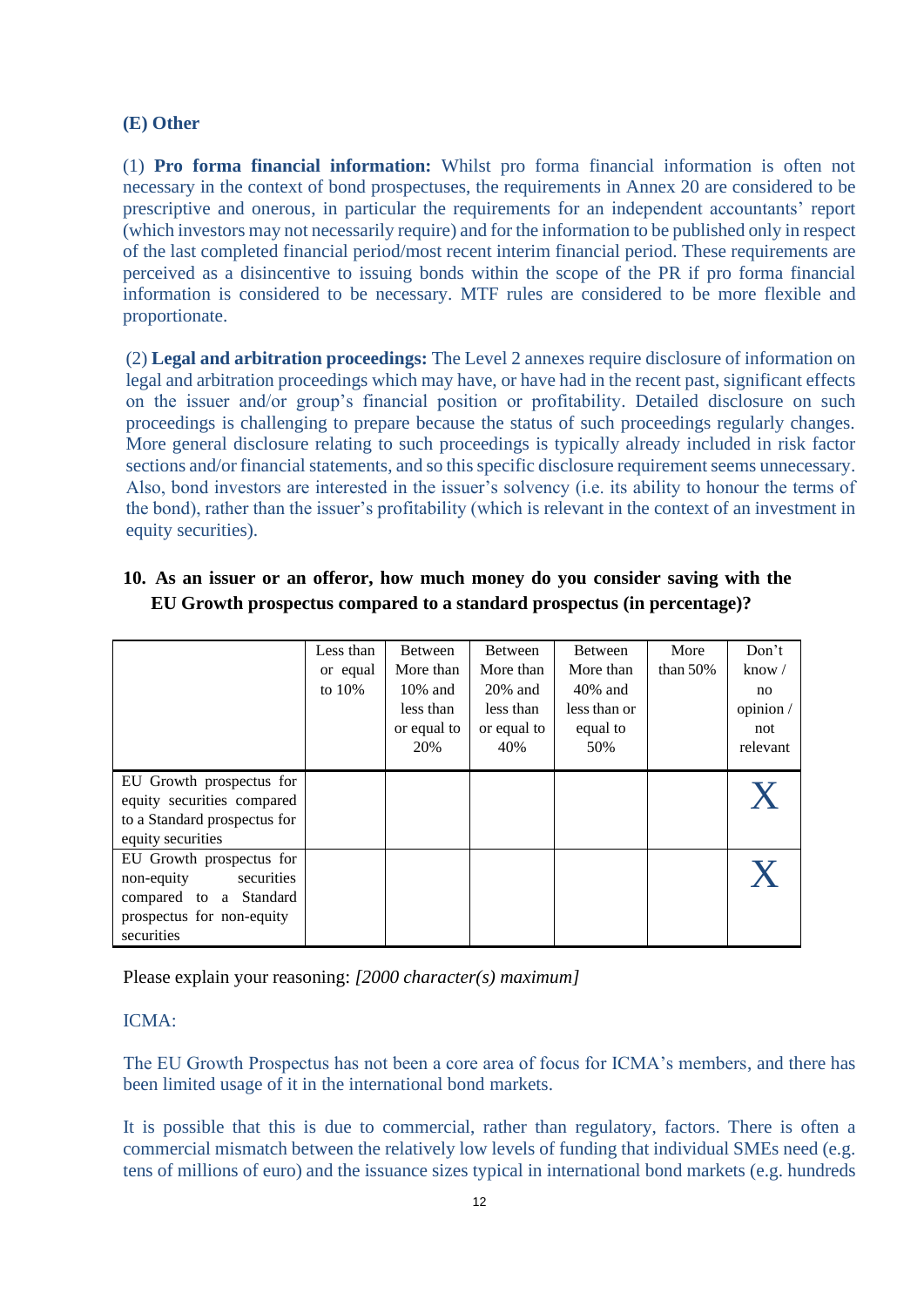of millions or billions of euro). SMEs might find it easier and cheaper to issue bonds to a small number of institutional investors via a PR-exempt "private placement" than to do a cross-border offering to a wide range of investors. This flexibility is important. See also Q1.

For bonds, the detailed requirements of the Growth Prospectus and the standard wholesale prospectus are fairly similar and the general duty of disclosure under Article 6 applies to the Growth Prospectus and the standard wholesale prospectus in the same way. It is difficult to see immediately how the requirements for the Growth Prospectus could be reduced given SMEs tend to be companies that investors want more (rather than less) information on.

The answer for SMEs, therefore, may be to improve indirect access to EU capital markets through, e.g. SME securitisations or the introduction of specialised UCITs. Alternatively (or additionally) if direct access for SMEs to capital markets is deemed desirable, the introduction of a regulated rating regime (as has been adopted in the US) might help.

The policy objectives of (a) SME issuer access to capital markets and (b) retail investor access to capital markets should be considered separately. Investing in SMEs' securities is likely to carry higher risks than investing in securities of large, established, issuers; and institutional investors seem likely to be in a better position to assess those risks.

**11. As an issuer or offeror, how much money do you consider saving with the EU Recovery prospectus, currently available only for shares, compared to a standard prospectus and a simplified prospectus for secondary issuances ofequity securities (in percentage)? Please put an X in the box corresponding to your chosen option.**

|                          | Less than | More than  | More than  | More than    | More than | Don't          |
|--------------------------|-----------|------------|------------|--------------|-----------|----------------|
|                          | or equal  | $10\%$ and | $20\%$ and | $40\%$ and   | 50%       | know $\sqrt{}$ |
|                          | to $10\%$ | less than  | less than  | less than or |           | no             |
|                          |           | or equal   | or equal   | equal to     |           | opinion /      |
|                          |           | to $20%$   | to $40%$   | 50%          |           | not            |
|                          |           |            |            |              |           | relevant       |
|                          |           |            |            |              |           |                |
| EU Recovery prospectus   |           |            |            |              |           |                |
| compared to a Standard   |           |            |            |              |           |                |
| prospectus for equity    |           |            |            |              |           |                |
| securities               |           |            |            |              |           |                |
| EU Recovery prospectus   |           |            |            |              |           |                |
| compared to a Simplified |           |            |            |              |           |                |
| prospectus for secondary |           |            |            |              |           |                |
| issuances of equity      |           |            |            |              |           |                |
| securities               |           |            |            |              |           |                |

Please explain your reasoning: *[2000 character(s) maximum]*

ICMA:

This ICMA response is prepared from the perspective of the international bond markets. The EU Recovery prospectus is not available for bonds.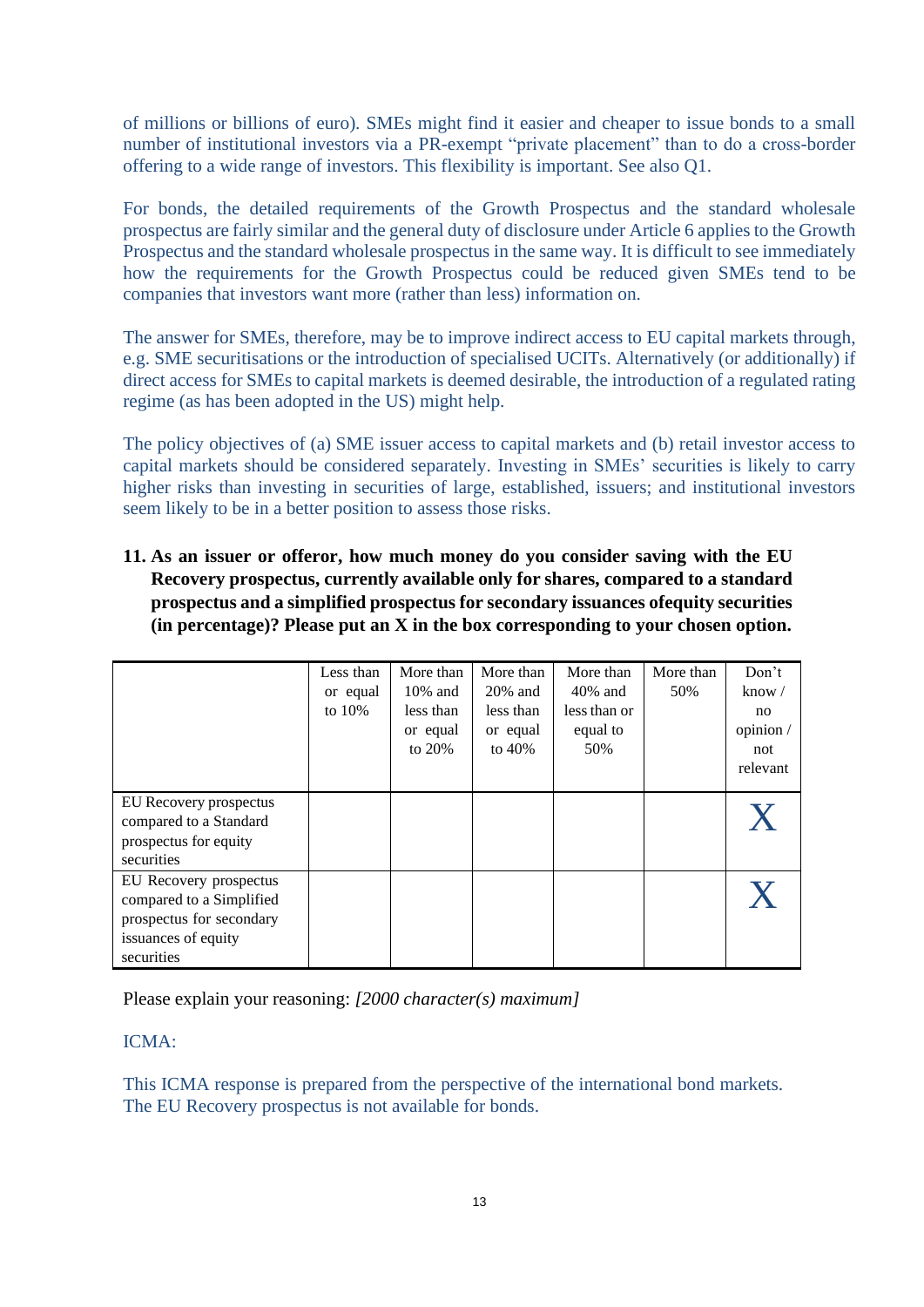# *2.1.2.Circumstances when a prospectus is not needed*

The Prospectus Regulation currently lays down several exemptions for the offer of securities to the public (Article  $1(4)$  and  $3(2)$ ) or the admission to trading of securities on a regulated market (Article 1(5)). Moreover, the Prospectus Regulation does not apply to offers of securities to the public below EUR 1 million, in accordance with the conditions laid down in Article 1(3).

**12. (a) Would you be in favour of adjusting the current prospectus exemptions so that a larger number of offers can be carried out without a prospectus? Please put an X in the box corresponding to the exemption(s) you would be in favour of adjusting and specify in the textbox what changes you would propose, including (where relevant) your preferred threshold.**

| Exemptions for offers of securities to the public (Article 1(4) of the Prospectus Regulation)                                                                                                                                                                                                                                                                                                                                                                                                                                                                                                                                                                                                                                                                      |  |
|--------------------------------------------------------------------------------------------------------------------------------------------------------------------------------------------------------------------------------------------------------------------------------------------------------------------------------------------------------------------------------------------------------------------------------------------------------------------------------------------------------------------------------------------------------------------------------------------------------------------------------------------------------------------------------------------------------------------------------------------------------------------|--|
| 1- An offer of securities addressed to fewer than 150 natural or legal persons perMember<br>State, other than qualified investors                                                                                                                                                                                                                                                                                                                                                                                                                                                                                                                                                                                                                                  |  |
| (Article 1(4), point (b))                                                                                                                                                                                                                                                                                                                                                                                                                                                                                                                                                                                                                                                                                                                                          |  |
| 2 - An offer of securities whose denomination per unit amounts to at least EUR 100 000                                                                                                                                                                                                                                                                                                                                                                                                                                                                                                                                                                                                                                                                             |  |
| (Article $1(4)$ , point (c))                                                                                                                                                                                                                                                                                                                                                                                                                                                                                                                                                                                                                                                                                                                                       |  |
| 3 - An offer of securities addressed to investors who acquire securities for a total<br>consideration of at least EUR 100 000 per investor, for each separate offer                                                                                                                                                                                                                                                                                                                                                                                                                                                                                                                                                                                                |  |
| (Article 1(4), point (d))                                                                                                                                                                                                                                                                                                                                                                                                                                                                                                                                                                                                                                                                                                                                          |  |
| $4$ - Other exemptions – please specify                                                                                                                                                                                                                                                                                                                                                                                                                                                                                                                                                                                                                                                                                                                            |  |
| ICMA:                                                                                                                                                                                                                                                                                                                                                                                                                                                                                                                                                                                                                                                                                                                                                              |  |
| The definition of "public offer" is broad and capable of capturing (a)<br>communications that are non-contractual in nature; and (b) secondary<br>market non-exempt offers. Given these deficiencies, ICMA has previously<br>argued that the definition of "public offer" should be narrowed. As an<br>alternative, the European Commission may wish to consider introducing<br>additional exemptions for CCPs, stock exchanges and other FMIs in<br>respect of activities such as displaying prices for securities on screens. The<br>European Commission confirmed in a letter to the London Stock Exchange<br>in 2015 that such secondary market activities would not require a<br>prospectus, but a formal exemption in the regulation itself would be useful. |  |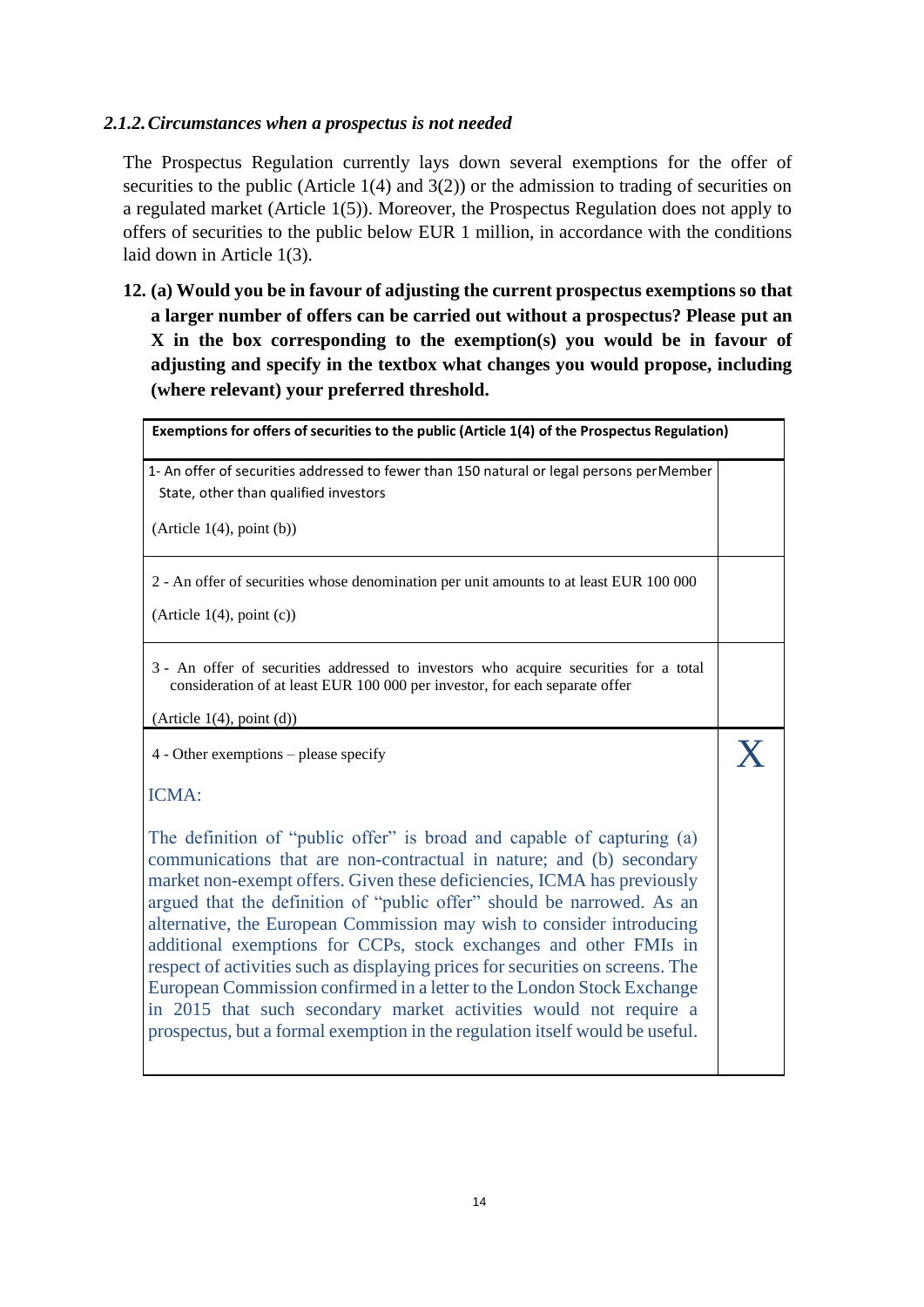# **Exemptions for the admission to trading on a regulated market (Article 1(5) of the Prospectus Regulation)** 5- Securities fungible with securities already admitted to trading on the same regulated market, provided that they represent, over a period of 12 months, less than 20 % of the number of securities already admitted to trading on the same regulated market (Article 1(5), first subparagraph, point (a)) ICMA: There is currently some uncertainty as to whether bonds that are, upon issue, intended to be fungible with existing bonds but, for US securities law purposes, are not immediately fungible, can benefit from this exemption. Such bonds will typically become fungible with the existing securities after a short compliance period (e.g. 40 days). A small change to Article 1(5), first subparagraph, point (a) to reference "intended to be fungible" would clarify that these bonds can benefit from the exemption. X 6 - Shares resulting from the conversion or exchange of other securities or from the exercise of the rights conferred by other securities, where the resulting shares are of the same class as the shares already admitted to trading on the same regulated market, provided that the resulting shares represent, over a period of 12 months, less than 20 % ofthe number of shares of the same class already admitted to trading on the same regulated market, subject to the second subparagraph of this paragraph (Article 1(5), first subparagraph, point (b)) 7 - Other exemptions – please specify **Exemptions applicable to both the offer of securities to the public and admission to trading on a regulated market** 8 - Non-equity securities issued in a continuous or repeated manner by a credit institution, where the total aggregated consideration in the Union for the securitiesoffered is less than EUR 75 000 000 per credit institution calculated over a period of 12 months, provided that those securities: (i) are not subordinated, convertible or exchangeable; and (ii) do not give a right to subscribe for or acquire other types of securities and are not linked to a derivative instrument (Article 1(4), point (j) and Article 1(5), first subparagraph, point (i))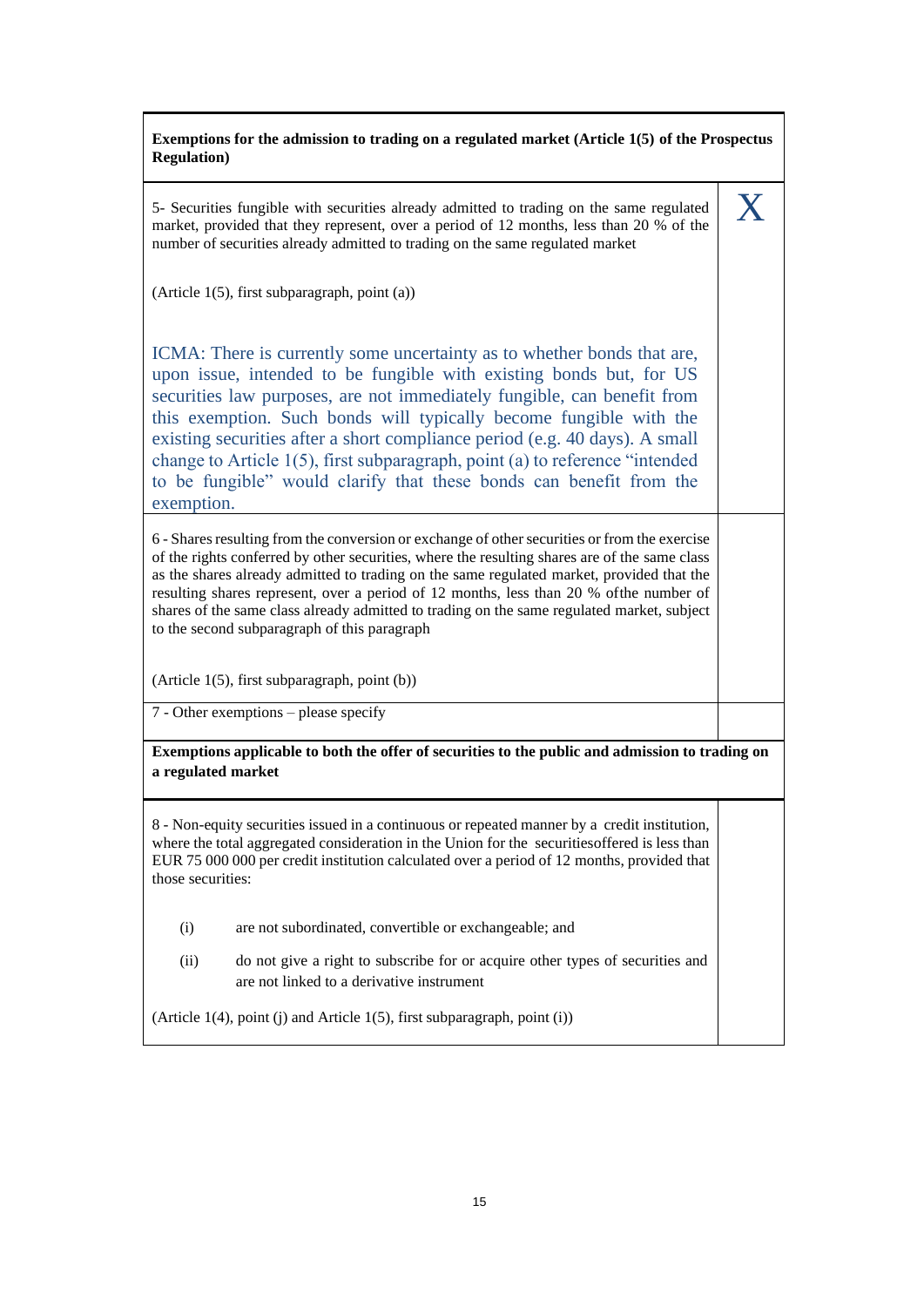| 9 - From 18 March 2021 to 31 December 2022, non-equity securities issued in a continuous<br>or repeated manner by a credit institution, where the total aggregated consideration in the<br>Union for the securities offered is less than EUR 150 000 000 per credit institution<br>calculated over a period of 12 months, provided that those securities: |                                                                                                                            |  |  |  |
|-----------------------------------------------------------------------------------------------------------------------------------------------------------------------------------------------------------------------------------------------------------------------------------------------------------------------------------------------------------|----------------------------------------------------------------------------------------------------------------------------|--|--|--|
| (i)                                                                                                                                                                                                                                                                                                                                                       | are not subordinated, convertible or exchangeable; and                                                                     |  |  |  |
| (ii)                                                                                                                                                                                                                                                                                                                                                      | do not give a right to subscribe for or acquire other types of securities and<br>are not linked to a derivative instrument |  |  |  |
| (Article 1(4), point (1), and Article 1(5), first subparagraph, point $(k)$ )                                                                                                                                                                                                                                                                             |                                                                                                                            |  |  |  |
| 10 - Other exemptions $-$ please specify                                                                                                                                                                                                                                                                                                                  |                                                                                                                            |  |  |  |

**(b) Would you consider that more clarity should be provided on the application of the various thresholds below which no prospectus is required under the Prospectus Regulation (e.g. on total consideration of the offer and calculation of the 12 month-period)? If yes, please explain in the textbox below on which thresholds and on which elements more clarity is needed.**

o Yes

 $\circ$  **No**  $\checkmark$ 

o Don't know/ no opinion / not relevant

Please explain your reasoning: *[2000 character(s) maximum]*

ICMA:

We do not consider there to be a need for further clarity on the most commonly used public offer exemptions in the international bond market (i.e. the  $\epsilon$ 100,000 minimum denomination exemption, the "qualified investor only" and "150 person" exemptions).

The most commonly used public offer exemption in the international bond market is the  $\epsilon$ 100,000 minimum denomination exemption (Article 1(4)(c)). This exemption is favoured because it relates to a hardwired feature of the securities rather than a behavioural element of the offer of the securities, and so it is easier to confirm that the offer is exempt. ICMA has previously noted the importance of this exemption for the bond market. In addition, the "qualified investor only" and "150 person" exemptions are important for the bond market. It is important to recall that the  $\epsilon$ 100,000 minimum denomination exemption is separate from the  $\epsilon$ 100,000 minimum denomination threshold that distinguishes the wholesale and retail disclosure regimes. The retail disclosure regime is discussed in Q18b below [*Note: Q18.2 in the online response form*].

(c) **Could any additional types of offers of securities to public and admissions to trading on a regulated market be carried out without a prospectus while maintaining adequate investor protection? If yes, please specify in the textbox**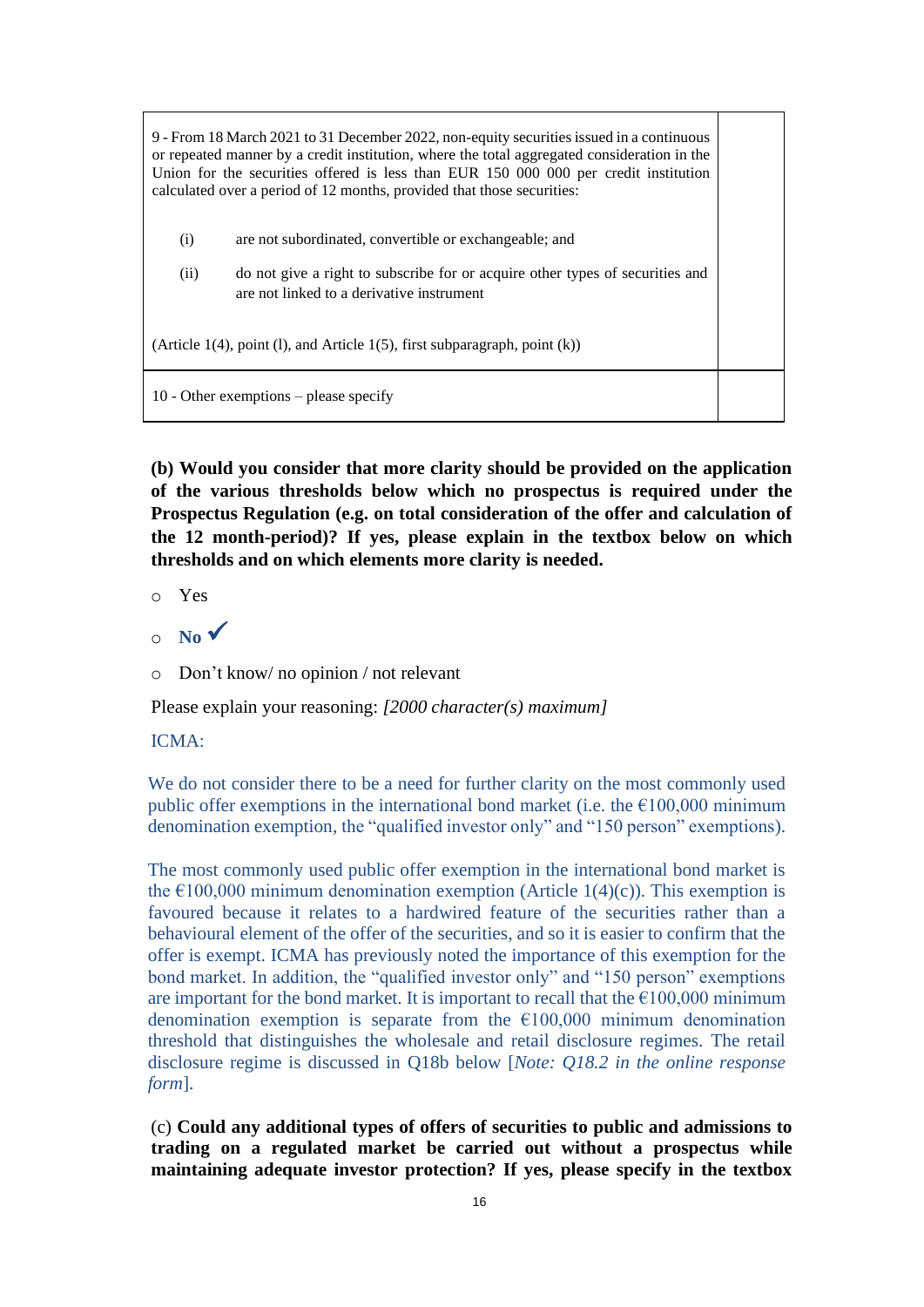### **below which additional exemptions you would propose.**

- o Yes
- $\circ$  **No**  $\checkmark$
- o Don't know/ no opinion / not relevant

Please explain your reasoning: *[2000 character(s) maximum]*

### ICMA:

It is not immediately obvious that additional types of offers of non-equity securities to the public or admissions to trading of non-equity securities on a regulated market could be carried out without a prospectus while maintaining adequate investor protection.

ICMA is aware of the recommendations in the Final Report of the Technical Expert Stakeholder Group on SMEs to add a specific category of "qualified retail investor" or "knowledgeable retail investor" and to revise the current definition of "professional client" in order to encourage participation of individual investors in capital markets. Per ICMA's [response](https://www.icmagroup.org/assets/documents/Regulatory/MiFID-Review/MiFID-review-CP-ICMA-response-2020-05-15-180520.pdf) to Q.42 of the European Commission's 2020 MiFID II consultation, it is likely to be simpler to adjust the definition of "professional client" to allow a broader group of individuals to have professional client status upon request, rather than introduce a new category of client, which may involve a significant repapering exercise. Any such broadening of the definition of "professional client" would flow through to the definition of "qualified investor" under the Prospectus Regulation and have the effect of broadening the "qualified investor only" exemption  $(A<sup>rt</sup>icle 1(4)(a)).$ 

# *2.1.3 The standard prospectus for offers of securities to the public or admission to trading of securities on a regulated market (primary issuances)*

Several industry practitioners have stressed that the increasing length and complexity of the prospectus documentation is one of the most important costs associated to the listing process. According to a survey which analysed the average length of the IPO prospectus for the 10 most recent IPOs in the main EU markets as of March 2019, the median length of an IPO prospectus was 400 pages in Europe, with significant divergence among countries, ranging from 250 pages in the Netherlands to over 800 pages in Italy.

The excessive length – and thus high cost – of a prospectus is deemed particularly challenging for smaller issuers of both equity and non-equity securities. Data show that there is currently little proportionality with respect to the length of the IPO prospectus based on the size of the issuer: the mean number of pages for issuers with a market capitalisation between EUR 150 million and EUR 1 billion is even higher than for issuers with a market capitalisation above EUR 1 billion (577 versus 514 pages, respectively).

### General issues

**14. (a) Do you think that the standard prospectus for an offer of securities to the public or an admission to trading of securities on a regulated market in its current form strikes an appropriate balance between effective investor protection and the**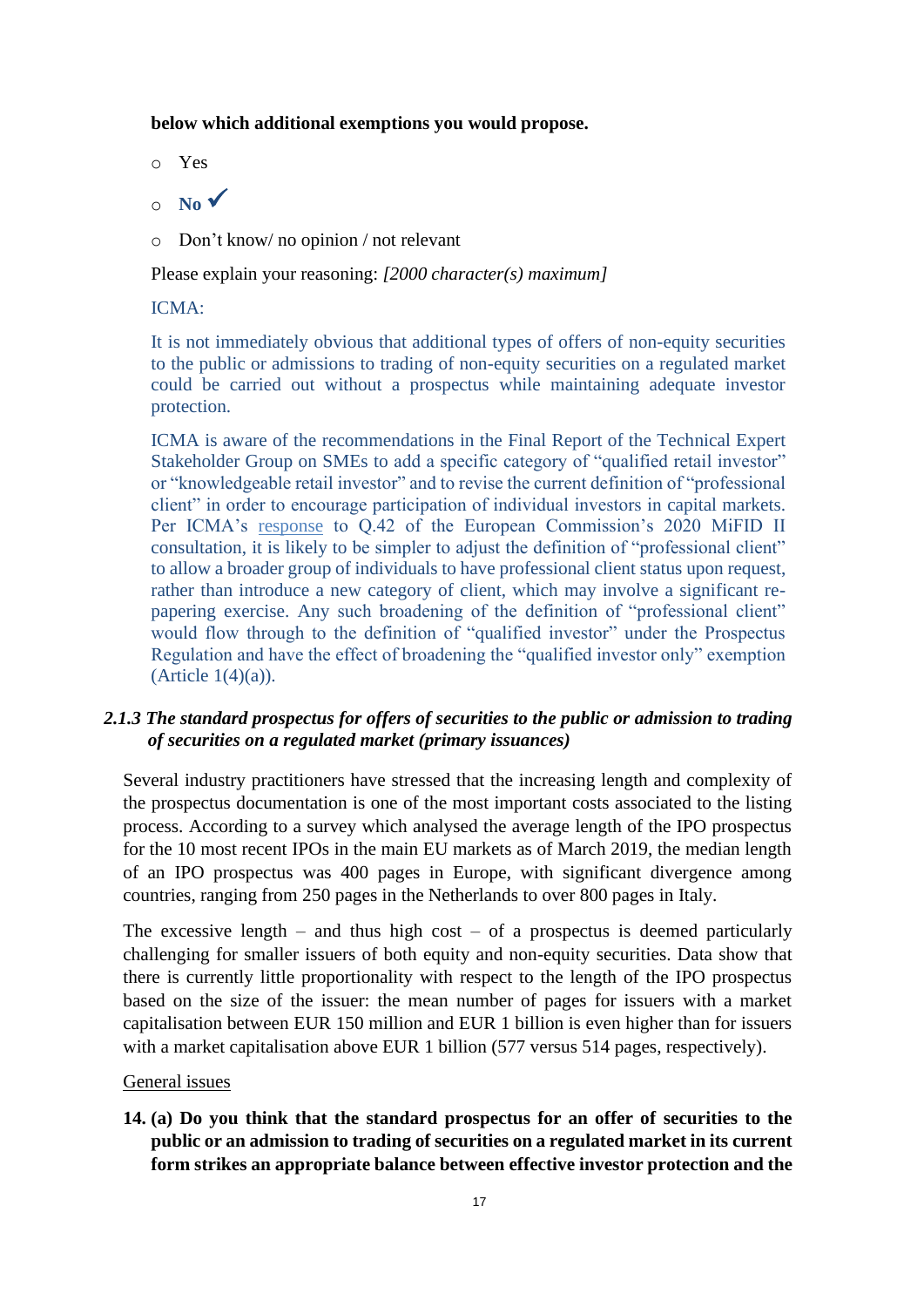### **proportionate administrative burden for issuers?**

o Yes

 $\circ$  **No**  $\checkmark$ 

o Don't know/ no opinion / not relevant

**(b) If you answered "No" to question 14(a), please indicate whether you consider that (please put an X in the box corresponding to your chosen option andprovide details):**

| 1. | The standard prospectus should be replaced by a more streamlined and efficient<br>type of prospectus (e.g. EU Growth prospectus)                  |  |
|----|---------------------------------------------------------------------------------------------------------------------------------------------------|--|
| 2. | The standard prospectus should be significantly alleviated                                                                                        |  |
| 3. | The standard prospectus for the admission to trading on a regulated market should<br>be replaced by another document (e.g. an admission document) |  |
|    | Other (please specify)                                                                                                                            |  |

# **(c) If you chose 14(b)(2), what are the disclosures that could be removed or alleviated from a standard prospectus? (You may take as reference the disclosures outlined in the table on question 9)**

Please explain your reasoning: *[4000 character(s) maximum]*

Whilst the current Prospectus Regulation regime generally works well for wholesale bond issuers, the "registration document" requirements for bond prospectuses could be significantly alleviated. This could be achieved through:

1. applying a general disclosure test that requires disclosure of information that is material to an assessment of the issuer's ability to meet its obligations under the bond to pay interest and repay principal (i.e. its credit);

2. granting more flexibility to the issuer to determine what information needs to be disclosed to meet that test; and

3. permitting increased use of incorporation by reference, including "future" financial information (see further Q17).

In relation to point 1, bond market participants generally interpret Article 6 of the Prospectus Regulation in this way already, but the drafting could be made clearer. A clear and objective test for the information that issuers need to include in their prospectus is critical. It helps issuers to produce prospectuses that are easier to read and understand for investors and contain only the information that investors actually need.

In relation to point 2, more flexibility could be achieved by stating that the disclosure items in the Level 2 annexes are needed only to the extent they are necessary to meet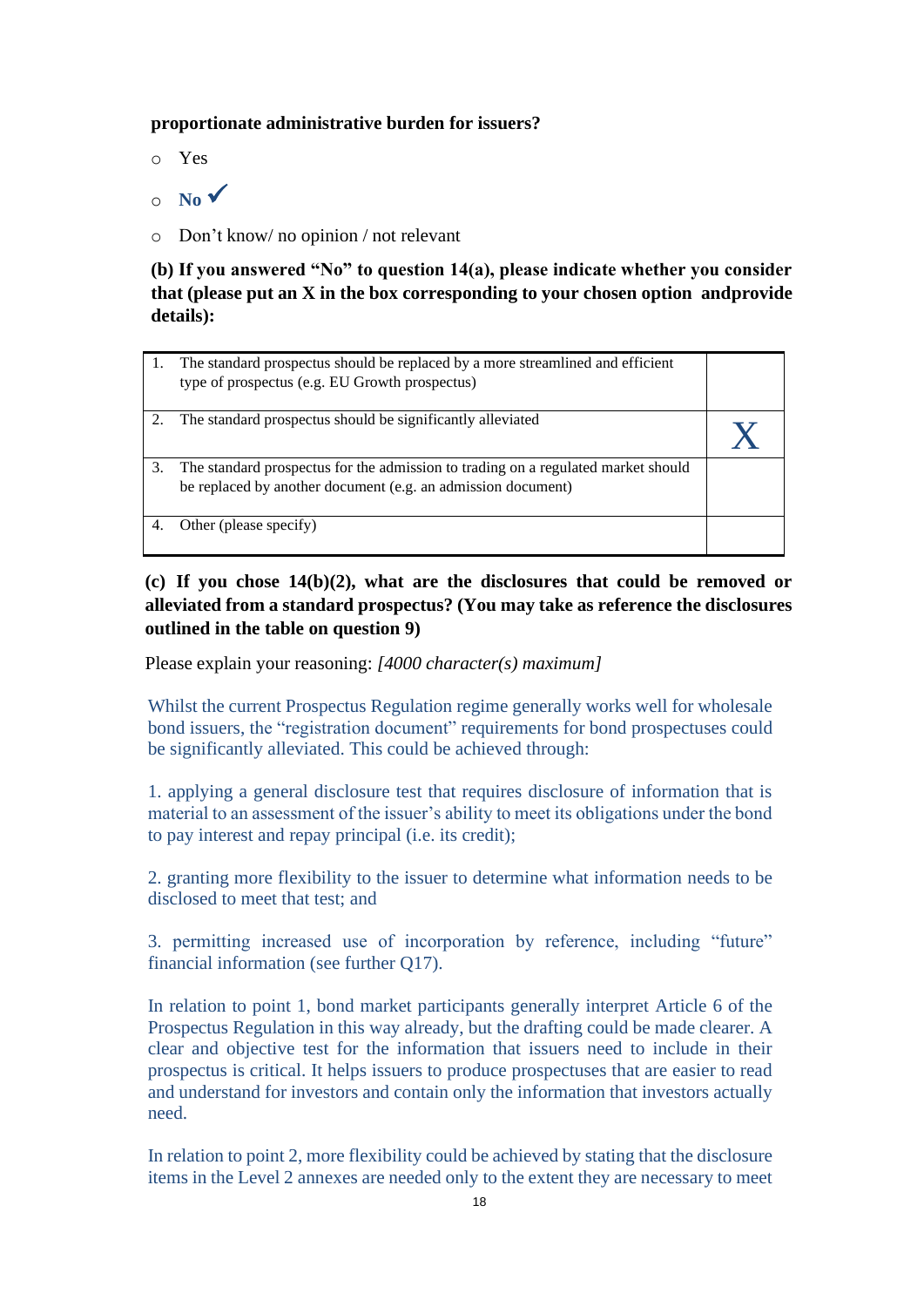the general disclosure test, or by deleting the extraneous requirements. A more radical approach would be to remove the Level 2 registration document annexes altogether and rely only on the general disclosure test. This would give issuers maximum flexibility but could present challenges for harmonising approaches across the EEA.

In relation to specific disclosure requirements that are considered to be particularly cumbersome, please see our response to Q9.

Point 3 (increased use of incorporation by reference) has the potential to alleviate burdens for bond issuers quite significantly and could be adopted with or without points 1 and 2. See further Q17.

In considering points 1 and 2, it is important to emphasise again that the current standard wholesale bond disclosure regime works well, and a key concern for ICMA members is to avoid unintentional damage to the wholesale bond markets. For more targeted suggestions to make the regime work even more efficiently, see Q18.

# **15. (a) Would you support introducing a maximum page limit to the standard prospectus?**

- o Yes
- $\circ$  **No**  $\checkmark$
- o Don't know/ no opinion / not relevant

Please explain your reasoning: *[4000 character(s) maximum]*

### ICMA:

A maximum page limit for prospectuses is a blunt instrument that would give rise to significant liability risks for issuers and run counter to the stated aims of the consultation. If issuers are unable to include in their prospectuses all information that they consider to be material for investors and to meet the disclosure test set out in Article 6 of the Prospectus Regulation it will negatively impact issuers' ability/appetite to issue securities and would run counter to the aim of making listing of securities on EU public markets more attractive for companies.

#### Prospectus summary

The prospectus summary is one of the three components of a prospectus (alongside the registration document and the securities note). Its purpose is to provide, in a concise manner and in non-technical language, the key information that investors need in order to understand the nature and the risks of the issuer, the guarantor and the securities that are being offered to the public or admitted to trading on a regulated market. The prospectus summary is to be read together with the other parts of the prospectus, to aid investors, particularly retail investors, when considering whether to invest in such securities. Views are welcome as to whether room for improvement exists.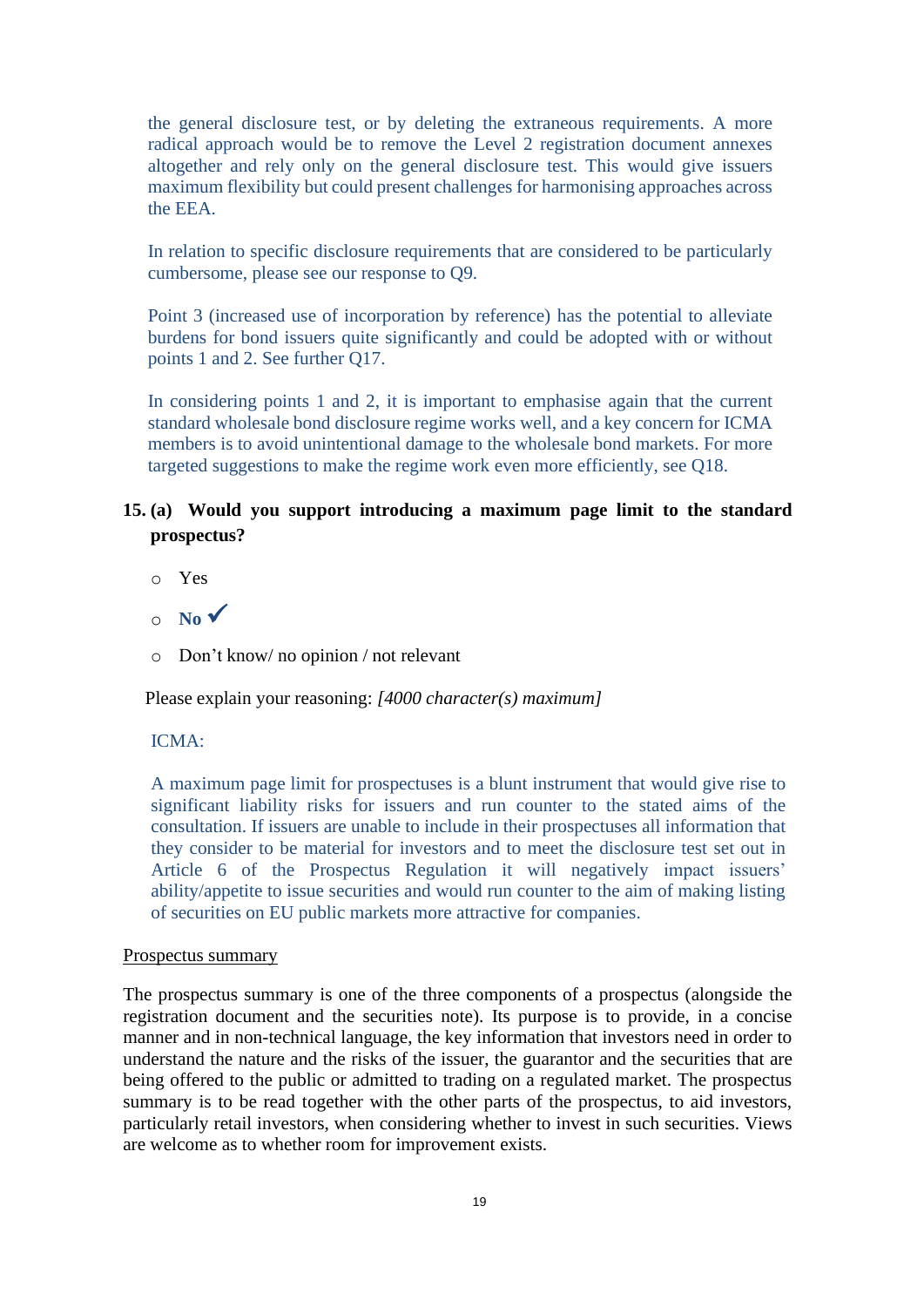**16. (a) Do you believe that the prospectus summary regime has achieved its objectives (i.e. make the summary short, simple, clear and easy for investors to understand)? Please put an X in the box corresponding to your chosen optionfor each type of summary listed on the table.**

|    | Type of prospectus summary                                                                              | Yes | No | Don't<br>know/no<br>opinion/not<br>relevant |
|----|---------------------------------------------------------------------------------------------------------|-----|----|---------------------------------------------|
| 1. | Summary of the standard prospectus (Article 7 of the<br>Prospectus Regulation, excluding paragraph 12a) |     |    |                                             |
| 2. | Summary of the EU Growth prospectus (Article 33 of<br>Commission Delegated Regulation (EU) 2019/980)    |     |    |                                             |
| 3. | Summary of the EU Recovery prospectus (Article 7(12a)<br>of the Prospectus Regulation)                  |     |    |                                             |

# **(b) if you answered in the negative to question 16(a), could you please explain how could it be further improved?**

Please explain your reasoning: *[2000 character(s) maximum]*

### ICMA:

(1) As set out in our response to Q9, the summary regime is used extensively in bond prospectuses in some jurisdictions, including Germany. Market participants there are broadly comfortable with the current requirements, although they consider that the maximum number of risk factors should be increased (e.g. from 15 to 20) where there is one or more guarantor.

(2) In other jurisdictions, it is less common to see summaries in debt prospectuses. This might be due to less active national retail bond markets in those jurisdictions, meaning that bond issuers consider the additional costs of preparing a summary and retail disclosure to outweigh the potential commercial benefit of being able to offer bonds to retail investors. In addition, regulatory disincentives for the issuance of bonds to retail investors exist outside the Prospectus Regulation (PR) regime (e.g. PRIIPs Regulation and MiFID II product governance regime). It might also be the case that some issuers did not re-introduce a retail option and summary into their base prospectuses when the PR was implemented, having previously removed it as a result of the onerous PDII summary regime.

(3) Whilst it is widely acknowledged that the current regime is improved from the PDII regime, some market participants continue to view the current prospectus summary requirements as very prescriptive and therefore burdensome. In addition, some market participants query whether prospectus summaries are clear and easy enough for retail investors to understand. It is worth knowing that in some Member States separate information booklets or other similar documents (which fall within the definition of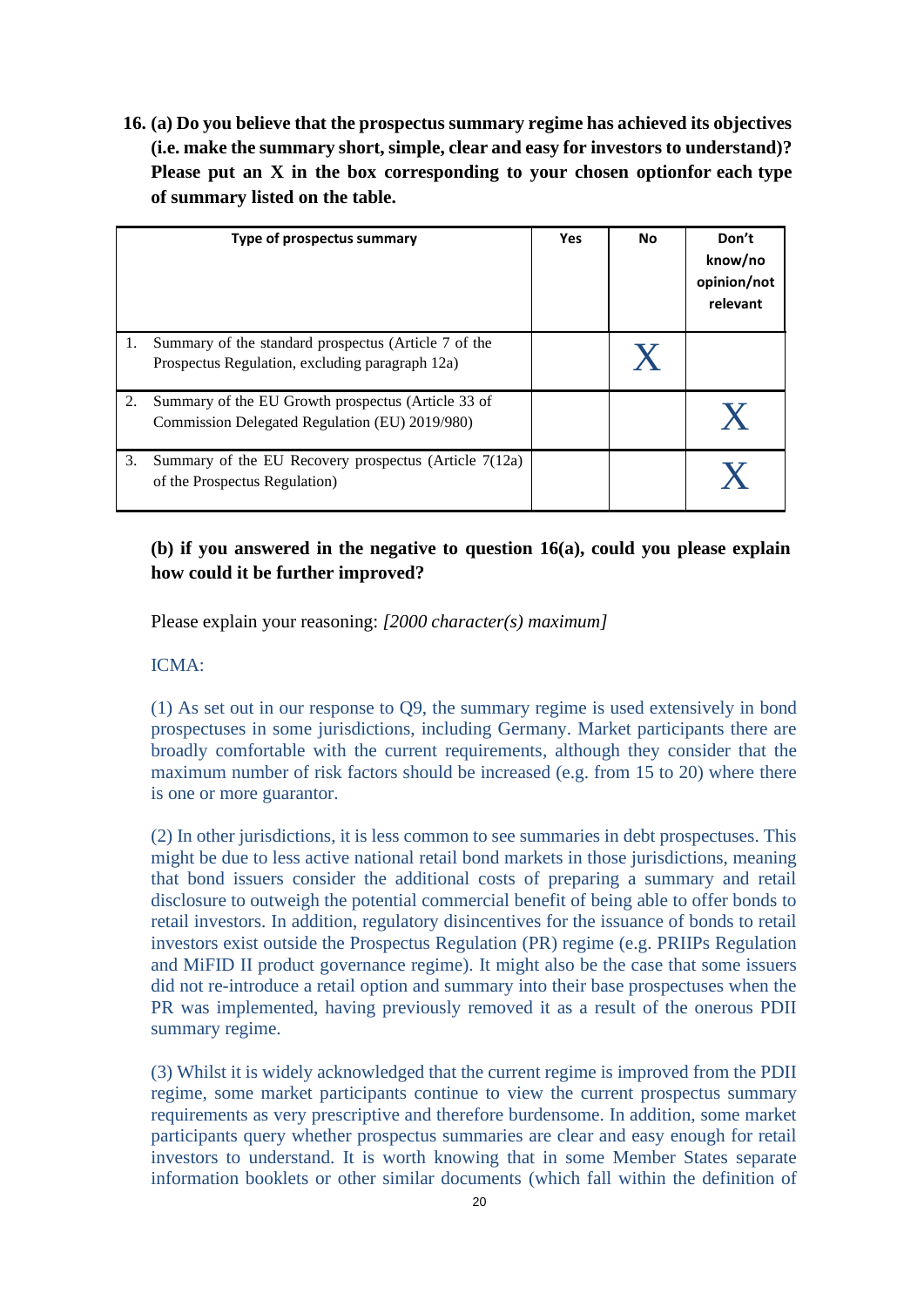"advertisement" under the PR but otherwise do not have highly prescriptive contents requirements) are provided to retail investors which effectively fulfil the function of a summary. See also Q18 on the retail disclosure regime more generally, of which the summary is one element.

#### Incorporation by reference

The "incorporation by reference" mechanism allows the information contained in one of the documents listed in Article 19(1) of the Prospectus Regulation to be incorporated into a prospectus by including a reference. However, this information must have already been previously or simultaneously published electronically and drawn up in a language fulfilling the language requirements laid down in Article 27 of the Prospectus Regulation. Incorporation by reference facilitates the procedure of drawing up a prospectus and lowers the costs for issuers.

# **17. Would you suggest any improvement to the existing rules on incorporation by reference, including amending or expanding the list of information that can be incorporated by reference?**

- <sup>o</sup> **Yes** ✓
- o No
- o Don't know/ no opinion / not relevant

Please explain your reasoning: *[2000 character(s) maximum]*

### ICMA:

A useful (and simple) amendment would be to permit future (as well as past) annual and interim financial information to be incorporated by reference into base prospectuses. This approach is permitted in other jurisdictions such as the US and under the London Stock Exchange's International Securities Market Rulebook. In order to ensure that the information incorporated into a prospectus does not become too difficult to track, the option to incorporate by reference future financial information should not be "open-ended" and should not replace the need for a base prospectus to be updated annually. It could, though, be used to limit the need for base prospectuses to be supplemented during the year, thus avoiding additional costs for issuers, and rectify the current situation in which a supplement to incorporate financial information into a prospectus is often not published on the same day that the financial information is published. If necessary, an issuer could simply give notice to the market each time any such future information is incorporated by reference and withdrawal rights could apply in appropriate circumstances from the date of publication of any such notice. ICMA would be happy to make drafting suggestions for this idea, if that would be useful.

### The standard prospectus for non-equity securities

In the Prospectus Regulation non-equity securities are subject to specific rules, such as the possibility to draw up a base prospectus (normally for offering programs) and the dual regime for retail non-equity securities versus wholesale non-equity securities. The latter are non-equity securities that have a denomination per unit of at least EUR 100 000 or that are to be traded only on a regulated market, or a specific segment thereof, to which only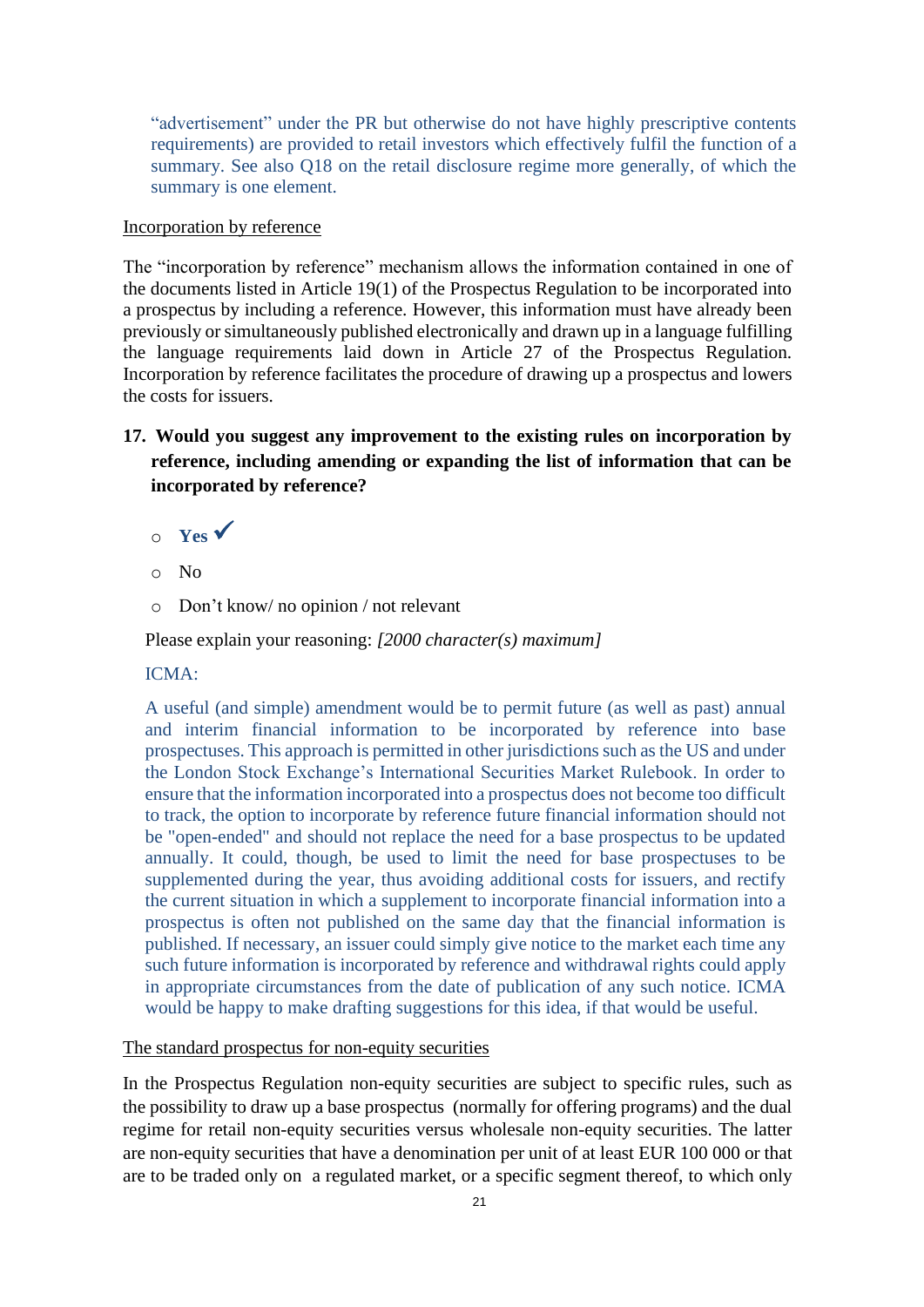qualified investors can have access for the purposes of trading in those securities. Wholesale non-equity securities are exempted from the prospectus for the offer to the public and are entitled to a lighter prospectus for the admission to trading ona regulated market (e.g. no prospectus summary, flexible language requirement, lighter disclosures), as set out in [Commission Delegated Regulation \(EU\)](https://eur-lex.europa.eu/legal-content/EN/TXT/?uri=CELEX%3A32019R0980) 2019/980.

- **18. (a) Do you think that the prospectus (including the base prospectus) for nonequity securities, with differentiated rules for the admission to trading on a regulated market of retail and wholesale non-equity securities, has been successful in facilitating fundraising through capital markets?**
	- <sup>o</sup> **Yes** ✓
	- o No
	- o Don't know/ no opinion / not relevant

Please explain your reasoning: *[2000 character(s) maximum]*

### ICMA:

Overall, the Prospectus Regulation works well from the perspective of the wholesale international bond markets, and there are limited areas that need fixing. In particular, the base prospectus is a cost-effective way of allowing issuers to access the markets at short-notice. The familiarity of issuers and their advisors with the regime also helps to reduce costs for issuers.

There are some targeted amendments that could be made to make the base prospectus regime work even more effectively. These include:

- (a) permitting incorporation by reference of "future" regulated information (see Q17);
- (b) permitting tripartite base prospectuses to be constituted with existing and successor registration documents or universal registration documents (see Q18(c));
- (c) separating guarantor disclosure from the securities note (see  $O(18(c))$ ;
- (d) removing the requirement for approval of the URD when it is used as a constituent part of a prospectus or passported (see Q38 and Q40);
- (e) adjustments to the supplements rules (see  $Q(41(b))$ ;
- (f) re-introducing the exemption for sovereign guarantor disclosure that applied under PDII (see Q18c); and
- (g) re-introducing the flexibility that existed under PDII in relation to voluntary prospectuses (see Q43).

See also our response to Q14 for some more ambitious suggestions.

**(b) Would you be in favour of further aligning the prospectus for retail nonequity securities with the prospectus for wholesale non–equity securities, tomake the retail prospectus lighter and easier to be read?**

<sup>o</sup> **Yes** ✓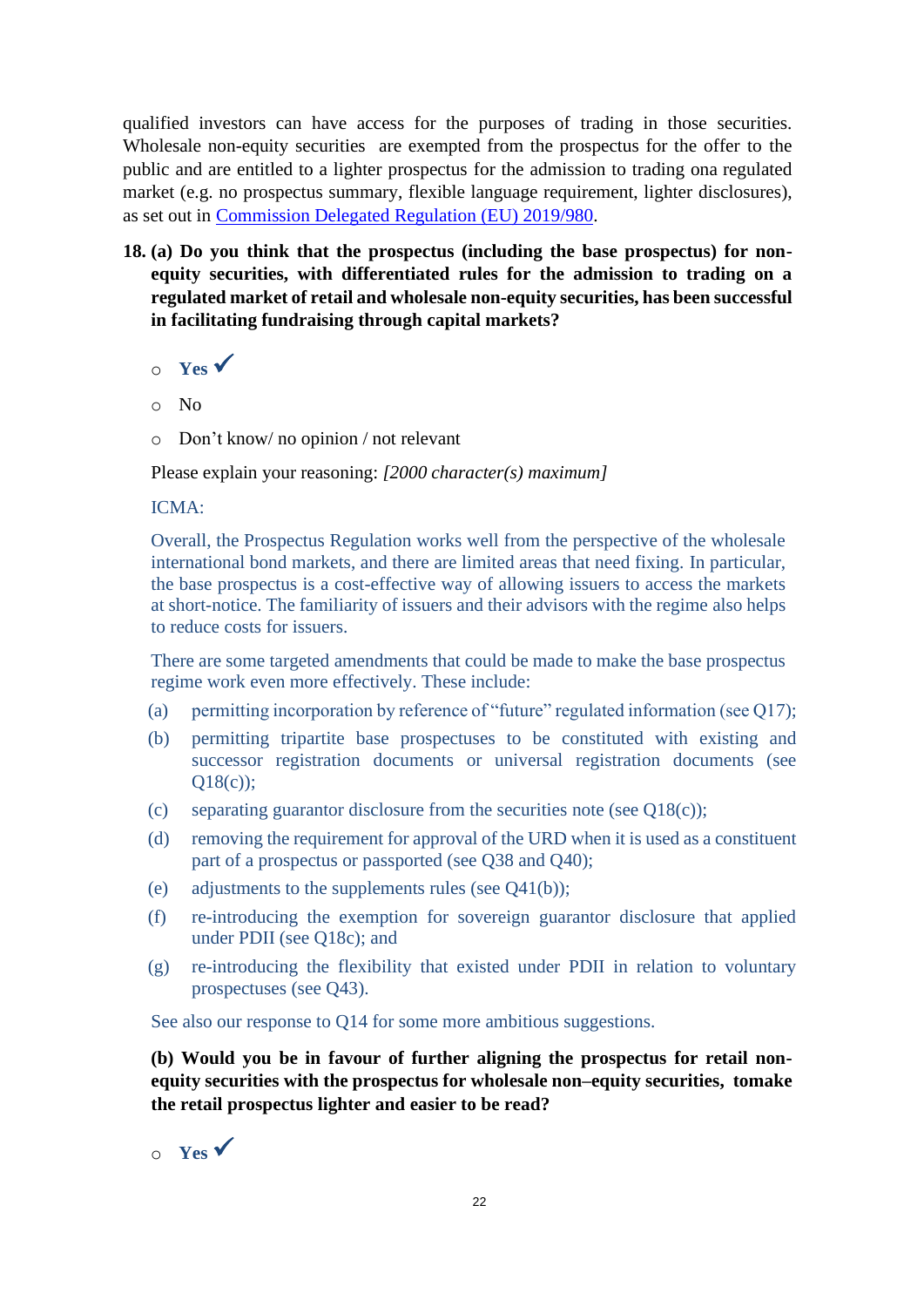- o No
- o Don't know/ no opinion / not relevant

Please explain your reasoning: *[2000 character(s) maximum]*

ICMA:

ICMA previously suggested a simplified approach to the bond disclosure regime under the PR involving one, wholesale-standard, disclosure regime that would apply to any issue of bonds regardless of minimum denomination. This proposal was based on evidence suggesting that retail investors do not read or understand disclosure; and so would be better protected through other tools such as advice from MiFID authorised intermediaries or product intervention. The aim of ICMA's suggestion was to encourage more issuers to issue bonds with lower denominations (which could help to increase participation in bond markets) and to protect retail investors through more effective forms of investor protection compared with prospectus disclosure. For further details, please see pages 48 – 52 of ICMA's response to the EC Prospectus Directive consultation of May 2015.

If the retail disclosure regime is to be retained but aligned further with the wholesale disclosure regime, three aspects should be considered:

(1) The detailed requirements set out in the annexes to EC Delegated Regulation 2019/980. These are already reasonably similar for retail and wholesale bonds, and so it is not clear whether significant alleviation would be achieved through adjustments to the annexes alone.

(2) The applicability of the prospectus summary requirements, which apply to retail, but not wholesale, prospectuses. This is the most significant Prospectus Regulationbased difference between the two regimes currently.

(3) The approach to scrutiny of retail prospectuses compared with wholesale prospectuses by NCAs. The more intense review of retail prospectuses is another factor in the higher costs associated with retail prospectuses.

In addition, if more issuers are to be encouraged to offer bonds directly to retail investors, then the impediments to retail bond issuance presented by other regulatory regimes (e.g. PRIIPs and MiFID II product governance) would also need to be addressed.

# **(c) Would you consider any other amendment to the existing rules?**

- **Yes** ✓
- No
- Don't know/ no opinion / not relevant

Please explain your reasoning: *[2000 character(s) maximum]*

# ICMA:

The base prospectus regime works very well for bond issuers, but some targeted amendments could be made.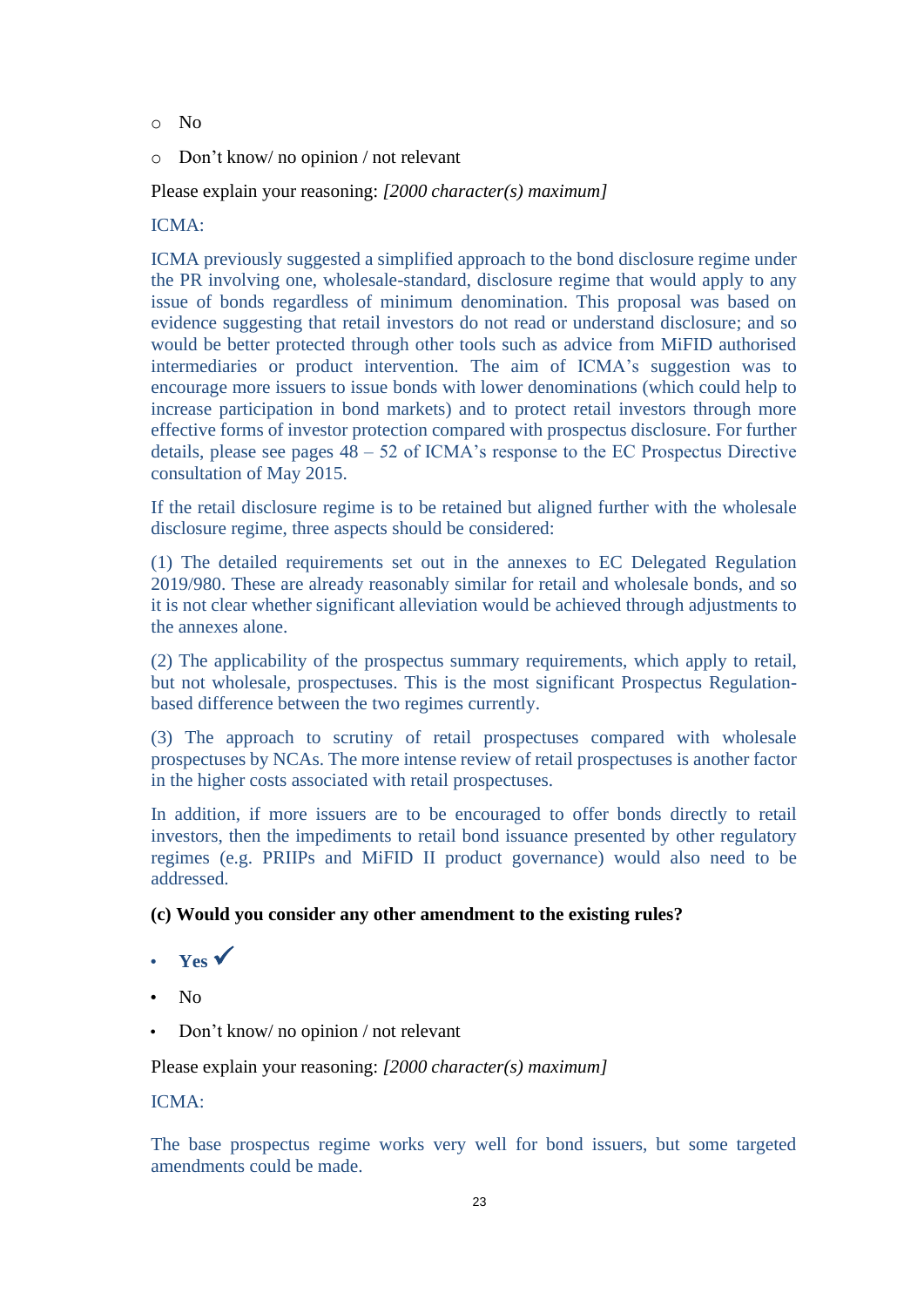### **(A) Updating tripartite base prospectuses for new registration documents (RDs)**

When the one-year validity of a RD expires and a new RD is approved, it is not straightforward to update connected tripartite base prospectuses (that remain valid) to reflect the new RD. This concern is understood to have resulted in [ESMA's Q&A 3.4](https://www.esma.europa.eu/sites/default/files/library/esma31-62-1258_prospectus_regulation_qas.pdf)  [and 3.5.](https://www.esma.europa.eu/sites/default/files/library/esma31-62-1258_prospectus_regulation_qas.pdf) A simple amendment to allow tripartite base prospectuses to be constituted with a RD or URD and any successor RD or URD (as supplemented from time to time) would fix this issue.

#### **(B) Guarantor disclosure in tripartite prospectuses**

Currently, guarantor disclosure for non-equity securities is required to be set out in the securities note. This means that supplementing guarantor disclosure in tripartite prospectuses is inefficient and cumbersome. A more sensible approach would be to separate the guarantor disclosure from the securities note, in order to facilitate any necessary updates to guarantor disclosure. The prospectus would then have up to four elements: the summary, the securities note, the issuer registration document and (if applicable) the guarantor registration document.

#### **(B) Sovereign guarantees**

Annex 21 of EC Delegated Regulation 2019/980 requires a guarantor to disclose information about itself as if it were the issuer of the securities. Under PDII, a Member State guarantor was exempt from such guarantor disclosure requirements. This exemption was helpful where a Member State's guarantee was not unconditional and irrevocable and therefore the securities were in-scope of PDII. There is no similar exemption for Member State guarantors under the current regime, but it is not clear why. We suggest this exemption is re-introduced.

### **(D) Other**

See our responses to Q17 on "future" incorporation by reference and Q41 on supplements.

### *2.1.4.Prospectus for SMEs*

SMEs and other categories of beneficiaries (e.g. mid-caps listed on an SME growth market) defined in Article 15(1) of the Prospectus Regulation, can choose to draw up an EU Growth prospectus for offers of securities to the public, provided that they have no securities admitted to trading on a regulated market. The EU Growth prospectus is more alleviated than a standard prospectus, as it contains less disclosures (e.g. board practices, employees, important events in the development of the issuer's business, operating and financial review) and in some cases more alleviated ones (e.g. principal activities, principal markets, organisational structure, investments, trend information, historical financial information, dividend policy). As this development is relatively recent, there is limited data available to assess whether the introduction of the EU Growth prospectus has affected the average length of prospectuses for SMEs. However, feedback from market participants indicates that there has not been a substantial decrease in the lengthof documents submitted after July 2019.

#### **19. Do you believe that the EU Growth prospectus strikes a proper balance between**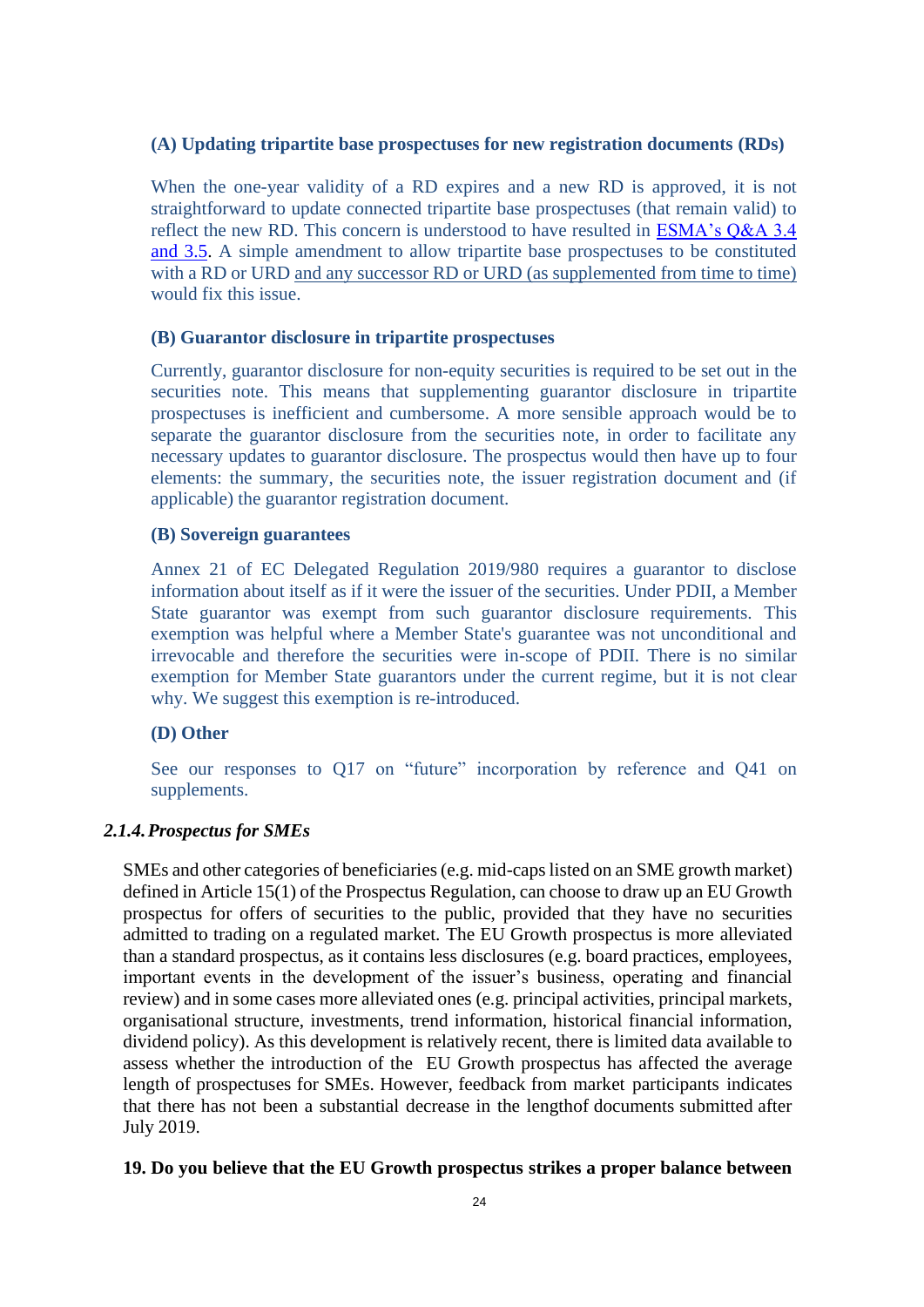#### **investor protection and the reduction of administrative burdens for SMEs?**

- o Yes
- o No
- <sup>o</sup> Don't know/ no opinion / **not relevant** ✓

Please explain your reasoning: *[2000 character(s) maximum]*

# ICMA:

Please see our response to Q10, in which we note that the EU Growth Prospectus has not been a core area of focus for ICMA's members and outline our views on the possible reasons why there has been limited usage of the EU Growth Prospectus in international bond markets.

### *2.1.5.The format and language of the prospectus*

#### Electronic Prospectus

The Prospectus Regulation sets out an obligation for issuers to provide a copy of the prospectus on either a durable medium or printed upon request of any potential investor. It has been noted that, due to the current prevalence of digital mediums, this may be an unnecessary cost and administrative burden for issuers.

# **20. Do you agree that the above mentioned obligation should be deleted and that a prospectus should only be provided in an electronic format as long as it is published in accordance with Article 21 of the Prospectus Regulation?**

- $\circ$  **Yes**  $\checkmark$
- o No
- o Don't know/ no opinion / not relevant

Please explain your reasoning: *[2000 character(s) maximum]*

### ICMA:

The requirement to provide a copy of the prospectus on either a durable medium or printed upon request of any potential investor is now outdated and could be removed.

As a related matter, the requirement for prospectuses to remain publicly available for at least 10 years (Article 21(7)) seems rather arbitrary given bonds will have a range of maturities, and it does not acknowledge that prospectuses are not updated throughout the life of the security. It is appreciated that ESMA's register will "archive" prospectuses for at least 10 years. Perhaps it is sufficient for prospectuses to be available on ESMA's register for 10 years, but otherwise the 10-year requirement (which does not recognise that prospectuses are not updated throughout the life of the security), could be removed.

Language rules for the prospectus

The TESG in its final report argued that publishing a prospectus only in English, as the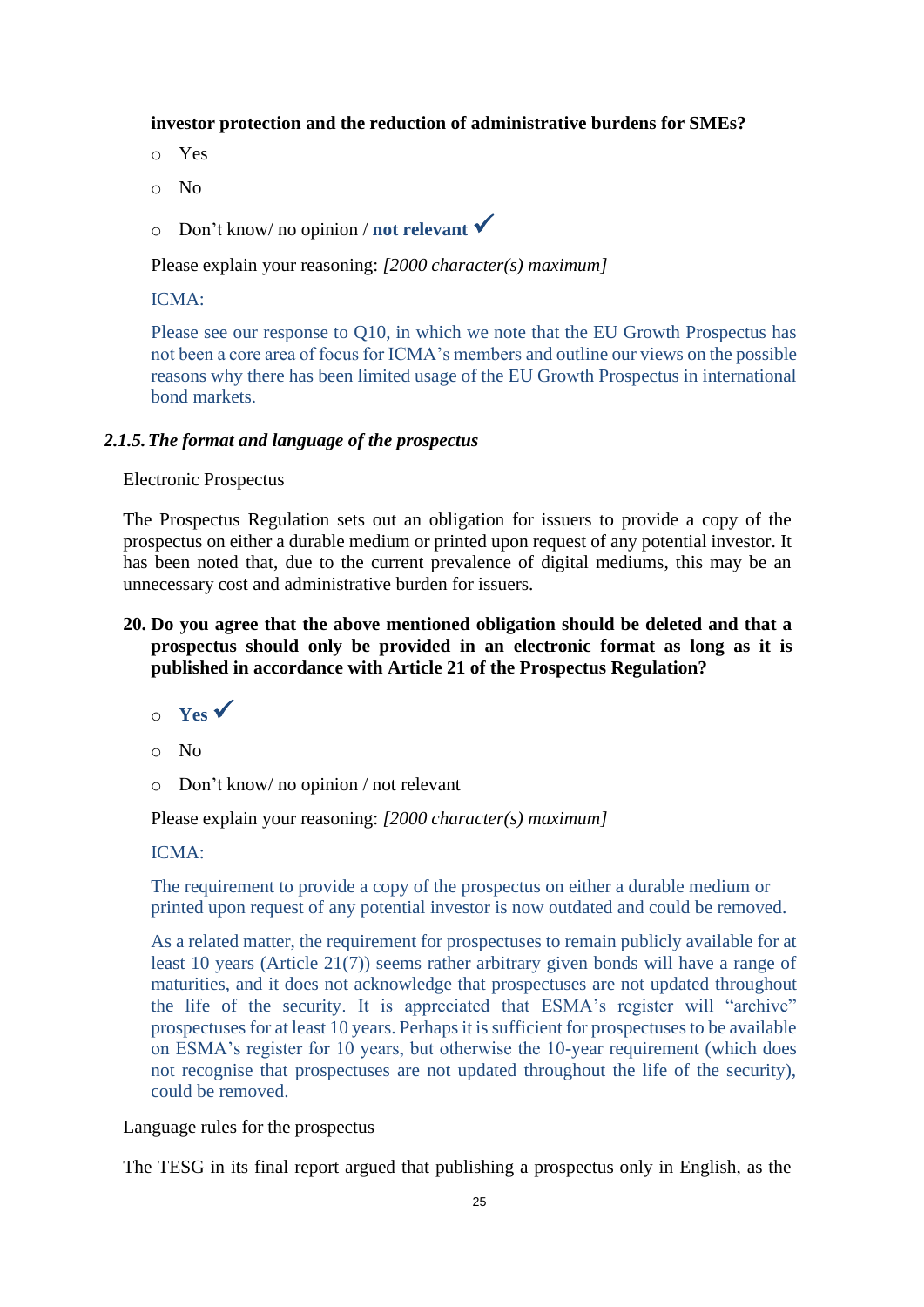customary language in the sphere of international finance, independently from the official language of the home or host Member States could reduce the burden on companies offering securities in several Member States and contribute to creating a level playing field amongst market participants.

# **21. Concerning the language rules laid down in Article 27 of the Prospectus Regulation, with which of the following statements do you agree? Please put an X in the box corresponding to your chosen option.**

| It should be allowed to publish a prospectus only in English, as the customary language in<br>the sphere of international finance.                                                                                                                                                                                                       |  |
|------------------------------------------------------------------------------------------------------------------------------------------------------------------------------------------------------------------------------------------------------------------------------------------------------------------------------------------|--|
| It should be allowed to publish a prospectus <b>only</b> in English, as the customary language in<br>the sphere of international finance, except for the prospectus summary.                                                                                                                                                             |  |
| It should be allowed to publish a prospectus only in English, as the customary language in the<br>sphere of international finance, for any cross-border offer or admission to trading on a<br>regulated market, including when a security is offered/admitted to trading in the home<br>Member State.                                    |  |
| It should be allowed to publish a prospectus only in English, as the customary language in the<br>sphere of international finance, for any cross-border offer or admission to trading on a<br>regulated market, including when a security is offered/admitted to trading in the home<br>Member State, except for the prospectus summary. |  |
| There is no need to change the current language rules laid down in Article 27 of the<br>Prospectus Regulation.                                                                                                                                                                                                                           |  |
| Don't know/ no opinion / not relevant                                                                                                                                                                                                                                                                                                    |  |

# *2.1.6.The prospectus for secondary issuances of issuers already listed on a regulated market or an SME growth market and/or for transfer from a SME growth market to a regulated market*

The Prospectus Regulation currently lays down a simplified regime for secondary issuances of companies whose securities have already been admitted to trading on a regulated market or on an SME growth market continuously and for at least the last 18 months. Such companies are already subject to periodic and ongoing disclosure requirements, such as under the Transparency Directive and the Market Abuse Regulation. It can therefore be argued that there is less of a need to require a prospectus for secondary issuances. A simplified prospectus for secondary issuances can also be used, in accordance with the conditions laid down in Article 14(1), point (d), of the Prospectus Regulation, to transfer from an SME growth market to a regulated market(aka "transfer prospectus").

Furthermore, the [capital markets recovery package](https://ec.europa.eu/info/publications/200722-proposal-capital-markets-recovery_en) introduced the new EU Recovery prospectus regime (Article 14a of the Prospectus Regulation) to allow for a rapid recapitalisation of EU companies affected by the economic shock of the COVID-19 pandemic. The EU Recovery prospectus consists on a single document, of only 30 pages and includes a 2 page-summary (neither the summary nor the information incorporated by reference are taken into account to determine the page-size limit), focusing on essential information that investors need to make an informed decision. This new short- form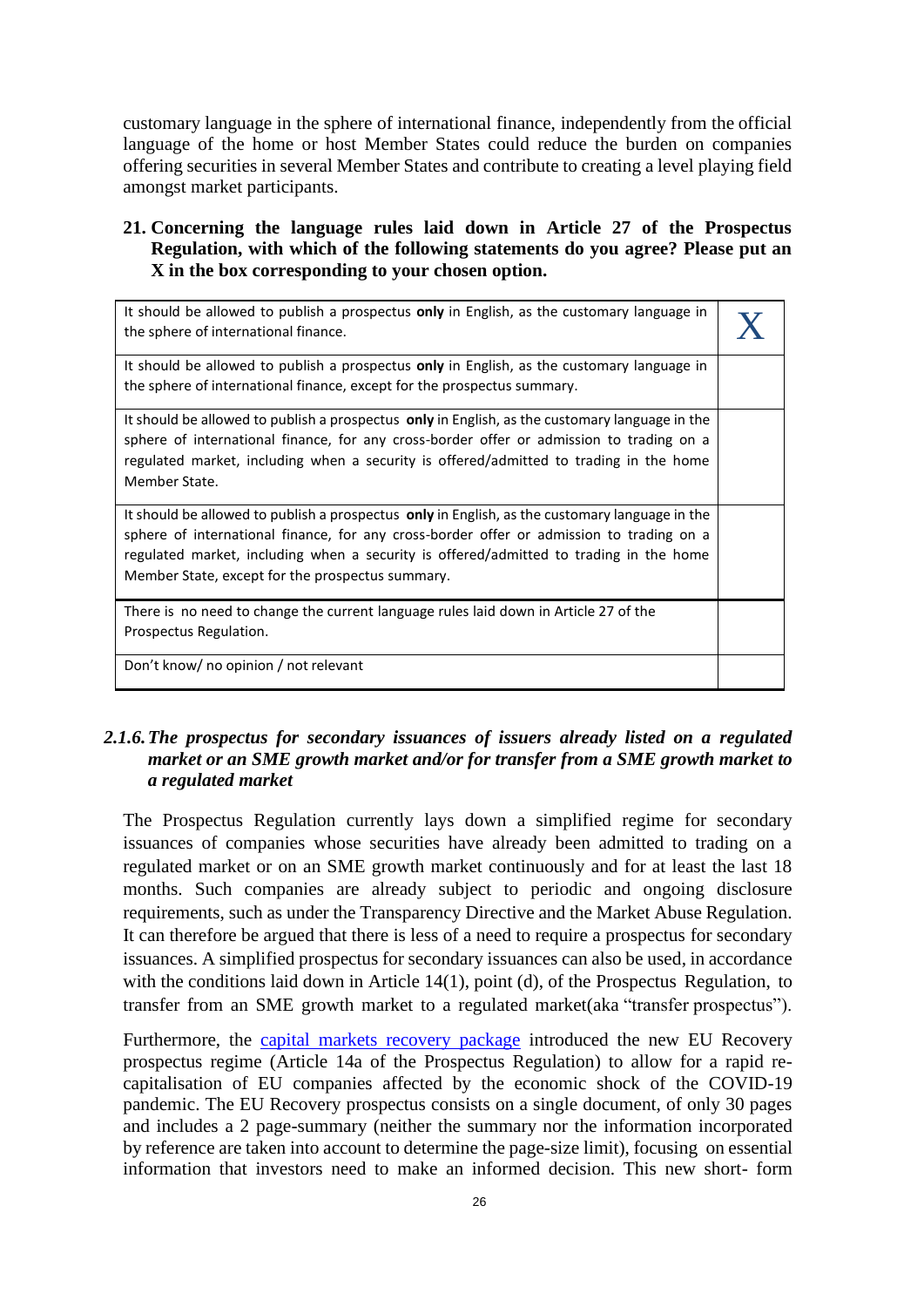prospectus is meant to be easy to produce for issuers, easy to read for investorsand easy to scrutinise for national competent authorities. The EU Recovery prospectus is only available for secondary issuances of shares of issuers listed on a regulated market oran SME growth market continuously and for at least the last 18 months. It is currently intended as a temporary regime.

The TESG in its final report highlighted the need to further simplify the prospectus burden for subsequent admissions to trading or offers of fungible securities and recommended that a new simplified prospectus (replacing the current simplified prospectus for secondary issuances), similar in its form to the EU Recovery prospectus, be adopted on a permanent basis for secondary issuances and for transfers from an SME growth market to a regulated market, provided that specific conditions are satisfied.

- **22. Do you agree that, for issuers that have already been listed continuously and for at least the last 18 months on a regulated market or an SME growth market, the obligation to publish a prospectus could be lifted for any subsequent offer to the public and/or admission to trading of securities fungible with existing securities already issued (with a prospectus) without impairing investors' protection?**
	- o Yes
	- $\circ$  **No**  $\checkmark$
	- o Don't know/ no opinion / not relevant

Please explain your reasoning: *[2000 character(s) maximum]*

# ICMA:

In the bond market, where base prospectuses are frequently used, a fungible issue can typically be documented easily and quickly by using the most recent base prospectus and preparing final terms (that need only to be filed, rather than approved, by a NCA). This means that removing an obligation to prepare a prospectus for secondary issues intended to be fungible with existing debt securities would not significantly reduce issuers' costs, but would reduce the Prospectus Regulation-compliant disclosure available to investors.

In terms of the simplified disclosure regime for secondary issuances in Article 14 more generally, there has been limited adoption of this in the bond market, despite it being available for bond issuers with equity securities that have been admitted to trading for at least 18 months. This is likely due to the requirement for a concise summary of the relevant information disclosed under MAR over the past 12 months and the fact that the regime is not perceived as granting many significant alleviations for issuers of debt securities. Such issuers are also familiar and comfortable with the "standard" disclosure regime. It is also not clear that the 18 months limitation serves any useful purpose. This said, there has been some adoption of the regime and those issuers who do use it find it useful.

# **22.1 If you responded "No" to question 22, do you think that the regime for secondary issuances could nevertheless be simplified? Please put an X in the box corresponding to your chosen option.**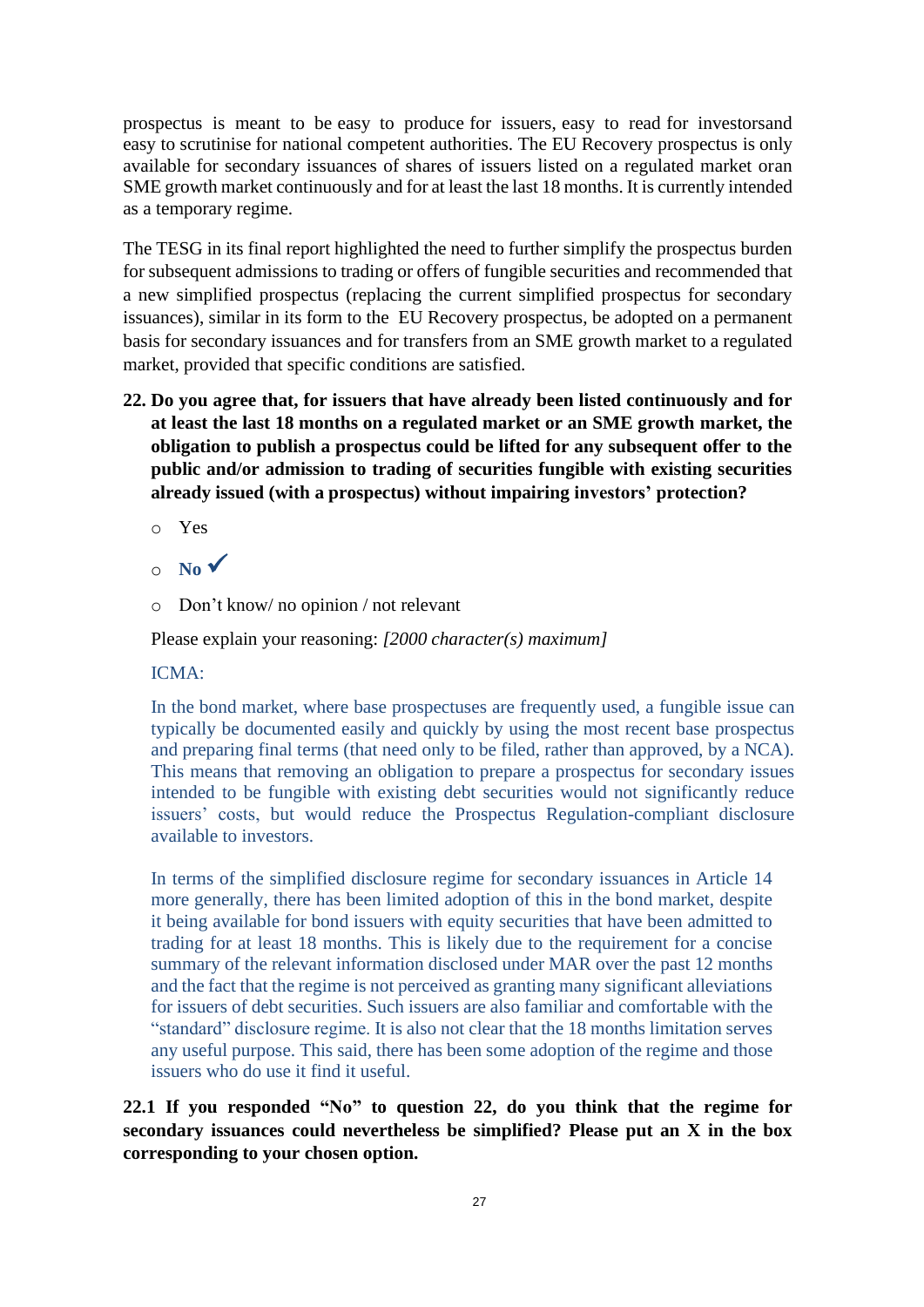| 1. The obligation to draw up a prospectus should, for both the offer to the public and the<br>admission to trading on a regulated market of securities fungible with existing securities<br>which have been previously issued, be replaced with the obligation to publish a statement<br>confirming compliance with continuous disclosure and financial reporting obligations.                                                                                                                                                   |  |
|----------------------------------------------------------------------------------------------------------------------------------------------------------------------------------------------------------------------------------------------------------------------------------------------------------------------------------------------------------------------------------------------------------------------------------------------------------------------------------------------------------------------------------|--|
| 2. The obligation to draw up a prospectus should, for both the offer to the public and the<br>admission to trading on a regulated market of securities fungible with existing securities<br>which have been previously issued, be replaced with the obligation to publish an alternative<br>admission or listing document (content to be defined at EU level). Such document should<br>only be filed with the relevant national competent authority (i.e. neither subject to the<br>scrutiny nor to the approval of the latter). |  |
| 3. The obligation to publish a prospectus should remain applicable (unless one of the existing<br>exemptions apply) but only a prospectus significantly simplified and focusing onessential<br>information should be required.                                                                                                                                                                                                                                                                                                   |  |
| Other (please specify)<br>4.                                                                                                                                                                                                                                                                                                                                                                                                                                                                                                     |  |
| Don't know/no opinion / not relevant<br>5.                                                                                                                                                                                                                                                                                                                                                                                                                                                                                       |  |

# **22.3 If you chose option 22.1(3), could you please indicate what the main simplifications should be?**

Please explain your reasoning: *[4000 character(s) maximum]*

As a general matter, there is value for investors in drawing together the information they need to make an investment decision into a defined package.

However, as noted in Q14 above, the "registration document" disclosure requirements for bond issues could be simplified significantly through:

1. applying a general disclosure test for bonds that requires disclosure of information that is material to an assessment of the issuer's ability to meet its obligations under the bond to pay interest and repay principal (i.e. its credit);

2. granting more flexibility to the issuer to determine what information meets that test by removing the detailed disclosure requirements set out in the Level 2 annexes; and

3. permitting increased use of incorporation by reference, including "future" financial information (see Q17).

This approach could be applied in the context of the "primary" (standard) bond disclosure requirements, or in the context of the secondary issuance regime (either for fungible bond issues or for "primary" bond issues where the issuer has its equity securities listed on an EEA regulated market and therefore has made ongoing disclosures).

# **23. Since the application of the capital markets recovery [package,](https://ec.europa.eu/info/publications/200722-proposal-capital-markets-recovery_en) have you seen the uptake in the use of the EU Recovery prospectus?**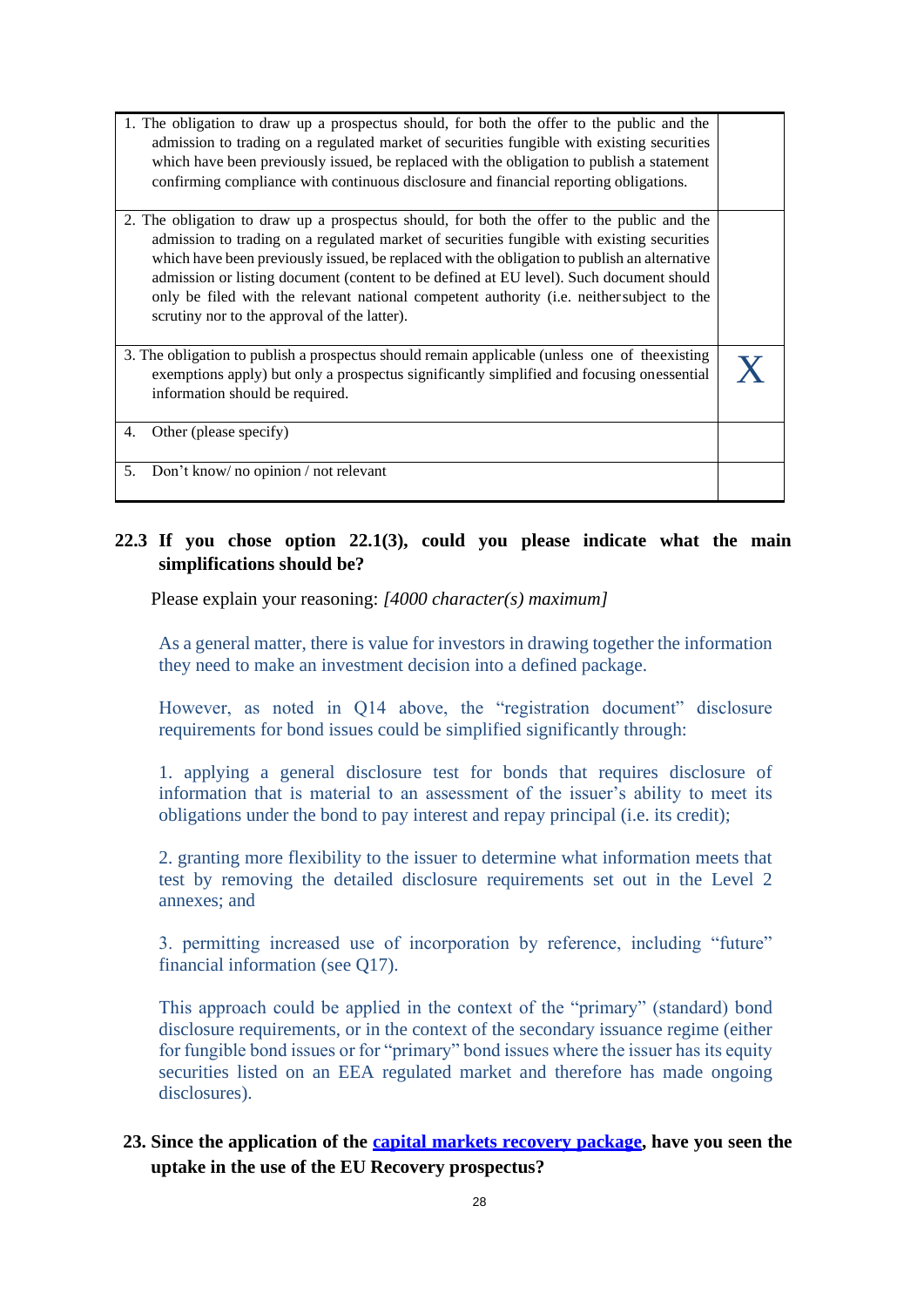- o Yes
- o No
- o Don't know/ no opinion / **not relevant** ✓

Please explain your reasoning: *[2000 character(s) maximum]*

ICMA:

This ICMA response is prepared from the perspective of the international bond markets. The EU Recovery prospectus is not available for bonds.

# **24. Do you think that the EU Recovery prospectus should (please put an X in the box corresponding to your chosen option for every point listed on the table):**

|                                                                                                                                         | <b>Yes</b> | N <sub>0</sub> | Don't know / no<br>opinion / not<br><b>Relevant</b> |
|-----------------------------------------------------------------------------------------------------------------------------------------|------------|----------------|-----------------------------------------------------|
| Be extended on a permanent basis for secondary<br>a.<br>issuances of shares                                                             |            |                |                                                     |
| b. Be introduced on a permanent basis for secondary<br>issuances of all types of securities (both equity and non-<br>equity securities) |            | $\mathbf{X}$   |                                                     |
| Be used as a simplified prospectus for all cases set out<br>$c_{\cdot}$<br>in Article $14(1)$                                           |            |                |                                                     |
| Other (please specify)<br>d.                                                                                                            |            |                |                                                     |

Please explain your reasoning: *[2000 character(s) maximum]*

ICMA:

From the perspective of the international bond markets, the maximum length limit of 30 sides of A4-sized paper applicable to the EU Recovery prospectus is likely to be unworkable, in particular for base prospectuses. As a general matter, length limits on prospectuses give rise to liability concerns for issuers and would not be welcomed by market participants. See further our response to Q15(a).

# *2.1.7. Liability regime*

The obligation to publish a prospectus entails a civil liability regime for issuers. Infringements to the provisions of the Prospectus Regulation may lead to administrative sanctions and other administrative measures, in accordance with Article 38 of that Regulation and, depending on national law, criminal sanctions. The prospectus is sometimes referred to as a document that serves to shield from liability issues (i.e. the more information the better) rather than to support investors in taking informed investment decisions.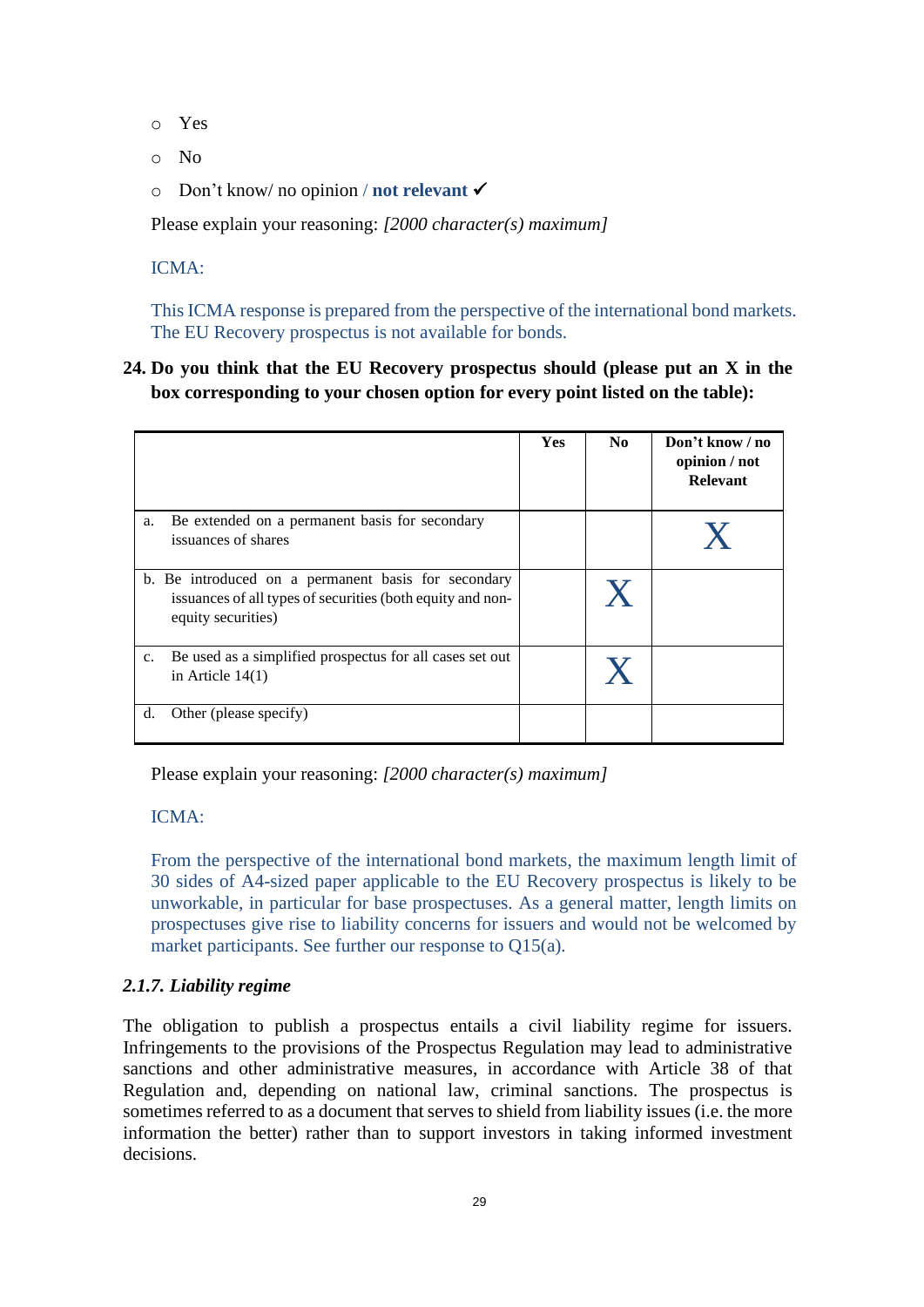**25. Do you think that the current punitive regime under the Prospectus Regulation is proportionate to the objectives sought by legislation as well as the type and size of entities potentially covered by that regime?**

```
o Yes ✓
```
- o No
- o Don't know/ no opinion / not relevant

Please explain your reasoning, notably in terms of costs: [*2000 character(s) maximum*]

# ICMA:

The current punitive regime under the Prospectus Regulation is generally considered to be proportionate to the objectives sought and the types and sizes of entities potentially covered by the regime.

ICMA is not aware that the current punitive regime, including the maximum amount of administrative pecuniary sanctions, prevents or negatively impacts issuers' decisions to list or offer their securities in the EU. However, please see our response to Q30 below in relation to removing potential criminal liability.

ICMA does not consider that special, more lenient, treatment should be introduced for SMEs given the higher risks associated with investing in SME securities. It is also important that the punitive regime is not unduly complicated, which could be the case if different punitive provisions applied to different types of entities.

- **26. (a) Do you believe that the current civil liability regime under the Prospectus Regulation is adequately calibrated?**
	- $\circ$  **Yes**  $\checkmark$
	- o No
	- o Don't know/ no opinion / not relevant
- **30. (a) Do you think that the possibility of applying criminal sanctions in the case of non-compliance with any of the requirements specified in Article 38(1) of the Prospectus Regulation should be removed?**
	- $\circ$  **Yes**  $\checkmark$
	- o No
	- o Don't know/ no opinion / not relevant
	- **(b) If you responded positively to question 30(a), could you please specify for**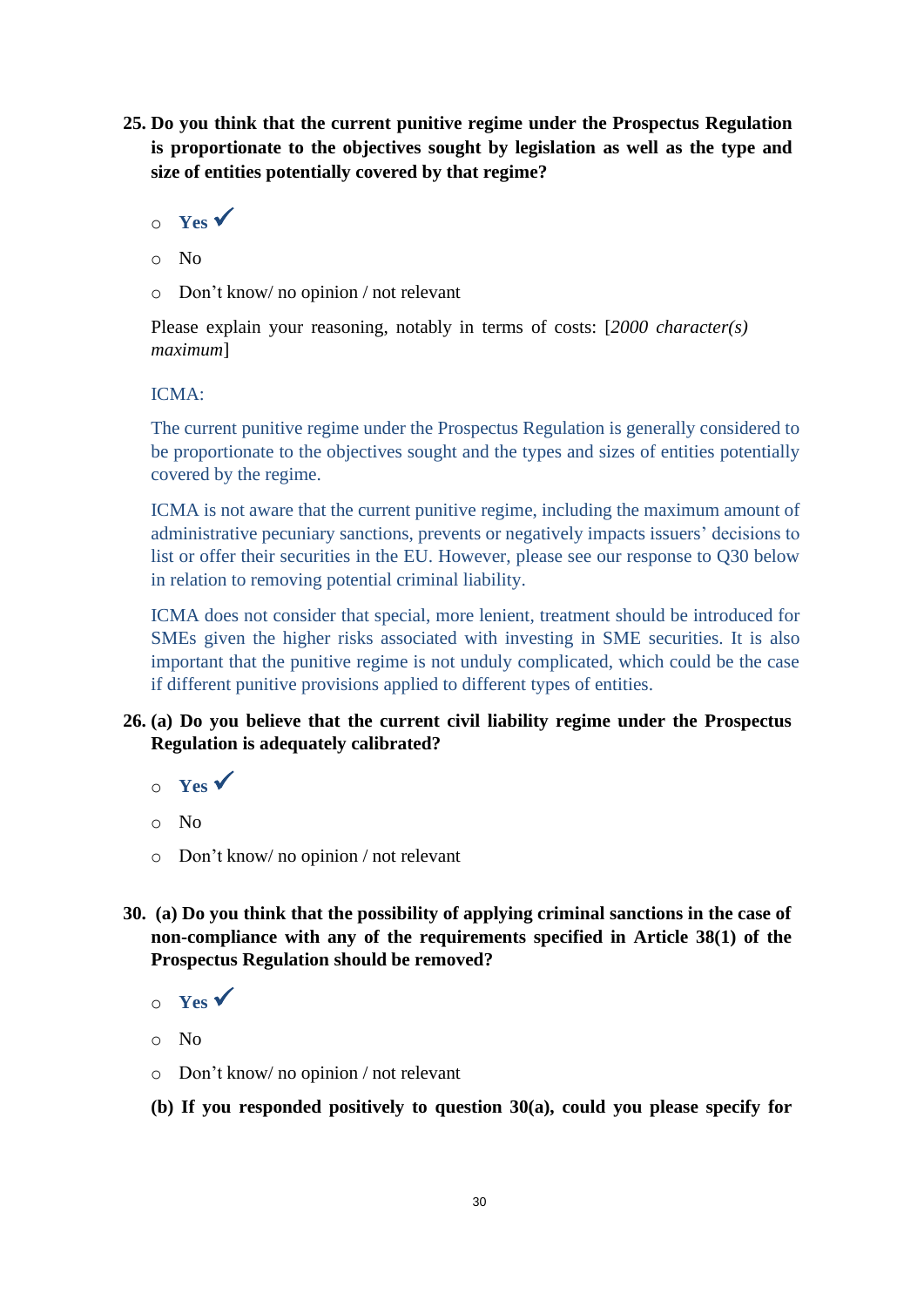### **which requirements.**

Please explain your reasoning: *[4000 character(s) maximum]*

### ICMA:

Whilst we are not aware that the possibility of criminal sanctions has caused any issuer to avoid offering or listing bonds, it would seem more proportionate to remove the possibility of applying such sanctions for violation of the Prospectus Regulation. The potential civil liability that issuers incur in the context of public offers and admission to trading of securities is significant and sufficient to focus the minds of senior managers.

### *2.1.8.Scrutiny and approval of the prospectus*

Article 20 of the Prospectus Regulation lays down harmonised rules for the scrutiny and approval of the prospectus, with a view to fostering supervisory convergence throughout the EU. Article 20 also sets out the timelines for approving the prospectus, depending on the circumstances and type of document (e.g. prospectus for a first time offer of unlisted issuers, prospectus for issuers already listed or that have already offered securities to the public, EU Recovery prospectus, prospectus which includes a URD). The criteria for the scrutiny of prospectuses, in particular the completeness, comprehensibility and consistency of the information contained therein, and the procedures for the approval of the prospectus are further specified in Chapter V of Commission Delegated Regulation (EU) 2019/980.

- **31. a) Do you consider that there is alignment in the way national competent authorities assess the completeness, comprehensibility and consistency of the draft prospectuses that are submitted to them for approval?**
	- $\circ$  **Yes**  $\checkmark$
	- o No
	- o Don't know/ no opinion / not relevant
- **32. (a) Do you consider the timelines for approval of the prospectus as prescribed in Article 20 of the Prospectus Regulation adequate?**
	- $\circ$  **Yes**  $\checkmark$
	- o No
	- o Don't know/ no opinion / not relevant
- **33.(b) Should a minimum period of days between the publication of a prospectus and the end of an offer be set out also for offer of non-equity securities, in particular to favour more retail participation?**
	- o Yes
	- $\circ$  **No**  $\checkmark$
	- o Don't know/ no opinion / not relevant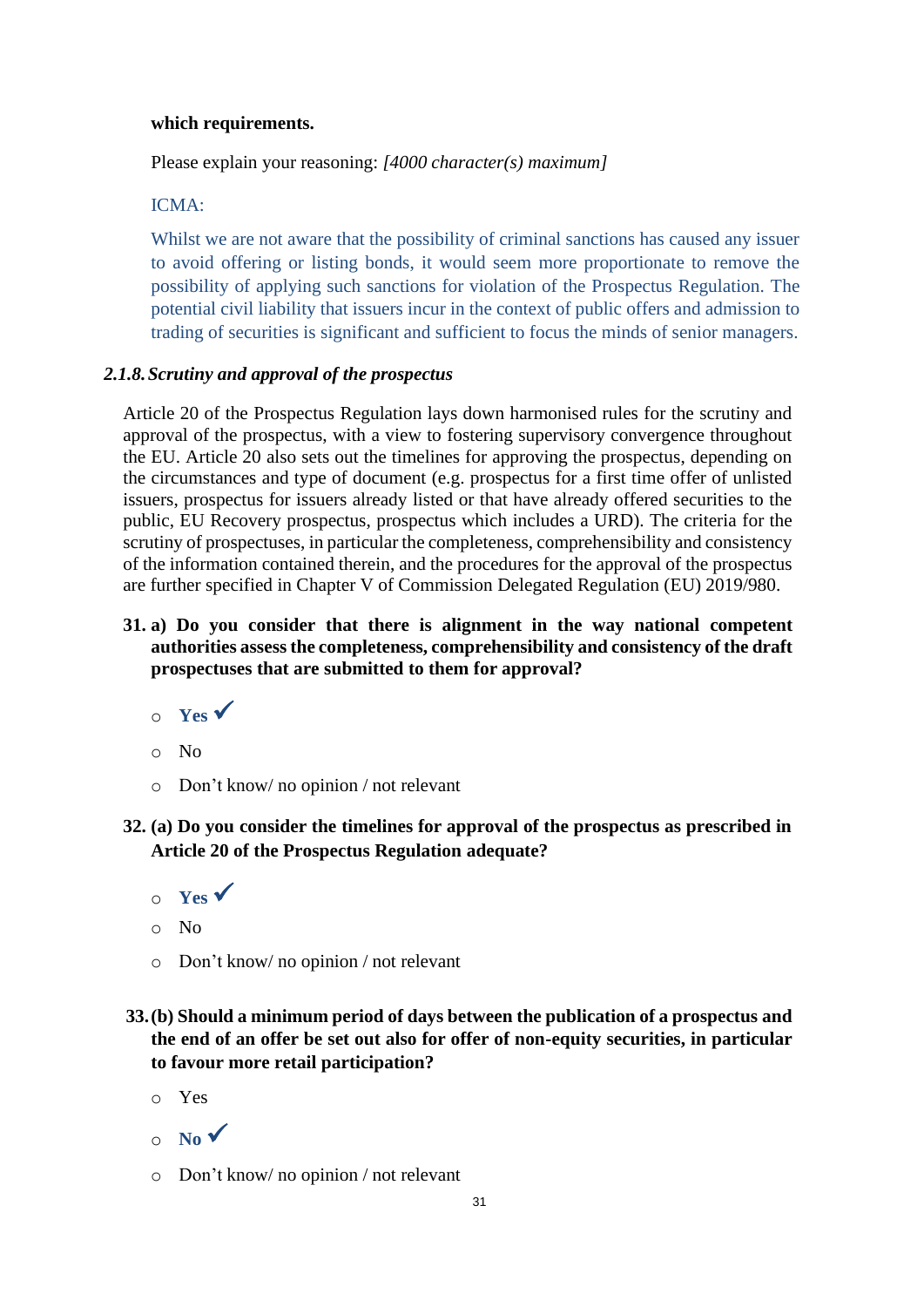Please explain your reasoning: *[2000 character(s) maximum]*

ICMA:

Specifying a minimum time period between publication of the prospectus and the end of an offer of bonds in the Prospectus Regulation is not considered to be necessary. If a certain time period is required for retail investors to engage with a public offer of bonds, then it is in an issuer's commercial interest to provide this. Some retail bond offers already span a matter of weeks, rather than days.

A minimum time period in the Prospectus Regulation would also likely be counterproductive to any policy aim of encouraging more retail bond offers in the EU. The relatively low level of direct retail bond offers in the EU (outside of certain domestic markets such as Germany) is typically understood to be driven primarily by a lack of appetite from *bond issuers* to offer their bonds to retail investors as a result of commercial and regulatory considerations. Imposing an additional minimum time period is likely to be seen as another regulatory disincentive for issuers to offer their bonds directly to retail investors in the EU.

In addition, an offer of bonds is different in nature to an offer of shares. For structured products, the pricing of the bond can change during the offer period depending on the performance of the underlying, meaning a minimum period for publication of the prospectus and the end of the offer period would not be practicable. This is not applicable in the case of an offer of shares.

Determination of the "Home Member State"

The Prospectus Regulation, Article  $2(m)$ , sets out rules for the determination of the home Member State. As a general rule, for issuers established in the EU, the home Member State corresponds to the Member State where the issue has its registered office. However, different rules apply for non-equity securities with a denomination per unit above EUR 1 000 and for certain non-equity hybrid securities for which the 'Home Member State' means the Member State where the issuer has its registered office, or where the securities were or are to be admitted to trading on a regulated market or where the securities are offered to the public, at the choice of the issuer, the offeror or the person asking for admission to trading on a regulated market.

Equity issuers established in the EU are therefore currently not able to choose their home Member State, while non-equity issuers established in the EU are allowed to do so, subject to the conditions laid down in Article 2(m), point (iii), of the Prospectus Regulation.

# **34. (a) Should the dual regime for the determination of the home Member State for non-equity and equity securities featured in Article 2(m) of the Prospectus Regulation be amended?**

- o Yes
- $O \cong N_0 \checkmark$
- o Don't know/ no opinion / not relevant

Please explain your reasoning: *[2000 character(s) maximum]*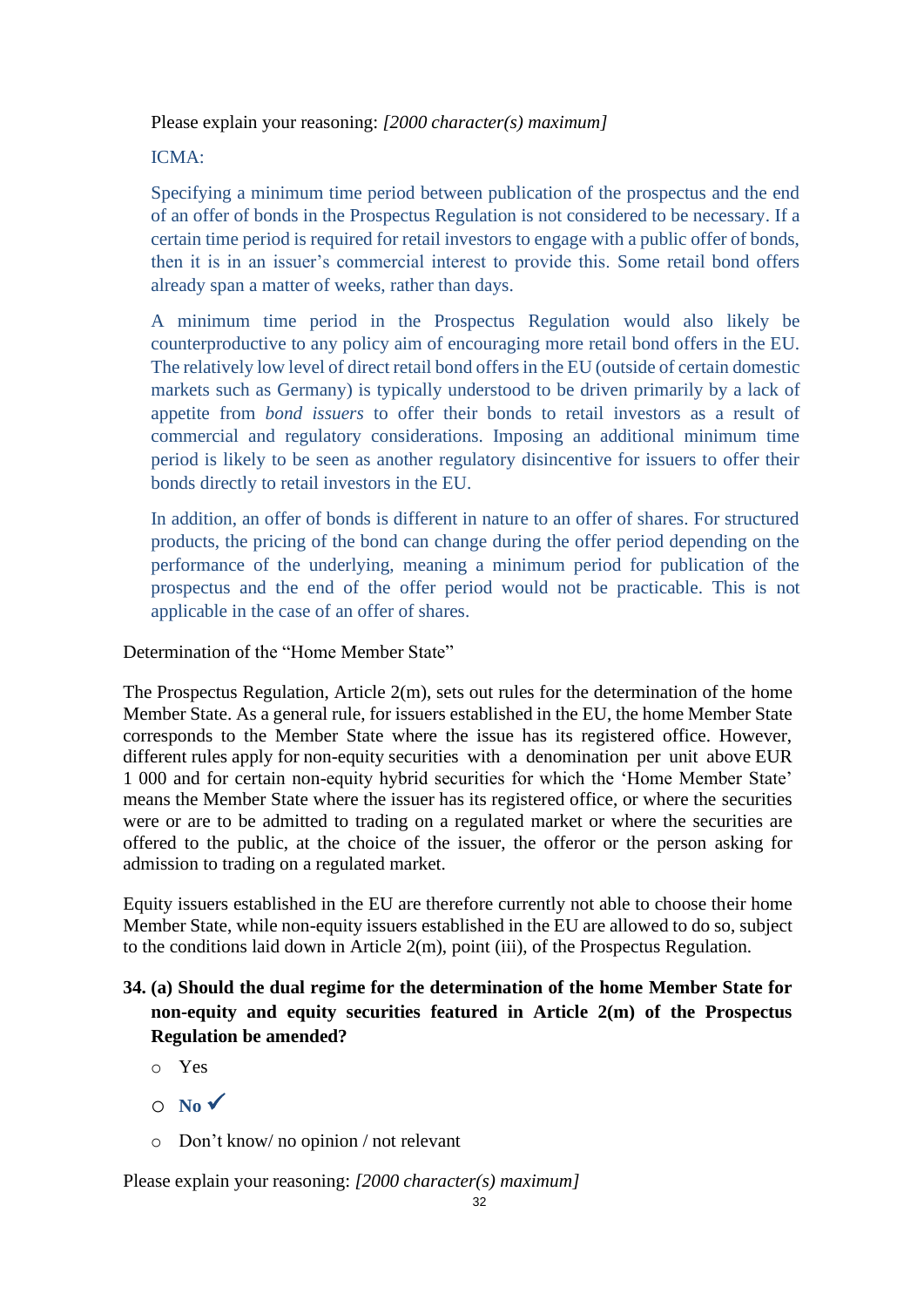# ICMA:

The flexibility that issuers of non-equity securities currently have to choose a home Member State with appropriate experience and expertise of approving prospectuses for nonequity securities is welcome. Limiting this flexibility would run counter to the aims of the consultation.

# *2.1.9.The Universal Registration Document (URD)*

Effective as of 2019, the co-legislators introduced a URD in the Prospectus Regulation, in line with the shelf registration principles already well-established in other financial markets, particularly in the US. A URD is a document that, after being approved for two consecutive years, is only to be filed each year (i.e. kept 'in the shelf') by *frequent issuers.*  A URD contains information about company's organisation, business, financial position, earnings, etc., and facilitates the approval process of prospectuses of these issuers (e.g. approval time reduced by half) by national competent authorities. As a URD can be used for offers of both equity and non-equity securities, it is currently built on the more comprehensive registration document for equity securities.

The TESG in their Final Report highlighted that the URD regime, as currently designed, does not deliver on its objective, as only a very low number of issuers, and mostly in one Member State, have resorted to it.

# **35. In your view, what are the main reasons for the lack of use of the URD among issuers across the EU? Please put an X in the box corresponding to your chosen option(s).**

| (a) The time period necessary to benefit from the status of frequent issuer is too lengthy                                                    |  |
|-----------------------------------------------------------------------------------------------------------------------------------------------|--|
| (b) The URD supervisory approval process is too lengthy                                                                                       |  |
| (c) The costs of regularly updating, supplementing and filing the URD are not outweighed by<br>its benefits                                   |  |
| (d) The URD content requirements are too burdensome                                                                                           |  |
| (e) The URD is not suitable for non-equity securities as it is built on the more comprehensive<br>registration document for equity securities |  |
| The URD language requirements are too burdensome<br>(f)                                                                                       |  |
| (g) Other (please explain below)                                                                                                              |  |

Please explain your reasoning: *[4000 character(s) maximum]*

# ICMA:

The limited usage of the URD outside of France seems to be driven by a combination of factors. These include: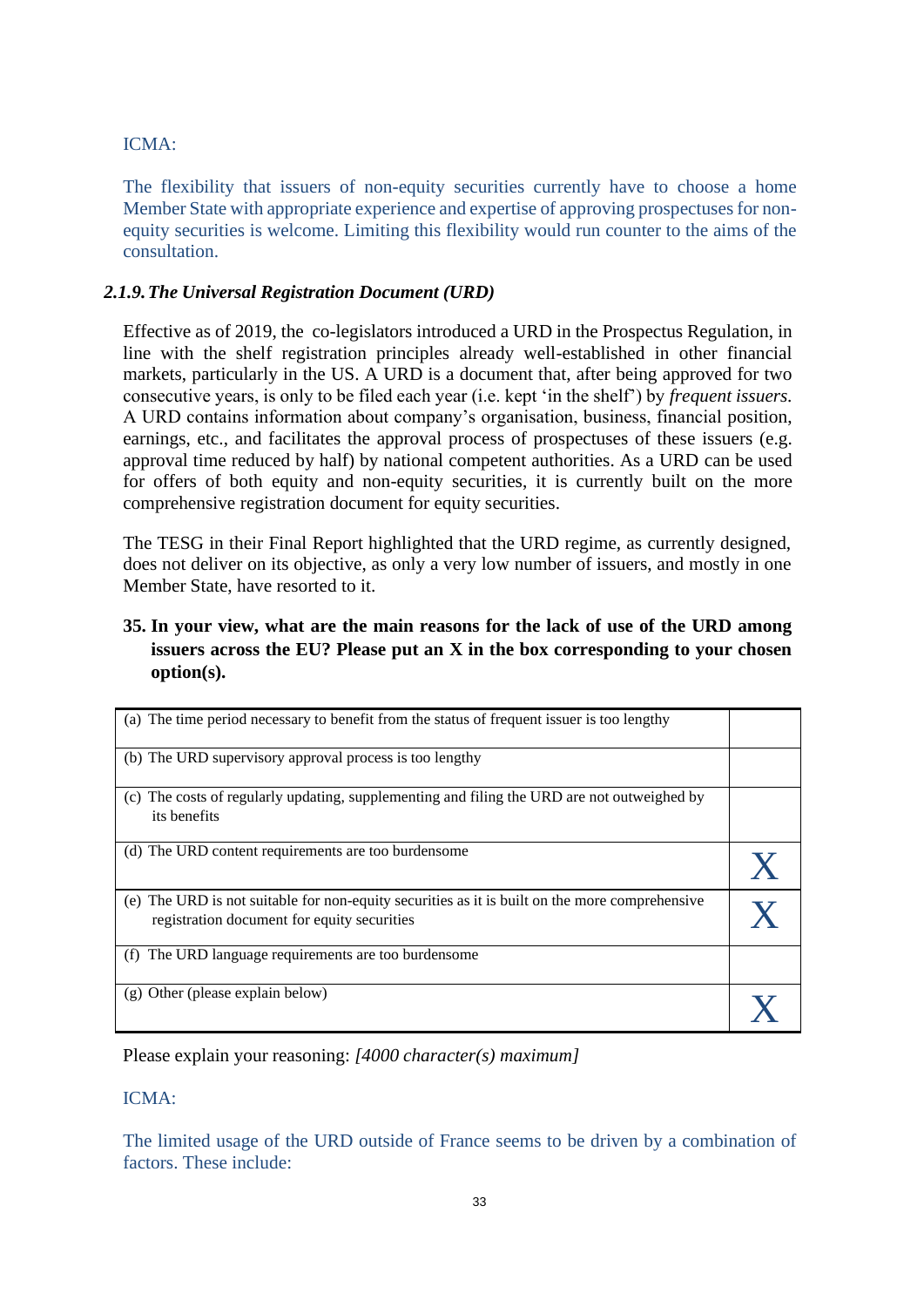(a) the availability of other options (e.g. the base prospectus, either in single or tripartite format) that work well for, and are familiar to, issuers outside of France; and

(b) the fact that the URD requirements are based on equity level disclosure requirements (Annex 1), which are more burdensome than the requirements for non-equity securities.

In France, the URD generally works well but improvements could be made (see Q38 and Q40 below). These improvements might also help to attract more issuers to use the URD from outside of France.

- **36. As the URD can only be used by companies already listed, should its content be aligned to the level of disclosures for secondary issuances (instead of primary issuances as currently) to increase its take up by both equity and non-equity issuers?**
	- o Yes
	- $\circ$  **No**  $\checkmark$
	- o Don't know/ no opinion / not relevant

Please explain your reasoning: *[2000 character(s) maximum]*

ICMA:

It seems unlikely that applying the secondary (rather than primary) equity issuance disclosure regime would be make a significant difference to the level of uptake of the URD.

- **37. Should the approval of a URD be required only for the first year (with a filing every year after)?**
	- o Yes
	- $\circ$  **No**  $\checkmark$
	- o Don't know/ no opinion / not relevant

Please explain your reasoning: *[2000 character(s) maximum]*

ICMA:

The current requirement for two consecutive years of approval before issuers are able to file the URD is considered to achieve the right balance between issuer burdens and investor protection. It gives the issuer the opportunity to become familiar with the URD preparation process and address comments raised during the course of the first year, whilst allowing the NCA the opportunity to review and approve changes made to address those comments. The previous French regime required three consecutive years of approval before filing was permitted.

**38. Should a URD that has been approved or filed with the national competent authority be exempted from the scrutiny and approval process of the latterwhen it is used as a constituent part of a prospectus (i.e. the scrutiny andapproval**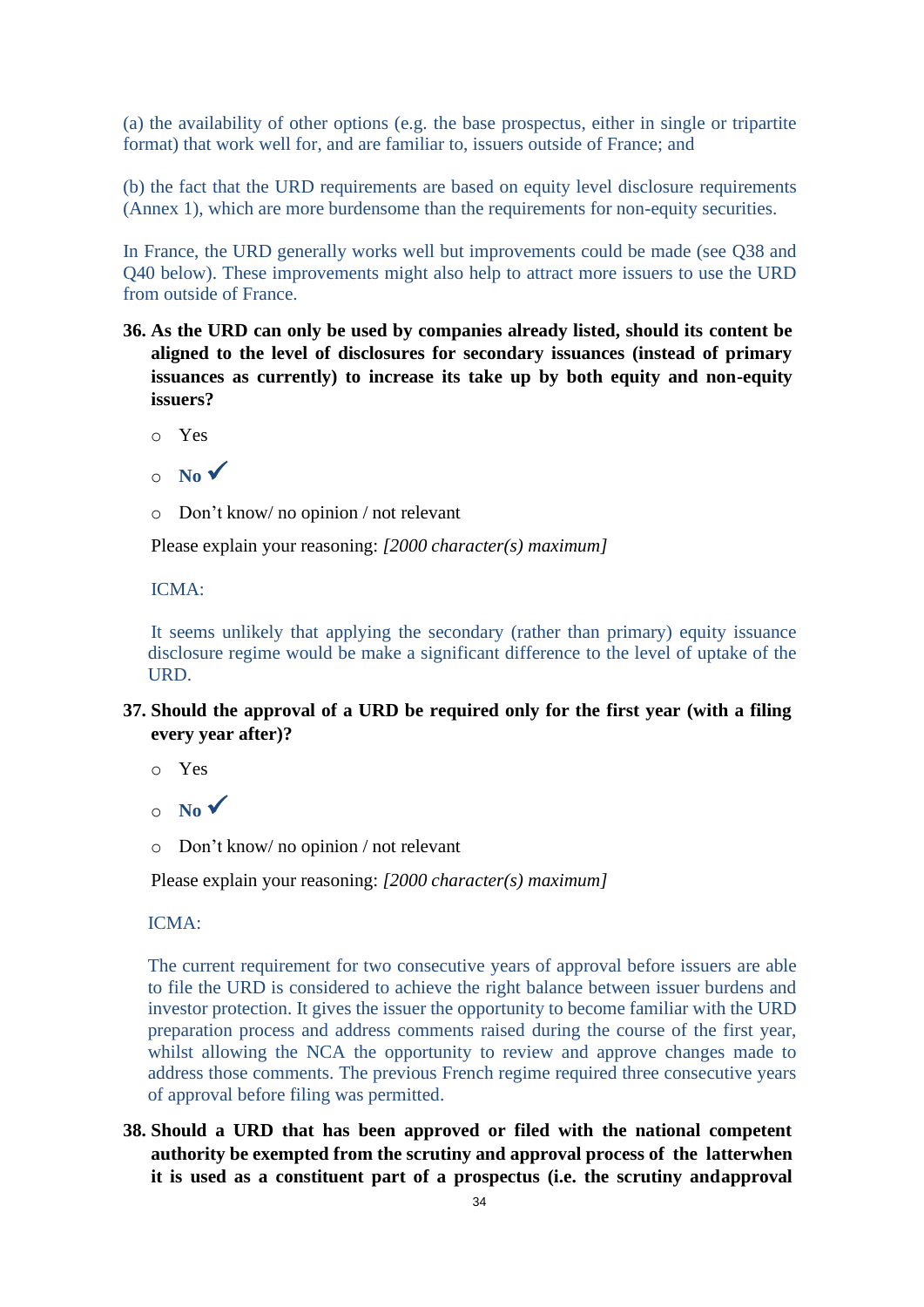### **should be limited to the securities note and the summary)?**

- $\circ$  **Yes**  $\checkmark$
- o No
- o Don't know/ no opinion / not relevant

Please explain your reasoning: *[2000 character(s) maximum]*

### ICMA:

The requirement for scrutiny and approval of a URD at the time of an issuance could be removed in respect of a URD that has been approved or filed. Sufficient investor protection would be achieved via (a) the responsibility statement provided in the prospectus or base prospectus and (b) the ex-post reviews of the URD envisaged in Article 9(8) of the Prospectus Regulation. This approach would mean that filing (rather than approval) after two consecutive years of approval of the URD would have some meaningful benefit for issuers.

- **39. Should issuers be granted the possibility to draw up the URD only in English for passporting purposes, notwithstanding the specific language requirements of the relevant home Member State?**
	- $\circ$  **Yes**  $\checkmark$
	- o No
	- o Don't know/ no opinion / not relevant

Please explain your reasoning: *[2000 character(s) maximum]*

### ICMA:

Additional flexibility for issuers to draw up the URD only in English for passporting purposes would be welcome, although it is not clear whether this would significantly increase the attractiveness of the URD or not. In France, URDs will still need to be available in French for local registration purposes.

# **40. How could the URD regime be further simplified to make it more attractive to issuers across the EU?**

Please explain your reasoning: *[4000 character(s) maximum]*

### ICMA:

In addition to removing the requirement for scrutiny and approval of an approved or filed URD at the time of issuance, the requirement for scrutiny and approval of a URD for passporting purposes under Article 9(2) of the Prospectus Regulation should also be removed. Sufficient investor protection would be achieved via (a) the responsibility statement provided in the prospectus or base prospectus used for an issuance and (b) the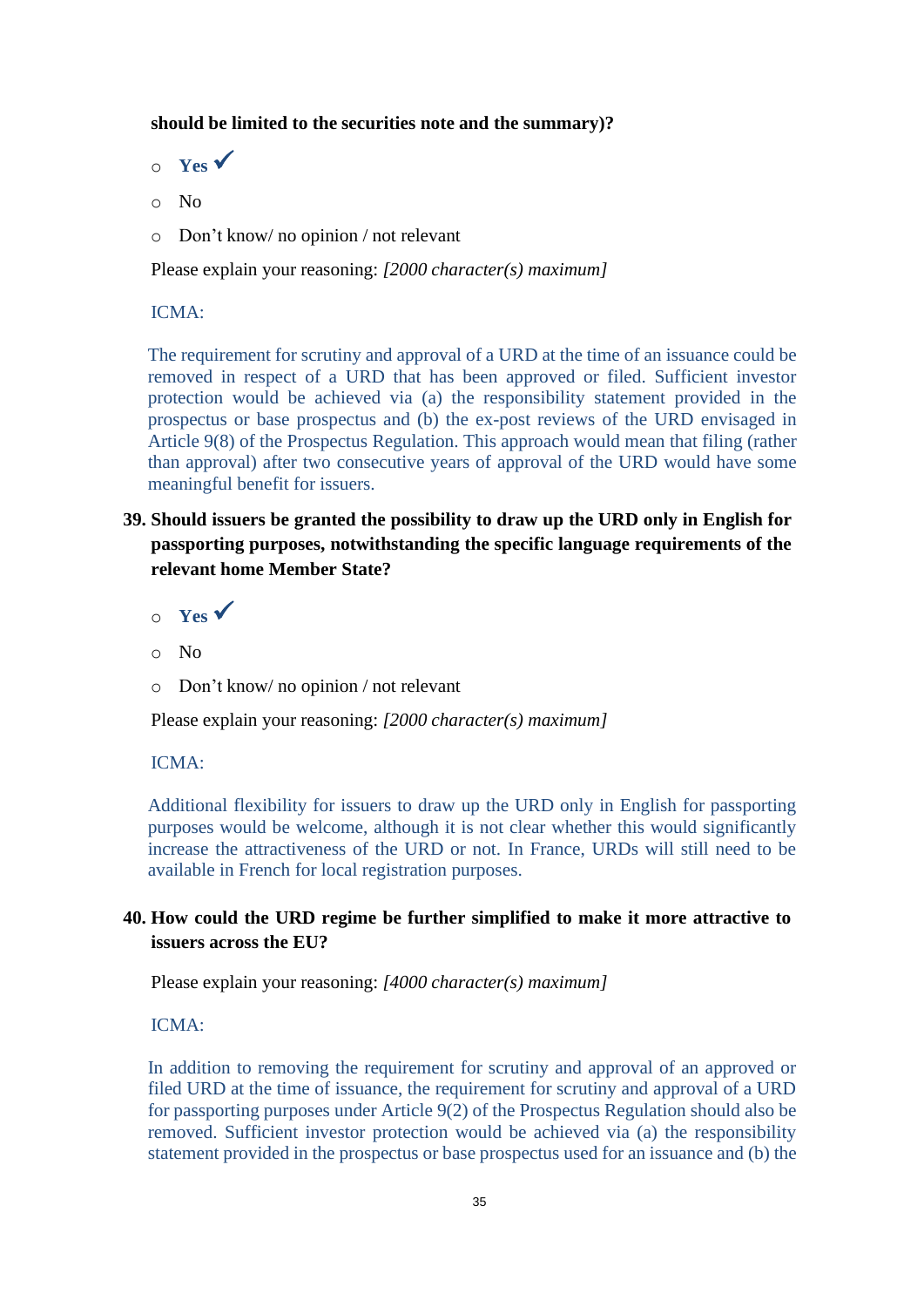ex-post reviews of the URD envisaged in Article 9(8) of the Prospectus Regulation.

The URD requirements should also be reviewed alongside Transparency Directive requirements and, where possible, aligned further.

### **2.1.10. Other possible areas for improvement**

Supplements to the prospectus

Article 23 of the Prospectus Regulation lays down rules for the supplement to the prospectus. As part of the [capital market recovery package, t](https://ec.europa.eu/info/publications/200722-proposal-capital-markets-recovery_en)he new paragraphs (2a) and (3a) were introduced with a view to providing more clarity on the obligation for financial intermediary to contact investors when a supplement is published, to increase the time window to do so and also to increase the time window for investors to exercise their withdrawal rights, where applicable. These new rules are only temporary and due to expire on 31 December 2022.

- **41. (a) Has the temporary regime for supplements laid down in Articles 23(2a) and 23(3a) of the Prospectus Regulation provided additional clarity and flexibility to both financial intermediaries and investors and should it be made permanent?**
	- $\circ$  **Yes**  $\checkmark$
	- o No
	- o Don't know/ no opinion / not relevant

Please explain your reasoning: *[2000 character(s) maximum]*

### ICMA:

This has not been an area of focus for most ICMA members who operate primarily in the wholesale bond markets where withdrawal rights are not considered to arise pursuant to ESMA's clarification in 2018 (see further Q41(b) below). However, ICMA members active in retail markets note that the increased flexibility and clarity of the temporary regime in Articles 23(2a) and 23(3a) of the Prospectus Regulation is preferable to the previous regime.

### **(b) Would you propose additional improvements?**

Please explain your reasoning: *[2000 character(s) maximum]*

ICMA:

### **(A) Allowing supplements for securities note information in base prospectuses**

It would be helpful if the Prospectus Regulation were to be clarified to allow supplements to be used to include additional, or amend existing, securities note information in a base prospectus (e.g. to add provisions allowing an issuer to issue green, social, sustainability or sustainability-linked bonds, a change of control provision or provisions related to index-linked securities to a base prospectus that did not previously include these provisions). Currently, there can be differing interpretations applied by NCAs meaning that clarity on this point would be useful.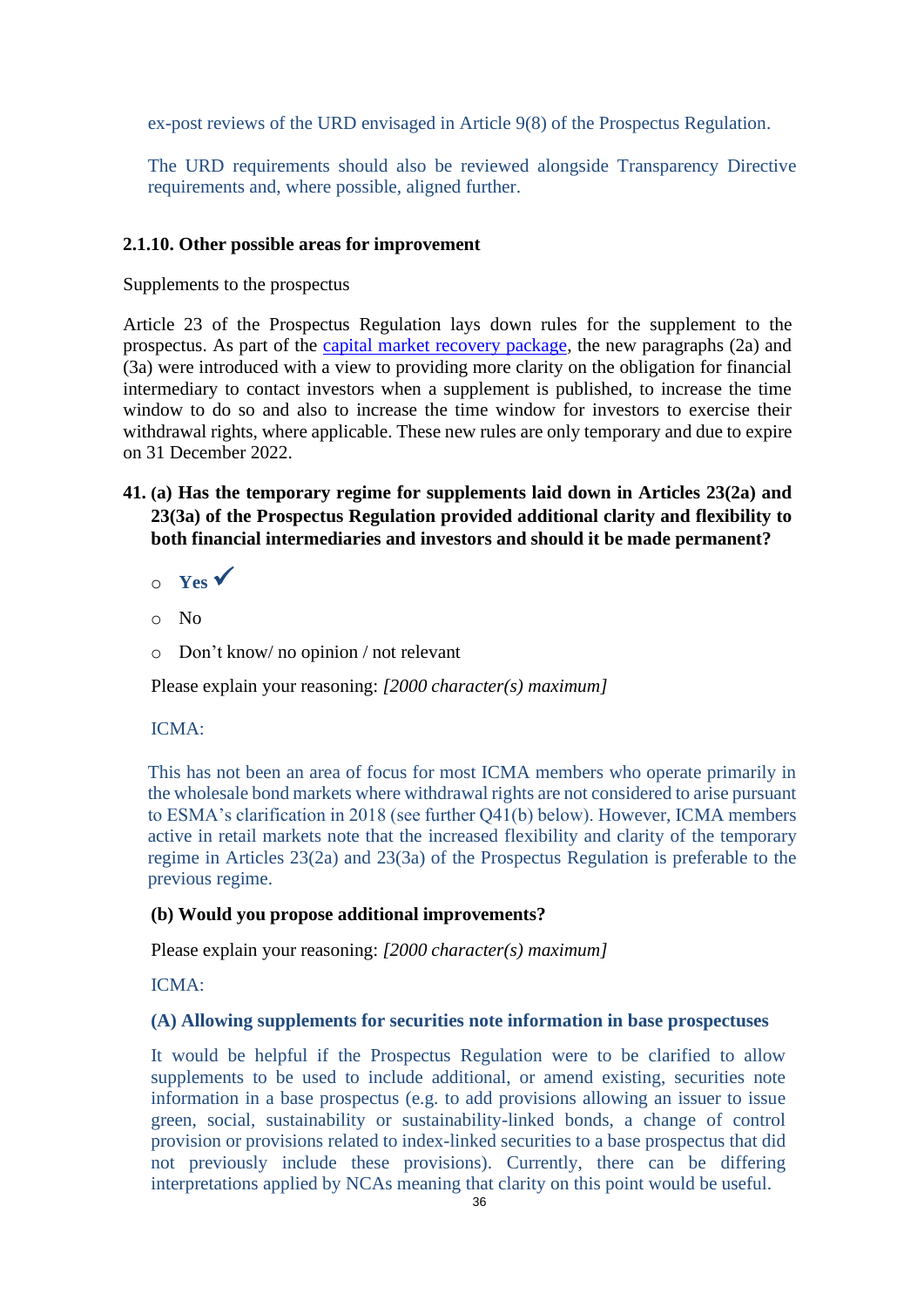### **(B) Allowing supplements for non-significant information**

It would also be helpful if issuers could prepare supplements that include additional information, voluntarily, which is not "significant" within Article 23 of the Prospectus Regulation. This might include information which is not "significant" but may, nevertheless, either be deemed to be important for investors (such as securities codes or ambiguities in certain terms) or simply be revisions which may not be "significant" or "material" but which an issuer may wish to make.

### **(C) Withdrawal rights**

ESMA provided helpful clarification in 2018 that withdrawal rights do not apply to prospectuses for the admission to trading of wholesale non-equity securities. It would be helpful if Article 23(2) of the Prospectus Regulation could be clarified to reflect clearly ESMA's 2018 interpretation. Market participants continue to discuss and query the lack of clarity in the Level 1 text almost a decade after a change to the Prospectus Directive caused confusion on this point. A simple change to the drafting of Article 23 to reflect clearly ESMA's 2018 interpretation would remedy an ongoing source of queries (and therefore inefficiency) for the wholesale bond markets.

### Equivalence regime

Article 29 of the Prospectus Regulation enables third country issuers to offer securities to the public in the EU or seek admission to trading on an EU regulated market made under a prospectus drawn up in accordance with the laws of third country, subject to the approval of the national competent authority of the EU home Member State, and provided that (i) the information requirements imposed by those third country laws are equivalent to the requirements under the Prospectus Regulation and (ii) the competent authority of the home Member State has concluded cooperation arrangements with the relevant supervisory authorities of the third country issuer in accordance with Article 30.

The Commission is empowered to adopt Delegated Acts to establish general equivalence criteria, based on the requirements laid down in Article 6, 7, 8 and 13 (essentially disclosure requirements only). The current rules are considered not workable, including the rules to adopt general equivalence criteria.

- **42. (a) Do you believe that the equivalence regime set out in Article 29 of theProspectus Regulation, which is difficult to implement in its current version, should be amended to make it possible for the Commission to take equivalence decisions in order to allow third country issuers to access EU markets more easily with a prospectus drawn up in accordance with the law of a thirdcountry?**
	- <sup>o</sup> **Yes** ✓
	- o No
	- o Don't know/ no opinion / not relevant

**(b) If you answered positively to question 42(a), how would you propose to amend Article 29 of the Prospectus Regulation?**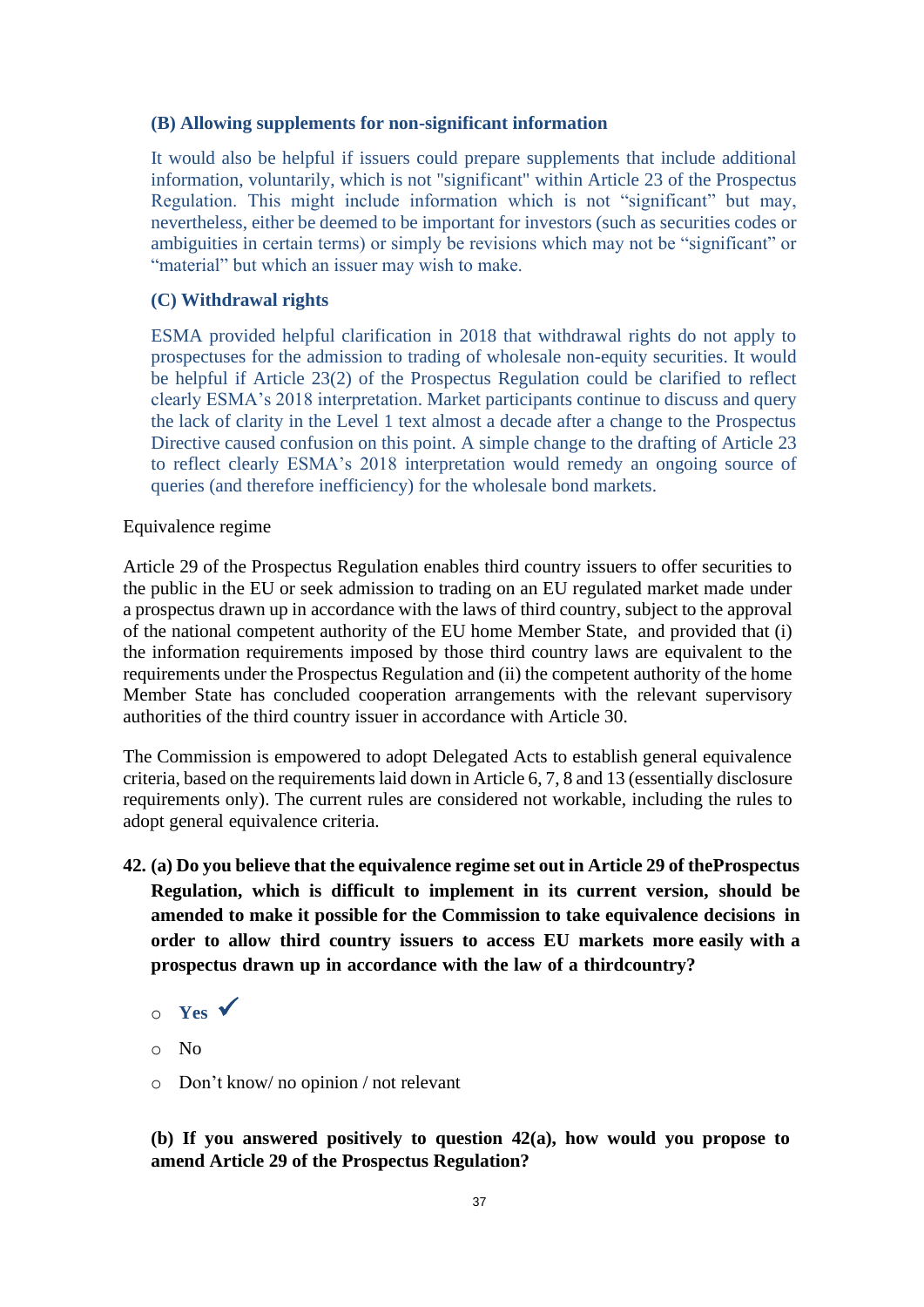Please explain your reasoning: *[4000 character(s) maximum]*

ICMA:

A more flexible approach to third country prospectuses would be sensible in the interests of efficient and effective cross-border capital markets, which provide investment opportunities for the EU's savers.

Equivalence should be determined at an EEA level without requiring any further steps to determine equivalence at a national level. No reciprocity should be required and the determination of equivalence should only be withdrawn, with notice, in the event of a subsequent material regime change, rather than being a temporary measure.

Other than publication in accordance with the Prospectus Regulation regime, notification to ESMA or a Home Member State NCA and, possibly, a requirement of a "wrap" to the prospectus to cover, e.g., disclosure relating to the admission to trading process, there should be no additional requirements for a prospectus prepared by a third country issuer if the third country's legislation has been deemed equivalent. Subsequent to notification in Member States, a notified prospectus should be able to be used for passporting purposes within the EEA in the same way as other prospectuses.

In terms of the equivalence determination itself, this would likely need to involve the exercise of discretion by the European Commission, perhaps acting on advice from ESMA, as to whether the relevant third country or market's initial disclosure regime provides adequate investor protection in line with the objectives of the Prospectus Regulation rather than the third country regime being exactly identical to the EEA regime.

**Other** 

# **43. Would you have any other suggestions on possible improvements to the current prospectus rules laid down in the Prospectus Regulation?**

Please explain your reasoning: *[4000 character(s) maximum]*

### ICMA:

**Voluntary prospectus:** Article 4 of the Prospectus Regulation limits the circumstances in which an issuer can draw up a prospectus voluntarily in accordance with the Prospectus Regulation to circumstances in which the offer of securities or admission to trading is outside the scope of, or exempt from, the Prospectus Regulation. This means that issuers of types of securities that fall outside the scope of the Prospectus Regulation (e.g. Member States' regional or local authorities' non-equity securities under Article 1(2)(b)) are no longer able to draw up voluntarily a Prospectus Regulation-compliant prospectus and certain national competent authorities will not accept such prospectuses for scrutiny and approval. This is considered unhelpful by some, because approval by a national competent authority holds value for some investors and so can help with marketing an issuer's bonds. It would therefore be helpful if Article 4, Voluntary prospectus, could be expanded to cover exemptions under Article 1(2) as well as Articles 1(3), 1(4), 1(5) and 3(2).

**ABS disclosure requirements:** We support the comments made in the response submitted in response to Q43 by AFME in relation to need for coordination between EU Securitisation Regulation transparency requirements and the Prospectus Regulation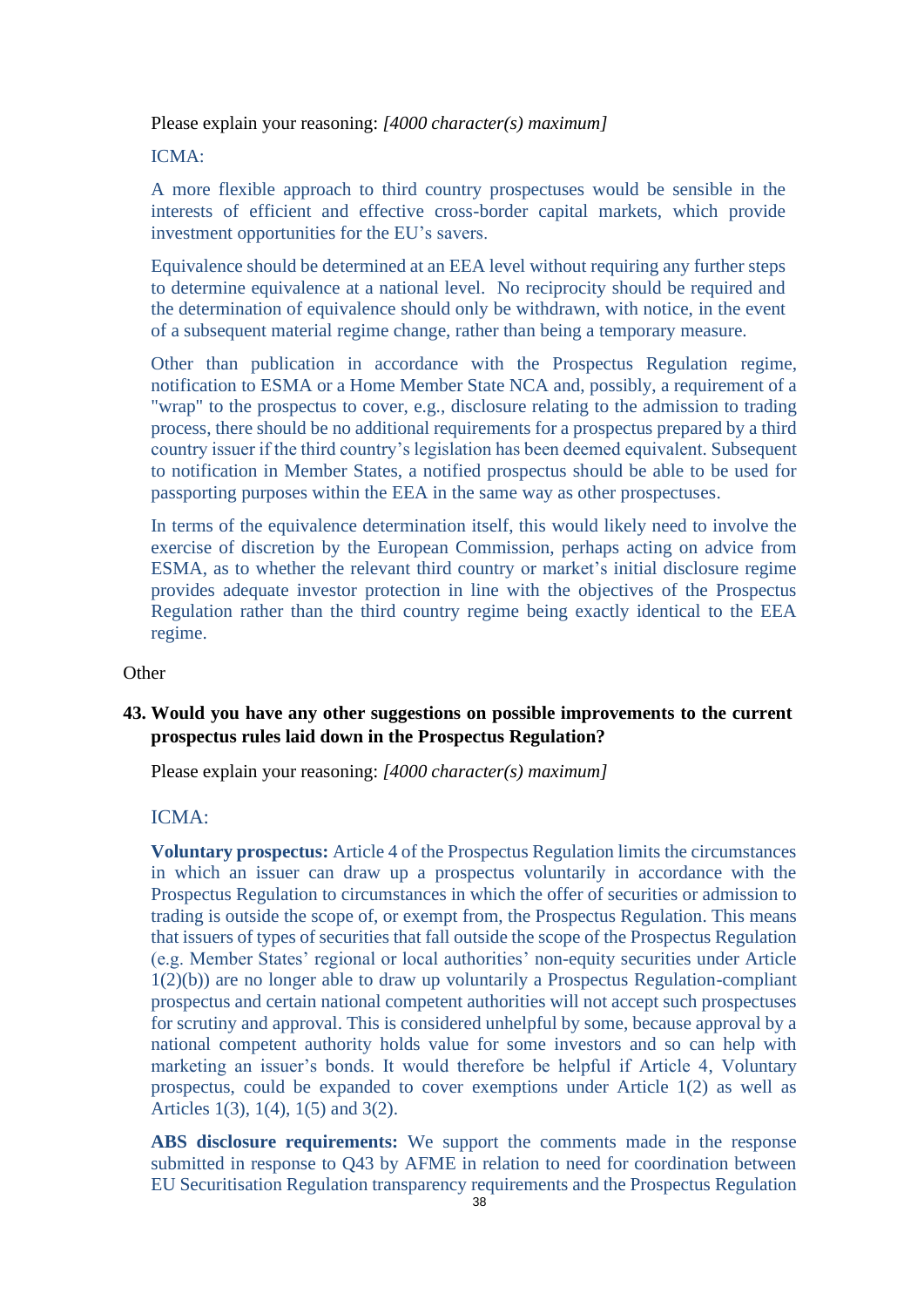requirements for website disclosure of transaction documents.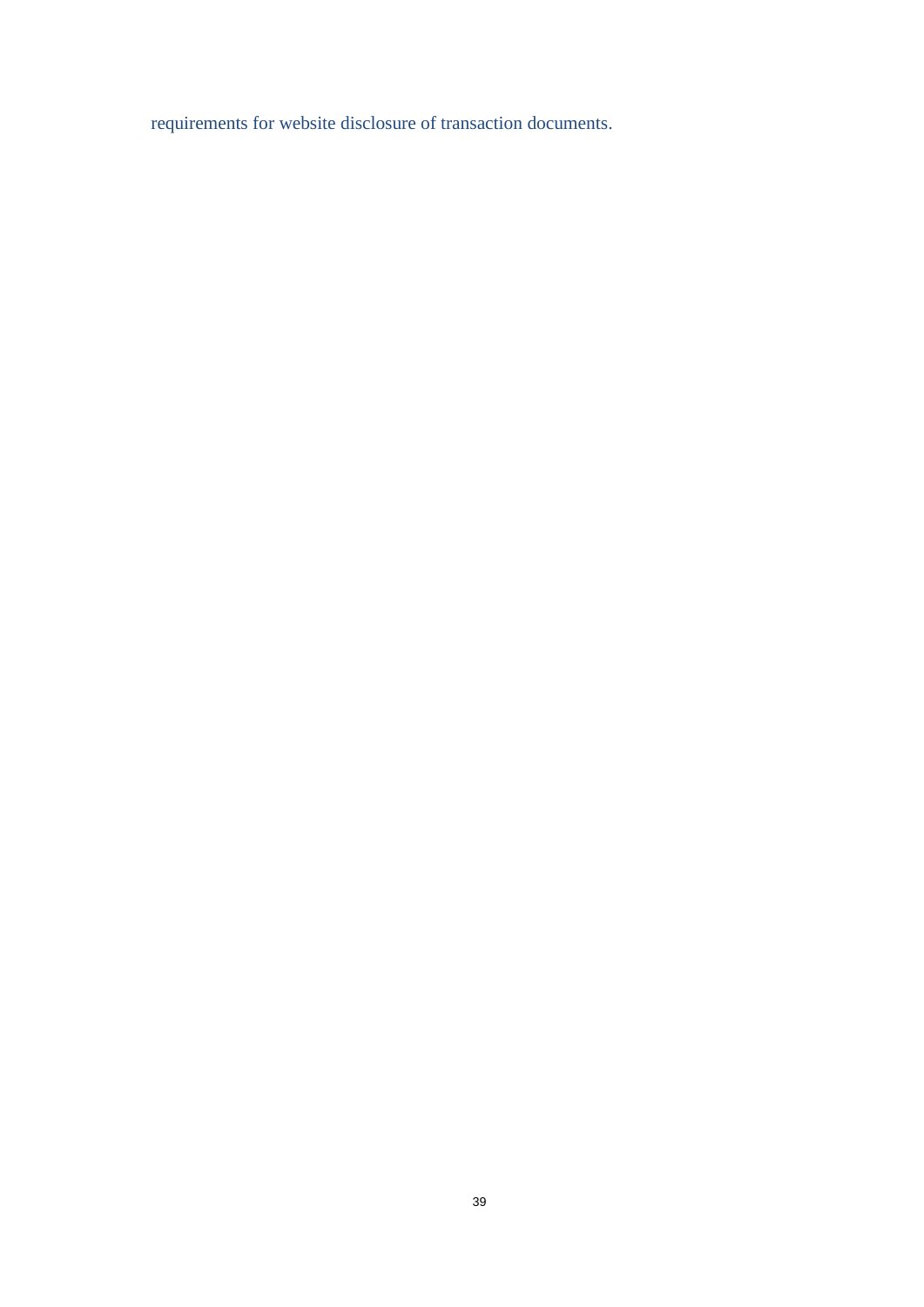# **2.2. Market Abuse Regulation (Regulation (EU) No 596/2014 of the European Parliament and of the Council of 16 April 2014 on market abuse)**

The Market Abuse [Regulation](https://eur-lex.europa.eu/legal-content/EN/TXT/?uri=CELEX%3A32014R0596) ('MAR') [e](https://eur-lex.europa.eu/legal-content/EN/TXT/?uri=CELEX%3A32014R0596)ntered into full application in 2016, it provides requirements for market participants to ensure the integrity of the financial markets.

In view of the periodic review of MAR, the European Commission, in March 2019, requested ESMA to provide a [technical advice on the review of MAR](https://www.esma.europa.eu/sites/default/files/library/esma_art_38_mar_mandate.pdf) on a number of topics (including the notion of inside information, the conditions for delaying the disclosure of inside information, insider lists, managers' transactions and sanctions). On 3 October 2019, ESMA publicly consulted the market on its [preliminary view of the](https://www.esma.europa.eu/sites/default/files/library/mar_review_-_cp.pdf) [technical](https://www.esma.europa.eu/sites/default/files/library/mar_review_-_cp.pdf) advice. The [consultation](https://www.esma.europa.eu/press-news/consultations/consultation-mar-review) ended on 29 November 2019 and received 97 responses. In September 2020, ESMA published its technical advice addressing all the topics on which the Commission asked advice on and identified several other provisions which were considered important to review in MAR (['ESMA TA'](https://www.esma.europa.eu/sites/default/files/library/esma70-156-2391_final_report_-_mar_review.pdf)). According to ESMA, both the feedback to the consultation and NCAs experience indicate that, overall, the regime introduced by MAR works well. Accordingly, only a few targeted changes to the legislative framework have been recommended, sometimes to provide guidance at level 3(e.g. on inside information and delayed disclosure of inside information). However,according to the CMU HLF and the TESG reports, there are a number of MAR provisions and requirements that may sometimes act as a disincentive for companies to list and remain listed on regulated markets and/or MTFs. The cost of complying with these requirements is deemed high, especially for SMEs. The legal uncertainty arising from certain provisions is indicated as an additional source of costs. Finally, the sanctioning regime is considered not proportionate and a discouraging factor for going and remaining public.

While the market abuse regime is crucial to safeguard market integrity and investor confidence, the Commission aims to assess if there is room for some targeted amendments and alleviations in the requirements laid down by MAR, in order to ensure proportionality and reduce burdens.

# *2.2.1.Costs and burden stemming from MAR*

**44. (a) For each of the MAR provisions listed below, please indicate how burdensome the EU regulation is for listed companies (please rate each of them from 1 to 5, 1 standing for "not burdensome at all" and 5 for "very burdensome"):**

|                                    | 1 | $\overline{2}$ | 3 | 4 | 5 | Don't<br>know/<br>no<br>opinion /<br>not<br>relevant |
|------------------------------------|---|----------------|---|---|---|------------------------------------------------------|
| Definition of "inside information" |   |                |   |   |   |                                                      |
| For all companies<br>$\bullet$     |   |                |   |   |   |                                                      |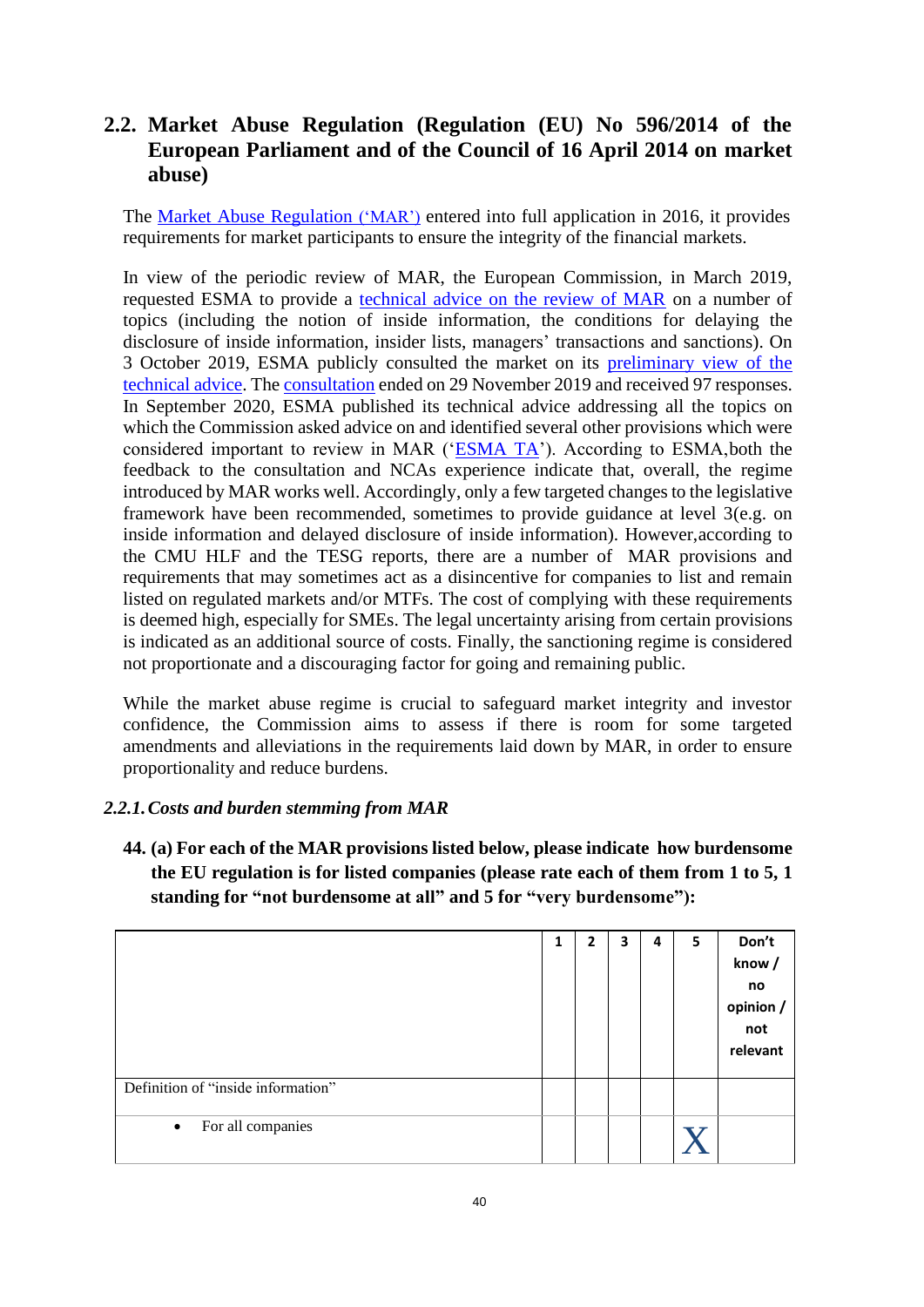| For issuers listed on SME growth markets              |  |   |  |
|-------------------------------------------------------|--|---|--|
| Disclosure of inside information                      |  |   |  |
| For all companies<br>$\bullet$                        |  |   |  |
| For issuers listed on SME growth markets<br>$\bullet$ |  |   |  |
| Conditions to delay disclosure of inside information  |  |   |  |
| For all companies<br>$\bullet$                        |  |   |  |
| For issuers listed on SME growth markets              |  |   |  |
| Drawing up and maintaining insiders lists             |  |   |  |
| For all companies<br>$\bullet$                        |  | X |  |
| For issuers listed on SME growth markets              |  |   |  |
| Market sounding                                       |  |   |  |
| For all companies                                     |  |   |  |
| For issuers listed on SME growth markets<br>$\bullet$ |  |   |  |
| Disclosure of managers' transactions                  |  |   |  |
| For all companies                                     |  |   |  |
| For issuers listed on SME growth markets              |  |   |  |
| Enforcement                                           |  |   |  |
| For all companies                                     |  |   |  |
| For issuers listed on SME growth markets<br>$\bullet$ |  |   |  |
| Other (please specify in the textbox below)           |  |   |  |

**(b) Please explain your reasoning and, if possible, provide supporting evidence, notably in terms of costs (one-off and ongoing costs)** *[4000 character(s) maximum]*

# ICMA:

**Definition of "inside information"** – Since MAR's definition of inside information is (notably compared to the US's scienter-based definition) relatively wide and open-ended (and compounded by MAR's scope extension to MTFs/OTFs as noted in the response to Q45), bond market participants often find themselves conservatively treating information 'as inside' when unable to conclude definitively whether it is either inside information or not inside information. This also impacts decision making as to whether information is subsequently 'no longer' inside information. The impact relates not just to issuers' ad hoc disclosure obligation, but also compounds the burdensome nature of the sounding regime.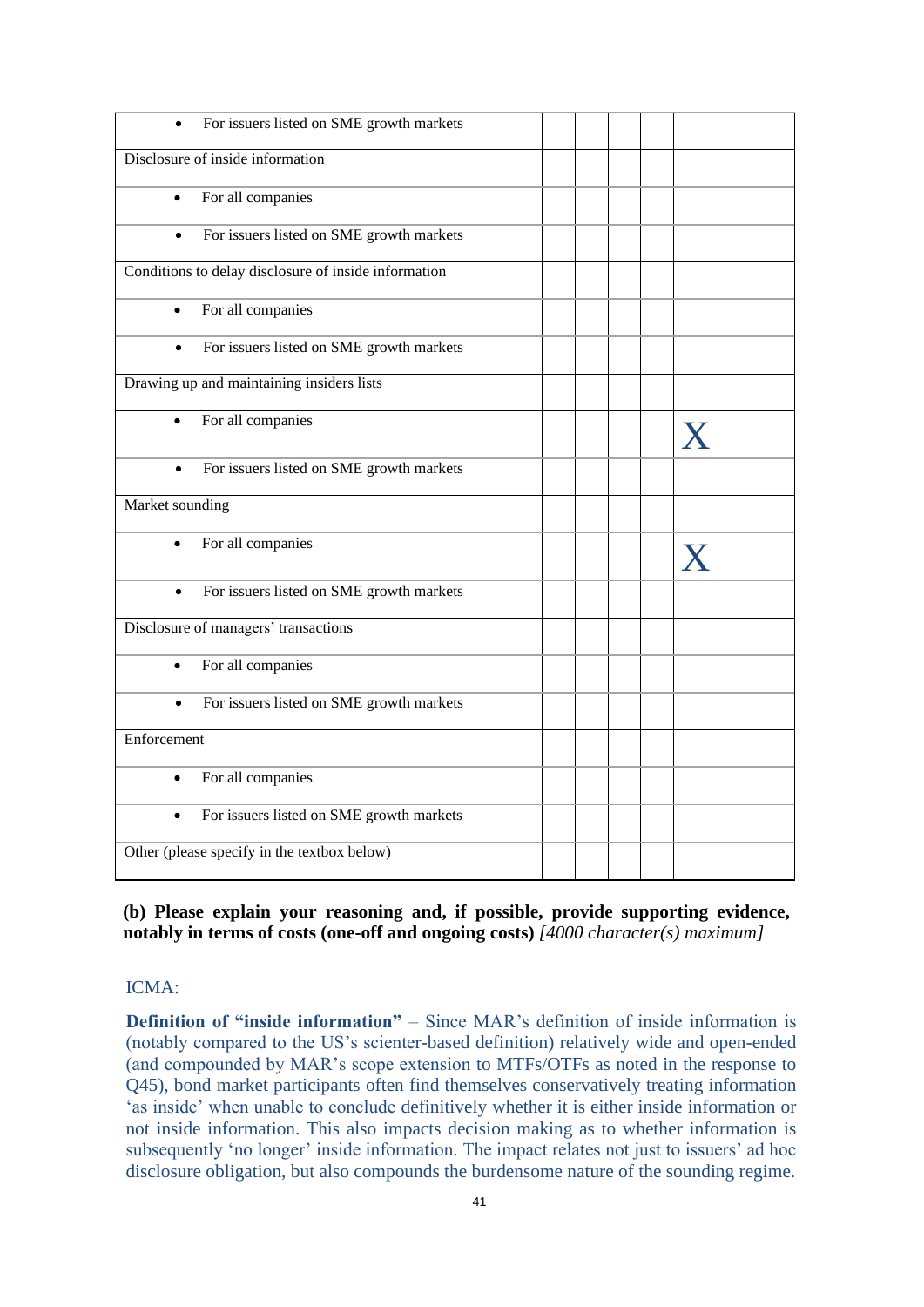**Drawing up and maintaining insiders lists** – The logistical burden of insider lists is one significant reason why many borrowers do not seek admission to an EEA trading platform. The key purpose of insider lists should be to evidence who was in possession of or had access to inside information at a specific moment in time. (And as a corollary, insider lists can also to an extent be helpful for issuers to manage the confidentiality of inside information flows.) However, a single official identity number (such as a passport number) is sufficient for any name disambiguation in this respect – requiring inclusion in insider lists of any and all identity numbers seems disproportionate. In terms of requiring inclusion of a person's every contact detail (phone numbers, e-mail addresses etc), it seems unlikely that insiders premeditating insider trading would use such contact details for that purpose. So there might be scope for the *ex ante* requirement to be more limited, with such details provided on demand to NCAs. Simplifying the insider list requirements accordingly would reduce administrative burdens whilst still supporting the objective of protection from insider trading.

**Market sounding** – Market sounding notably enables a borrower to check privately with a few meaningful investors whether the likely terms for a bond issuance transaction fits the borrower's corporate objectives, where this is not otherwise clear from existing information (e.g. secondary trading curves). This is particularly so for borrowers that are new or infrequent, either generally or in a particular currency/maturity segment (all the more so if there is sparse activity from other borrowers). If a borrower only discovered this after publicly launching the transaction and therefore had to cancel it, it would suffer a significant loss of goodwill from investors who would have wasted valuable resources preparing themselves for the new issue (due diligence, credit lines and liquidity arrangement, etc). This, in turn could prejudice investors' willingness to participate in future transactions, and in turn that borrower's future access to bond market funding.

Anecdotal reports indicate that the incidence of market sounding has substantially reduced since the introduction of MAR in 2016 as investors have reportedly increasingly refused to be sounded (at least in the investment grade context). Admittedly one NCA's initial finding 2018 was that "many firms were using" the MAR sounding regime – but it also acknowledged having "heard that [bull] market conditions were rendering market soundings less necessary" (in the investment grade context particularly). A concern thus arises to the extent systematic volatility consequently increases once current market sentiment turns from 'bullish' to 'bearish'.

### *2.2.2.Scope of application of MAR*

According to Article 2(1)(b), MAR applies to financial instruments traded or admitted to trading on a multilateral trading facility (MTF) or for which a request for admission to trading on an MTF has been made. In the latter case, MAR would start to apply with respect to companies that have only submitted a request but are not yet trading on an MTF. Some stakeholders underline that, as securities are not yet traded at the moment of the submission of a request, investors cannot acquire them and hence the protections under MAR are not necessary.

- **45. In your opinion, if MAR requirements started applying only as of the moment of trading, would there be potential cases of market abuse between the submission of the request for admission to trading and the actual first day of trading?**
	- o Yes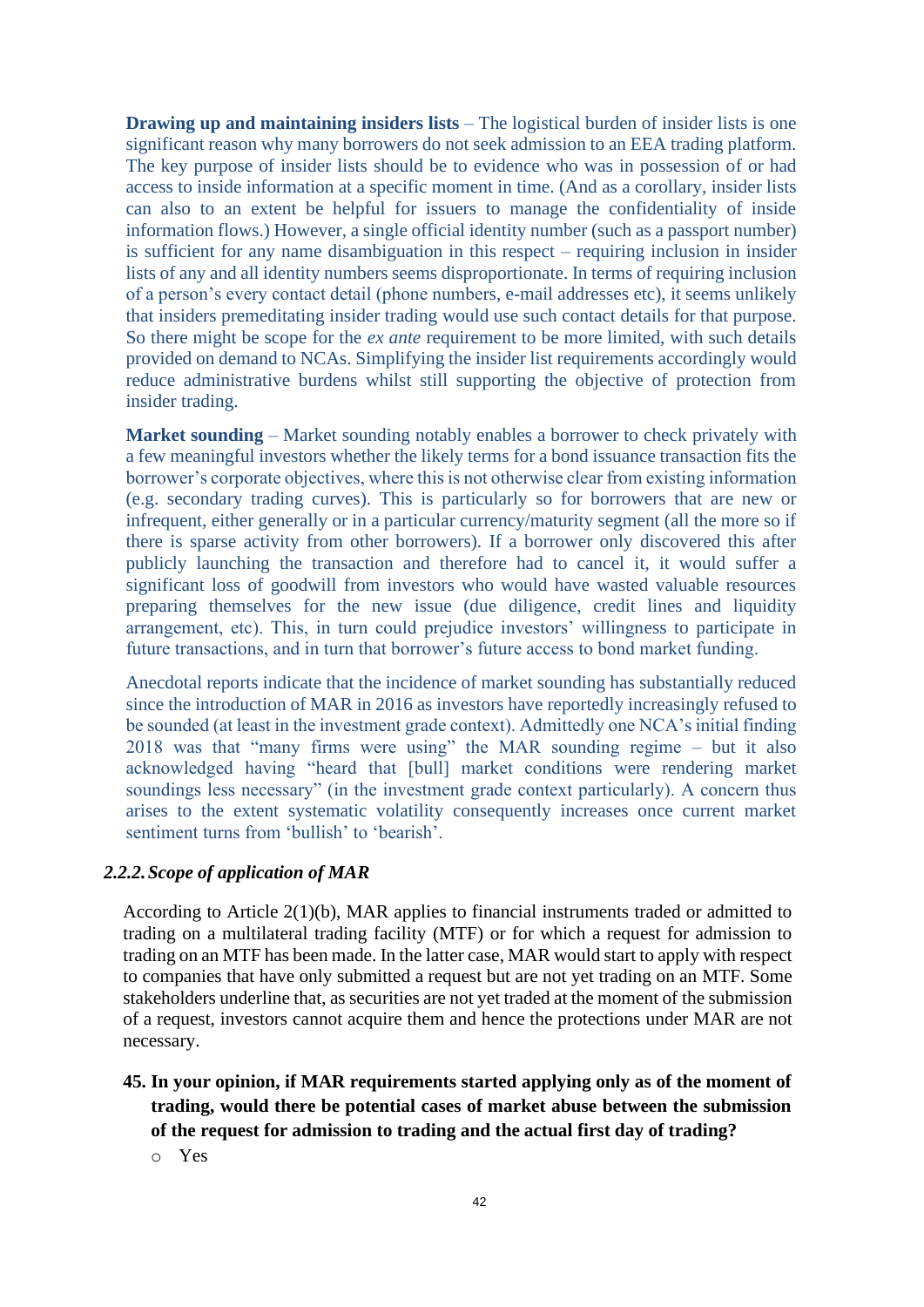o No

# <sup>o</sup> **Don't know/ no opinion / not relevant** ✓

Please explain your reasoning: *[2000 character(s) maximum]*

### ICMA:

The challenge is rather that MAR's scope extension from regulated markets (under MAD) to MTFs and OTFs hugely increased the range of securities covered– but without reliable real-time identification to help stakeholders. This compounded MAR's relatively wide and open-ended inside information definition. So whether a transaction/issuer is in scope, and therefore whether related information amounts to inside information, is always up for debate with issuers whose primary listings are not in the EU but whose securities have been admitted to trading on an MTF/OTF by a third party, unknown to them.

There was no such problem under MAD, since the in-scope regulated markets were fewer in number and more formalised and slower (so more visible) in their admission process that preceded any trading (including publication of a prospectus that could only really be done by the relevant borrower). In contrast many MTFs and OTFs can apparently admit and/or otherwise allow trading of securities, including as yet nonexistent securities on a 'grey' ('if and when issued') basis. Whilst this arguably helps more efficient trading (with its attendant benefits), there is consequently an important need for a definitive real-time ability to identify 'EEA platform' securities. This could perhaps be done by trading platforms reporting relevant ISINs directly to a central mechanism (perhaps the ESAP?) as and when they are admitted or first traded or otherwise publishing them in a manner that enables them to be efficiently collated by external software.

It is also worth noting that many midcap corporates seeking funding (say  $\epsilon$ 70m) will choose to undertake unlisted bond funding to avoid being subject to MAR's burdens despite the lack of a listing capping investor demand (say at just  $\epsilon$ 30m) – with the balance being made up by bank funding (which may not endure past the end of central bank quantitative easing). This would not have been the case had MAR scope not been extended to MTFs.

### *2.2.3.The definition of "inside information" and the conditions to delay itsdisclosure*

Currently the notion of inside information makes no distinction between its application in the context, on the one hand, of market abuse and, on the other hand, of the obligation to publicly disclose inside information. However, inside information can undergo different levels of maturity and degree of precision through its lifecycle and therefore it might be argued that in certain situations inside information is mature enough to trigger a prohibition of market abuse but insufficiently mature to be disclosed to the public.

According to stakeholders, the current definition of inside information may raise problems, notably (i) for the issuer, the problem of identification of when the informationbecomes "inside information" and (ii) for the market, the risk of relying on published information which is not yet mature enough to make investment decisions.

ESMA, however, considers that the current definition of inside information "*strikes a good*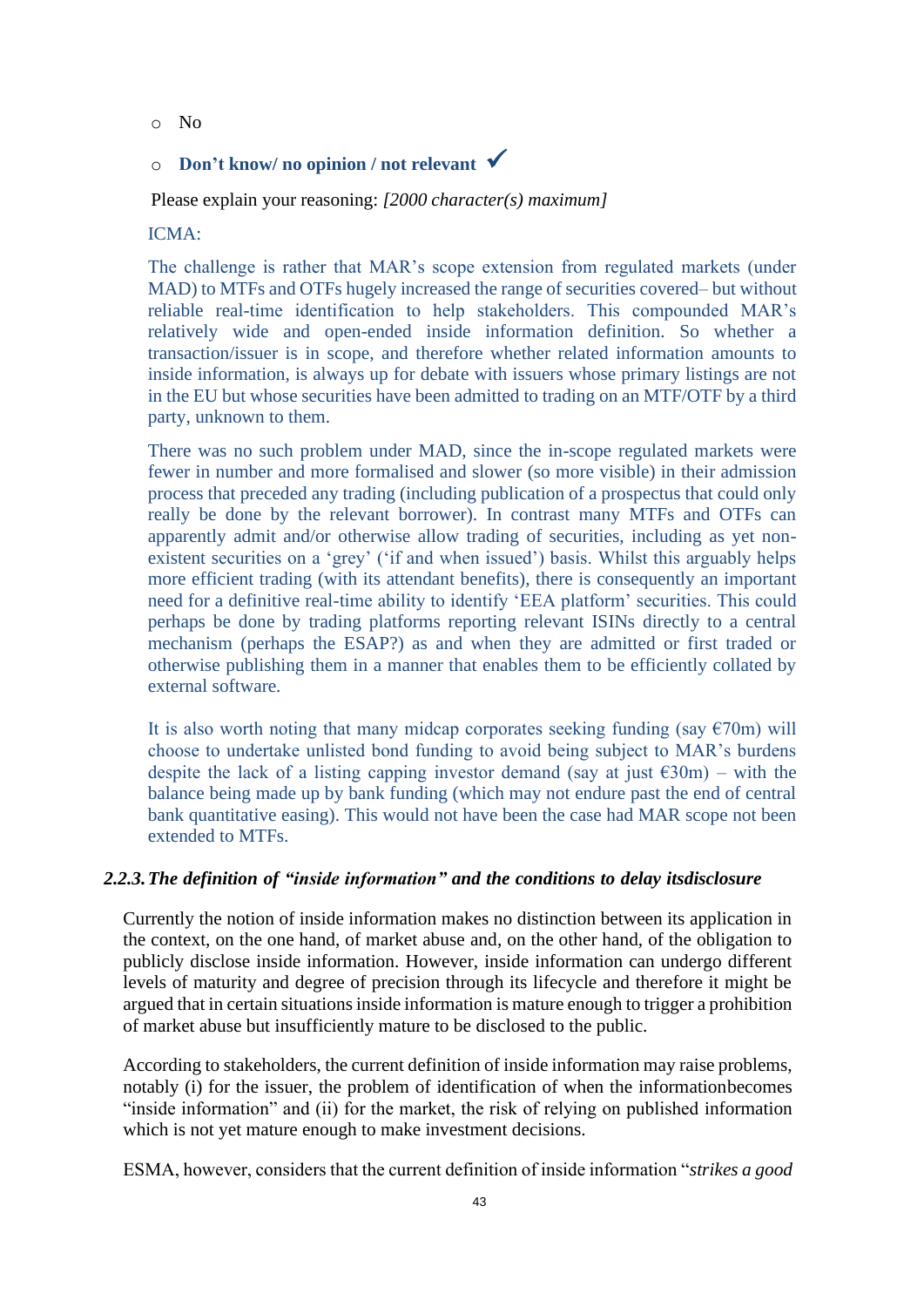*balance between being sufficiently comprehensive to cater for a variety of market abuse behaviours, and sufficiently prescriptive to enable market participants, in most cases, to identify when information becomes inside information*" and recommended to leave the definition unchanged. ESMA however acknowledged that clarifications were sought by stakeholders both on the general interpretation of certain paragraphs of Article 7 of MAR (for instance, as regards intermediate steps, or the level of certainty needed to consider the information as precise), and on concrete scenarios. Therefore, ESMA stands ready to issue guidance on the definition of inside information under MAR.

- **46. (a) Do you consider that clarifications provided by ESMA in the form of guidance would be sufficient to provide the necessary clarifications around the notion of inside information?**
	- o Yes
	- $\circ$  **No**  $\checkmark$
	- o Don't know/ no opinion / not relevant

Please explain your reasoning: *[2000 character(s) maximum]*

# ICMA:

Since MAR's definition of inside information is (notably compared to the US's scienterbased definition) relatively wide and open-ended (and compounded by MAR's scope extension to MTFs/OTFs as noted in the response to Q45), bond market participants often find themselves conservatively treating information 'as inside' when unable to conclude definitively whether it is either inside information or not inside information. This also impacts decision making as to whether information is subsequently 'no longer' inside information. The impact relates not just to issuers' ad hoc disclosure obligation, but also compounds the burdensome nature of the sounding regime. In this respect, it should be borne in mind that a set piece of information may be more likely to be characterised as inside information in an illiquid market than in a liquid market (since trades are likelier to be price moving at a lower threshold size).

**(b) If you answered "No" to question 46(a), please indicate if you would support the following changes or clarifications to the current definition of "inside information" under MAR, by putting X in the box corresponding to your chosen option(s):**

|                                                                                                                                                                                                     | I support | I don't<br>support | Don't<br>know/no<br>opinion/<br>not<br>relevant |
|-----------------------------------------------------------------------------------------------------------------------------------------------------------------------------------------------------|-----------|--------------------|-------------------------------------------------|
| a) MAR should distinguish between a definition of inside<br>information for the purposes of market abuse<br>prohibition and a notion of inside information triggering<br>the disclosure obligation. |           |                    |                                                 |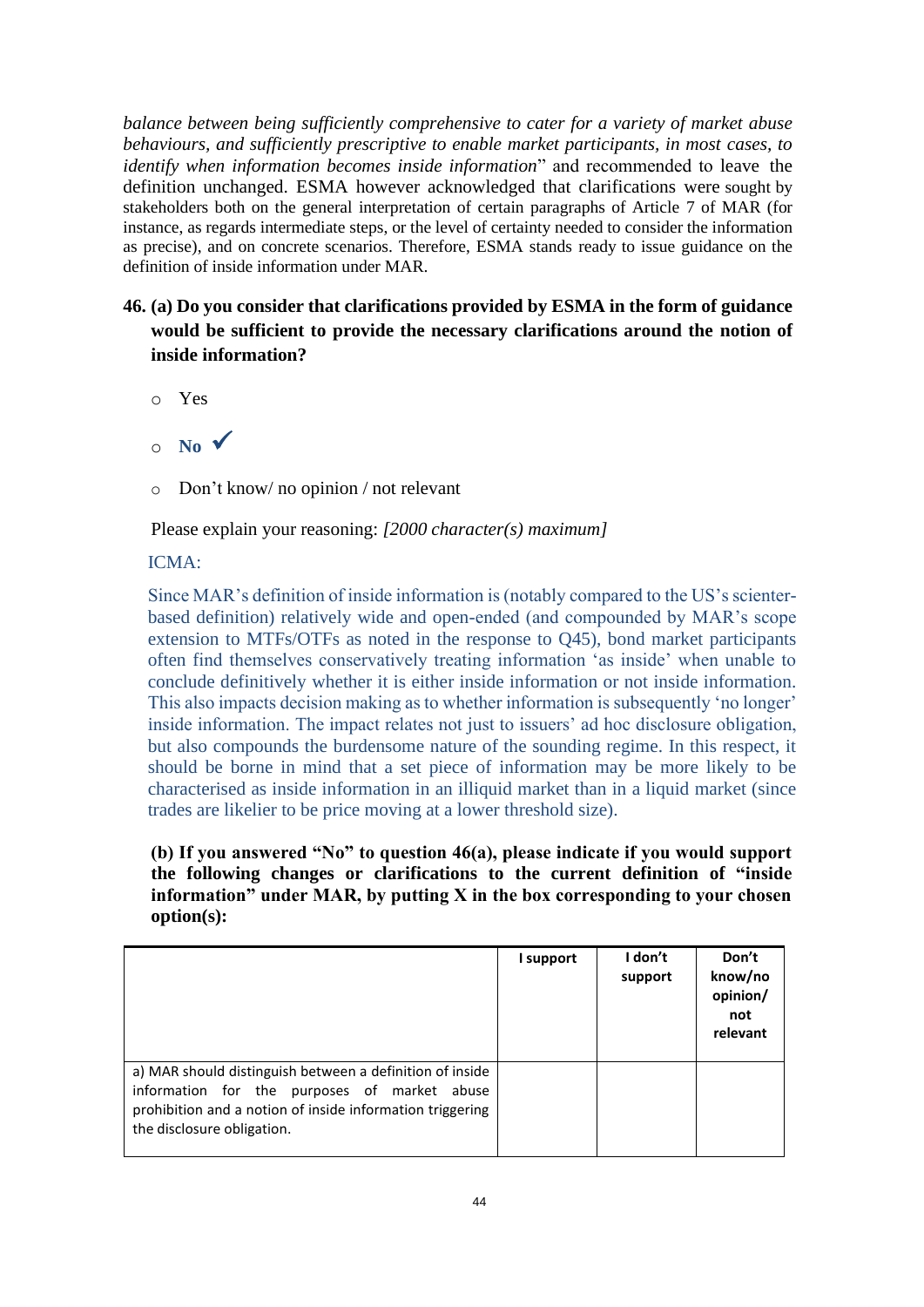| b) The definition of inside information with a significant<br>price effect should be refined to clarify that "significant<br>price effect" shall mean "information a rational investor<br>would be likely to consider relevant for the long-term<br>fundamental value of the issuer and use as part of the<br>basis of his or her investment decisions". |  |  |
|----------------------------------------------------------------------------------------------------------------------------------------------------------------------------------------------------------------------------------------------------------------------------------------------------------------------------------------------------------|--|--|
| c) It should be clarified that inside information relating<br>to a multi-stage process need only be made public once<br>the end stage is reached, unless a leakage has occurred.                                                                                                                                                                         |  |  |
| e) Other (please specify below)                                                                                                                                                                                                                                                                                                                          |  |  |

Please explain your reasoning: *[2000 character(s) maximum]*

### ICMA:

Regarding distinguishing between a definition for the market abuse prohibition and one for triggering the disclosure obligation, allowing issuers not to disclose some inside information will not impact insiders (that will still treat it like other inside information) and it is also difficult to comment without knowing what the distinction would be.

# *2.2.4.Disclosure of inside information for issuers of bonds only*

The TESG underlines that plain vanilla bonds are less exposed to risks of market abuse due to the nature of the instrument and, as a consequence, argues that the disclosure of all inside information for debt issuers (either positive or negative) only would be burdensome and not justified.

# **49. Please specify whether you agree with the following statements (please put an X in the box corresponding to the chosen option for each requirement listed on the table):**

| Issuers that only issue plain vanilla bonds should                                          | Yes | <b>No</b> | Don't<br>know/no<br>opinion/not<br>relevant |
|---------------------------------------------------------------------------------------------|-----|-----------|---------------------------------------------|
| (a) have the same disclosure requirements as equity issuers                                 |     |           |                                             |
| (b) disclose only information that is likely to impair their ability to<br>repay their debt |     |           |                                             |

Please explain and illustrate your reasoning, notably in terms of costs (one-off andongoing costs). *[4000 character(s) maximum]*

# ICMA:

In terms of information about the issuer, the value of debt securities is not impacted by the profitability of the issuer – its solvency being the relevant financial consideration. (This is recognised under the Prospectus Regulation regime, with DR EU/2019/980 Annex 6, Item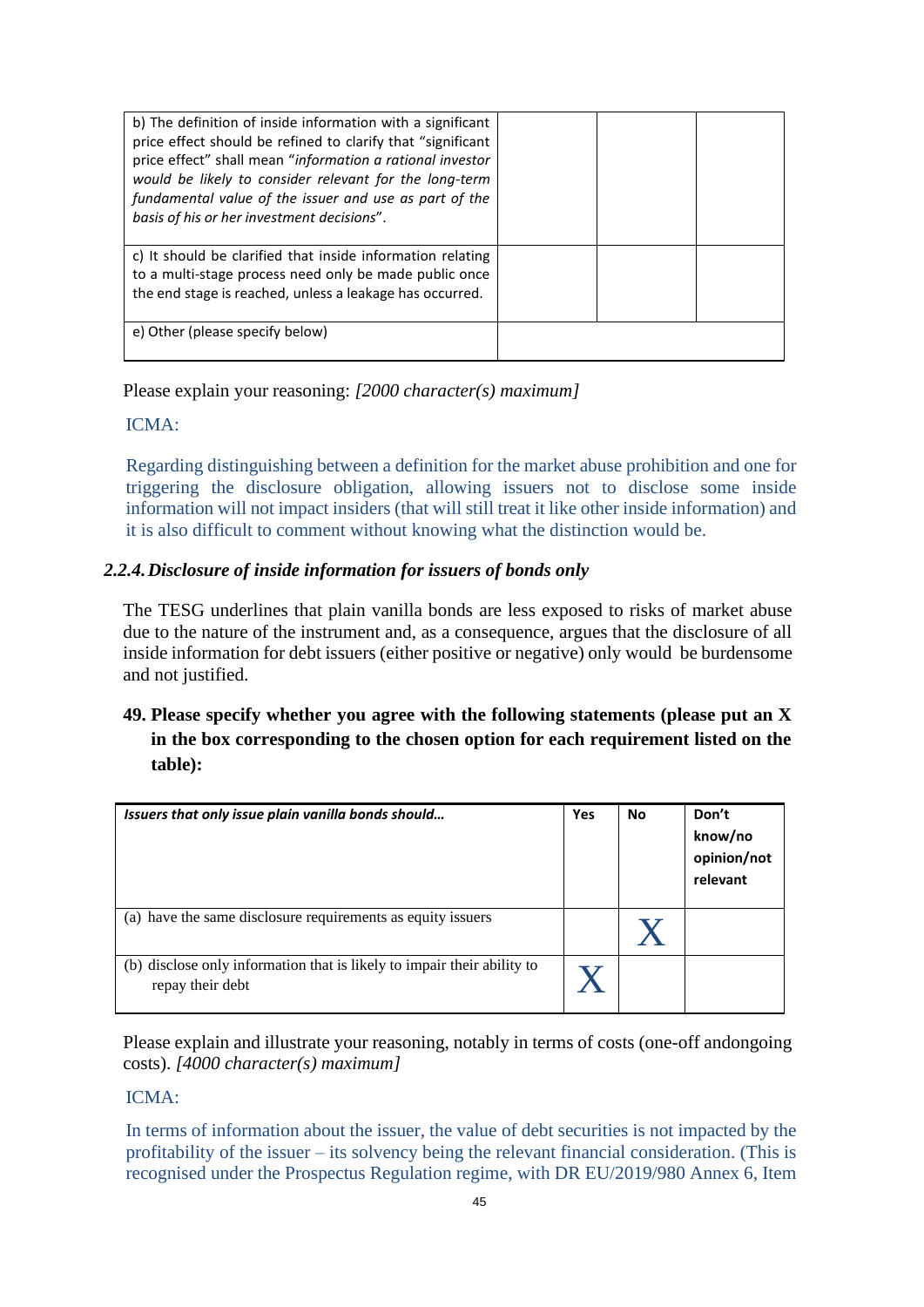3.1 requiring disclosure only of risks "that may affect the issuer's ability to fulfil its obligations under the securities".)

However, the proposal that issuers with plain vanilla bonds only should only be required to disclose information that is likely to impair their ability to repay their debt does not take into account that information relating to the bonds themselves also needs to be disclosed. For example, in the case of liability management transactions, an issuer exercising a call or a put window becoming available. Any definition of inside information therefore needs to include this second limb. The categories of bonds to which the narrower definition of inside information would apply, would also have to be very clearly defined – in other EU EU legislation e.g. PRIIPs there has been much debate in the market regarding its scope of application leading to a conservative approach being adopted in many cases.

For many issuers and in many cases, disclosing only information relating directly to an issuer's ability to repay their debt and information relating to the bonds will be appropriate and this is generally the starting point many debt only issuers use to frame their disclosure obligations. However, there are circumstances in which other factors are relevant and it is impossible to predict across a vast spectrum of issuers the type of corporate events which may be relevant even to holders of debt instruments. Narrowing the definition of inside information for debt only issuers potentially over-simplifies the interests of bondholders and could cause information gaps on which an issuer will be judged with the benefit of hindsight. Whilst new issuers often grapple with MAR (see next paragraph), established issuers will have internal policies in place to identify possible inside information and may not welcome change which could involve additional complexity and change established practices.

However, the burden of compliance with MAR is a key factor – or, for some prospective issuers, the key factor – when deciding whether to access the capital markets. It is not uncommon for private placement issuances of debt to be listed for tax or other regulatory reasons for debut issuers and therefore be caught by the scope of MAR. Where there are one or few investors with whom information can be easily shared on a bilateral basis, query whether it is necessary to subject such bonds to MAR as this is unduly burdensome and costly to issuers. It is worth noting in this respect that many midcap corporates seeking funding (say  $\epsilon$ 70m) will choose to undertake unlisted bond funding to avoid being subject to MAR's burdens despite the lack of a listing capping investor demand (say at just  $\epsilon$ 30m) – with the balance being made up by bank funding (which may not endure past the end of central bank quantitative easing).

### *2.2.6.Insider lists (Article 18)*

While insider lists are supposed to assist NCAs in investigating cases of insider trading, stakeholders underline that the maintenance of insiders list require regular monitoring and adjustment and are particularly burdensome. As a result of the [SME Listing Act,](https://eur-lex.europa.eu/legal-content/EN/TXT/?uri=CELEX%3A32019R2115) issuers whose financial instruments are admitted to trading on an SME growth market have been entitled to include in their lists only those persons who, due to the nature of their function or position within the issuer, have regular access to inside information. At the same time, Member States may opt out from such regime and require more information.

In light of the fact that national competent authorities consider the insider lists to be a key tool in market abuse investigations, in its [final report on the review of the Market Abuse](https://www.esma.europa.eu/sites/default/files/library/esma70-156-2391_final_report_-_mar_review.pdf) [Regulation,](https://www.esma.europa.eu/sites/default/files/library/esma70-156-2391_final_report_-_mar_review.pdf) ESMA did not suggest extensive alleviations to the insiders list rules, proposing only minor adaptations to the current regime.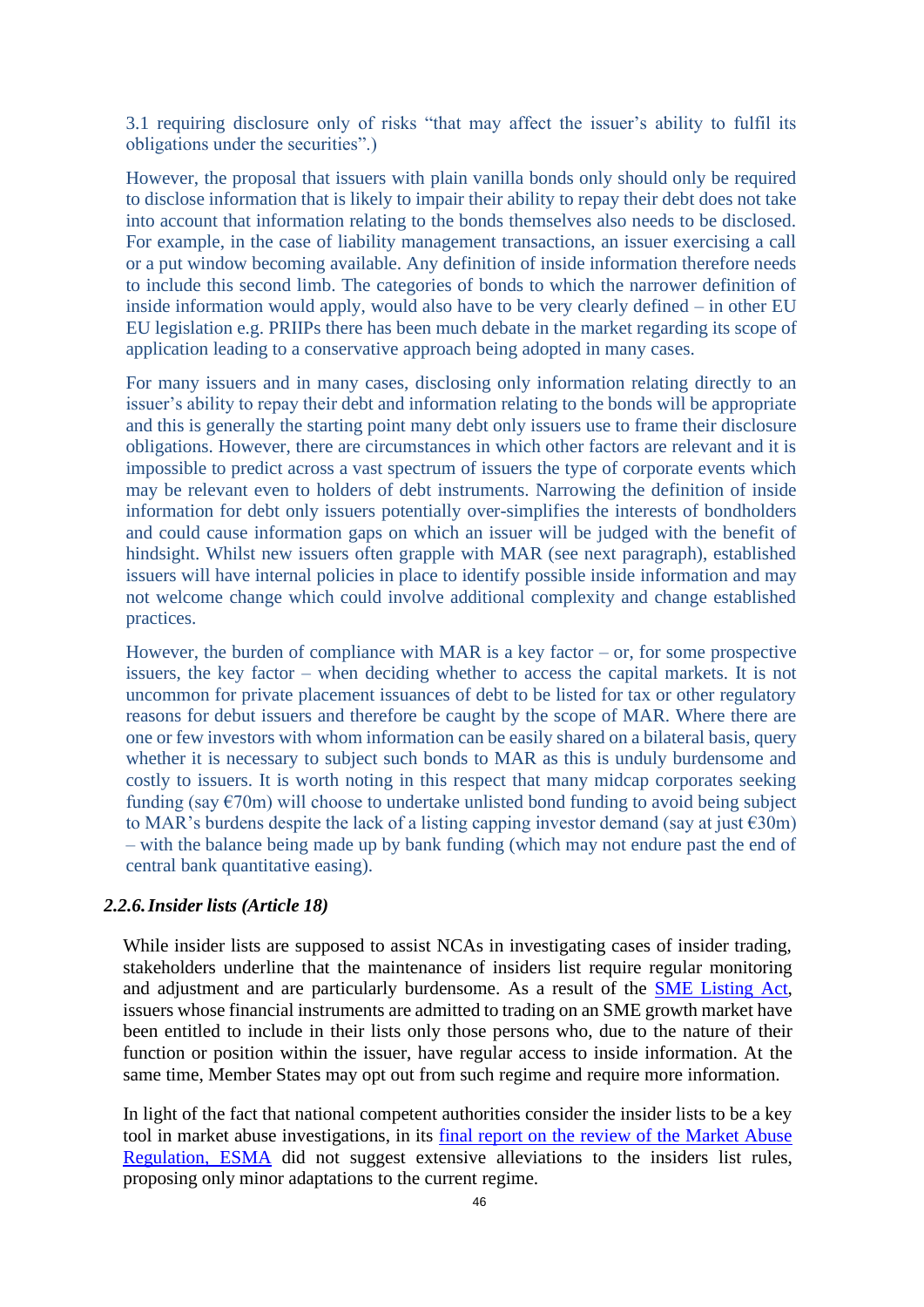The TESG however found the costs of the insiders list for smaller issuers too high and recommended to remove the obligation for issuers with a market capitalisation below EUR 1 billion to keep an insider list, and to further reduce and simplify the content of theinsider list for other issuers.

| The insider list regime should                                                                                               | Yes | <b>No</b> | Don't know -No<br>opinion |
|------------------------------------------------------------------------------------------------------------------------------|-----|-----------|---------------------------|
| be simplified for all issuers to ensure that only the most<br>essential information for identification purposes is included. |     |           |                           |
| be simplified further for issuers listed on SME growth<br>markets                                                            |     |           |                           |
| be repealed for issuers listed on SME growth markets                                                                         |     |           |                           |
| Other (please specify)                                                                                                       |     |           |                           |

### **57(a) Please indicate whether you agree with the statements below:**

# **(b) Please explain your reasoning and provide supporting arguments/evidence, in particular in terms of savings/reduction in costs: [2000 character(s) maximum]**

#### ICMA:

The logistical burden of insider lists is one significant reason why many borrowers do not seek admission to an EEA trading platform.

The key purpose of insider lists should be to evidence who was in possession of or had access to inside information at a specific moment in time. (And as a corollary, insider lists can also to an extent be helpful for issuers to manage the confidentiality of inside information flows.) However, a single official identity number (such as a passport number) is sufficient for any name disambiguation in this respect – requiring inclusion in insider lists of any and all identity numbers seems disproportionate.

In terms of requiring inclusion of a person's every contact detail (phone numbers, email addresses etc), it seems unlikely that insiders premeditating insider trading would use such contact details for that purpose. So there might be scope for the ex ante requirement to be more limited, with such details provided on demand to NCAs.

Simplifying the insider list requirements accordingly would reduce administrative burdens whilst still supporting the objective of protection from insider trading.

#### *2.2.7.Market sounding*

Conducting market soundings may require disclosure to potential investors of inside information. However, market soundings are a highly valuable tool for the proper functioning of financial markets, and, as such, they should not be regarded as market abuse. The current regime requires the disclosing market participant, before engaging ina market sounding, to i) assesses whether that market sounding involves the disclosure ofinside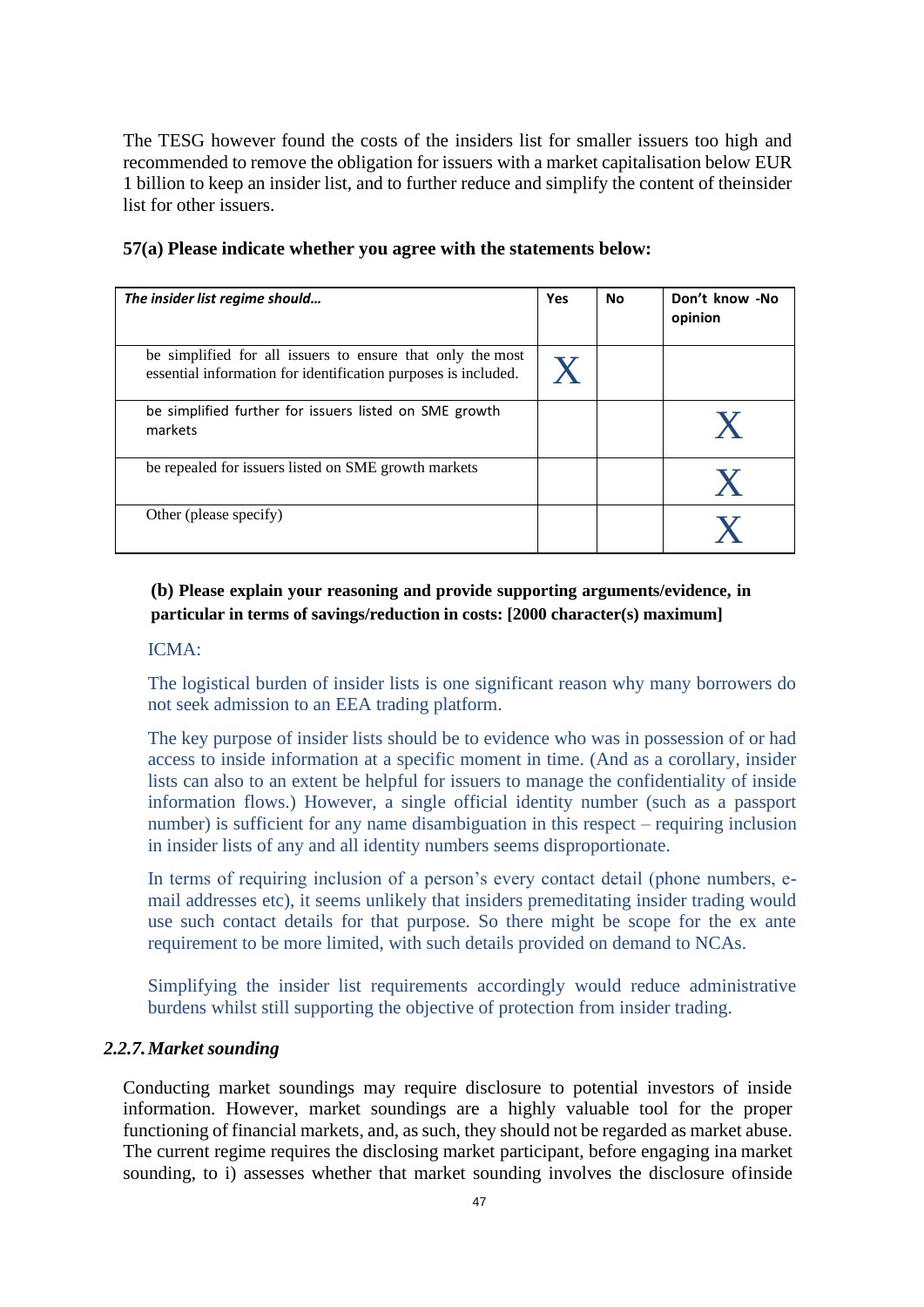information; ii) inform the person to whom the disclosure is made of the possibility of receiving inside information and of all the consequential requirements; and iii) maintain records of the disclosure.

In the context of the public consultation launched in 2017 for the preparation of the [SME](https://eur-lex.europa.eu/legal-content/EN/TXT/?uri=CELEX%3A32019R2115) [Listing](https://eur-lex.europa.eu/legal-content/EN/TXT/?uri=CELEX%3A32019R2115) Act, several stakeholders described the requirements for conducting market sounding as burdensome, particularly in connection with private placements. Due to concerns on the risk of unlawful dissemination of inside information, market sounding rules were then only alleviated for private placements of debt instruments. The [TESG, in](https://ec.europa.eu/info/files/210525-report-tesg-cmu-smes_en) [its final report, h](https://ec.europa.eu/info/files/210525-report-tesg-cmu-smes_en)owever proposed to extend the exemption from market sounding rules to private equity placements.

The [public consultation carried out by ESMA in 2020 for the MAR review final report](https://www.esma.europa.eu/sites/default/files/library/esma70-156-2391_final_report_-_mar_review.pdf) confirmed stakeholders' concerns on the complexity of the market sounding regime and their request to reduce the scope of the market sounding regime. Nonetheless, ESMA recommended to keep the current scope of the market sounding regime unchanged and rather look into ways to simplify the market sounding procedures [\(ESMA final report](https://www.esma.europa.eu/sites/default/files/library/esma70-156-2391_final_report_-_mar_review.pdf) paragraphs 6.3.3 and ff.).

**58(a) Do you consider that the ESMA's limited proposals to amend the market sounding procedure are sufficient, while providing a balanced solution to the need to simplify the burden and maintaining the market integrity?**

- o Yes
- $\circ$  **No**  $\checkmark$
- o Don't know/No opinion/not relevant

Please explain your reasoning: *[2000 character(s) maximum]*

# **(b) If you answered no to question 58(a), how would you further amend the market sounding regime?**

| Issuers listed on SME<br>growth markets              | [No ICHA response]                                                                                                                                                                                                                                                                                                                                                                                                                                 |
|------------------------------------------------------|----------------------------------------------------------------------------------------------------------------------------------------------------------------------------------------------------------------------------------------------------------------------------------------------------------------------------------------------------------------------------------------------------------------------------------------------------|
| listed<br><b>Issuers</b><br>on.<br>regulated markets | <b>ICMA:</b><br>The sounding regime should be reconfirmed as being<br>safe harbour rather than being defined as a standalone<br>obligation.                                                                                                                                                                                                                                                                                                        |
|                                                      | Regarding the reasoning for the 'no' response to Q58<br>on the sufficiency of ESMA's limited market sounding<br>proposals, ESMA acknowledged different readings of<br>the regime's current enforceability (ICMA's response<br>had raised this) and consequently proposed MAR be<br>amended to clarify that MAR's Article 11 requirements<br>are indeed obligatory (and not just a safe harbour),<br>including provision for mandatory (rather than |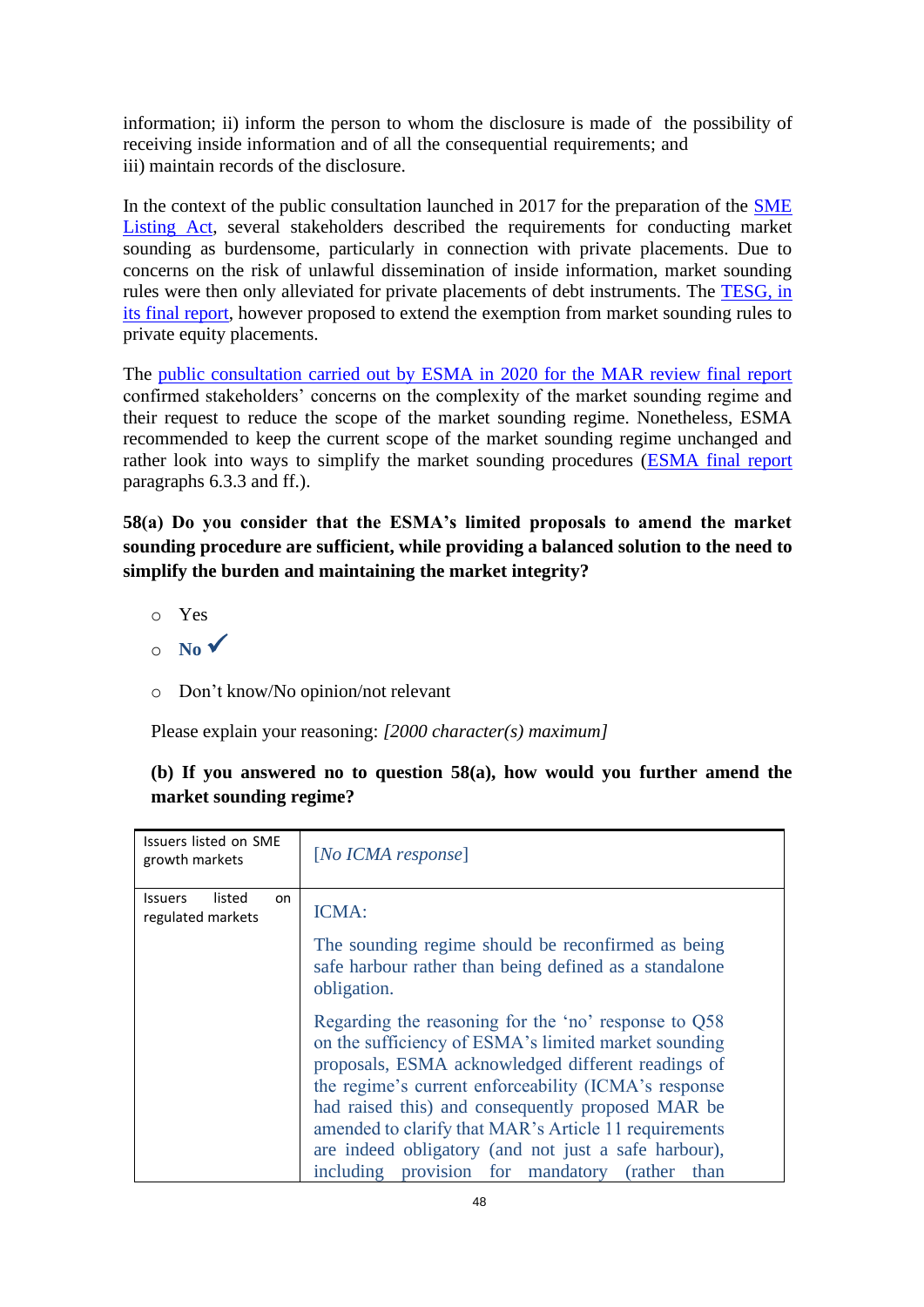voluntary) national sanctioning powers. ESMA also proposed to amend the definition of market sounding to clarify that the regime applies not only where a transaction announcement follows the interactions concerned. It otherwise decided specific cases not be excluded from the regime's scope, noting negotiation/offering is already outside of definition following the recent SME listing package (Regulation EU/2019/2115). (Many considered this was the case even before that, with appropriate controls nonetheless still being applied where inside information is involved.)

In terms of simplifying the regime's procedural provisions, ESMA proposed:

(a) where no inside information is communicated, (i) that no prior consent be required from the market sounding recipient (MSR) to receive inside information, (ii) that no related prohibition/ confidentiality warnings need be given and (iii) that no further notice be required regarding information assessed as no longer being inside information – however these provisions might have already seemed to be intrinsically inapplicable;

(b) where inside information is communicated, (i) that no further notice be required regarding information assessed as no longer being inside information where the transaction is publicly announced, (ii) that where recording facilities are not available, written minutes agreed and exchanged via email or other electronic means suffice without a more formal exchange of signatures and (iii) that follow-up discussions can be covered by the initial market sounding warnings – however these alleviations, whilst welcome per se, are not expected not have a major impact on the overall burdens arising from the regime;

(c) in both cases, an ESMA power to amend its Guidelines on Persons Receiving Market Soundings (ESMA/2016/1477) to add recommendations specific to different MSRs (being "natural and legal persons, regulated and nonregulated entities, SMEs and large cap issuers").

ESMA's conclusions at least on the enforceability of the market sounding regime are disappointing (notwithstanding ESMA's proposed technical alleviations), to the extent they add additional administrative burdens and further disincentivise market sounding even where it is clear no inside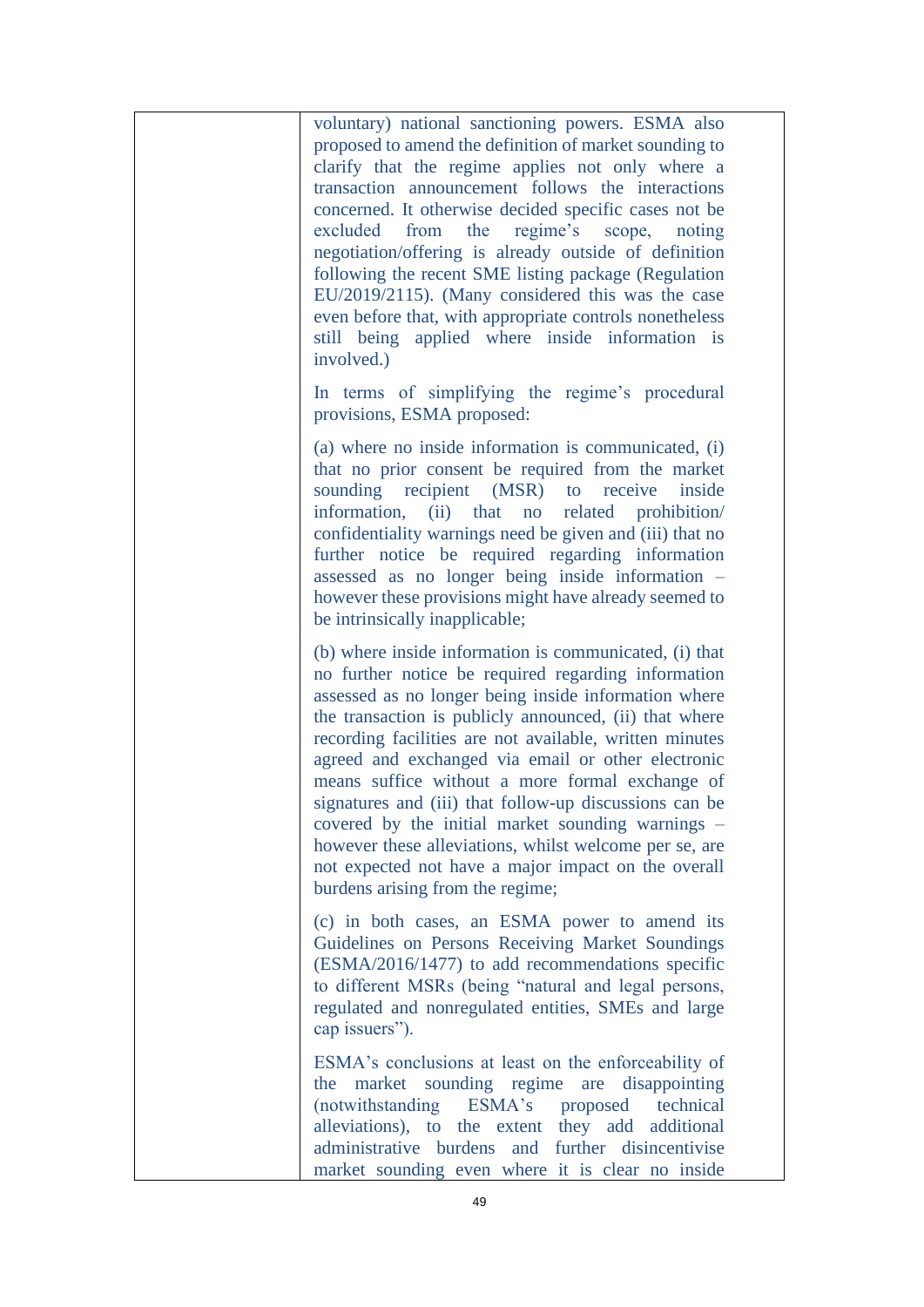|                                                 | information is involved – rather than "encourage" it, in<br>line with ESMA's view of the regime's purpose.<br>Anecdotal reports indicate that the incidence of market<br>sounding has substantially reduced since the<br>introduction of MAR in 2016 as investors have<br>reportedly increasingly refused to be sounded (at least<br>in the investment grade context). Admittedly one<br>NCA's initial 2018 finding was that "many firms were<br>using" the MAR sounding regime – but it also<br>acknowledged having "heard that [bull] market<br>conditions were rendering market soundings less<br>necessary" (in the investment grade context<br>particularly). A concern thus arises to the extent<br>systematic volatility consequently increases once<br>current market sentiment turns from 'bullish' to<br>'bearish'. |
|-------------------------------------------------|-------------------------------------------------------------------------------------------------------------------------------------------------------------------------------------------------------------------------------------------------------------------------------------------------------------------------------------------------------------------------------------------------------------------------------------------------------------------------------------------------------------------------------------------------------------------------------------------------------------------------------------------------------------------------------------------------------------------------------------------------------------------------------------------------------------------------------|
| other<br><b>Issuers</b><br>on<br>markets (MTFs) | ICMA:<br>See our response related to regulated markets above,<br>which applies equally in the context of MTFs (but see<br>also the problems arising from MAR's scope extension<br>to MTFs/OTFs as noted in the response to $Q45$ ).                                                                                                                                                                                                                                                                                                                                                                                                                                                                                                                                                                                           |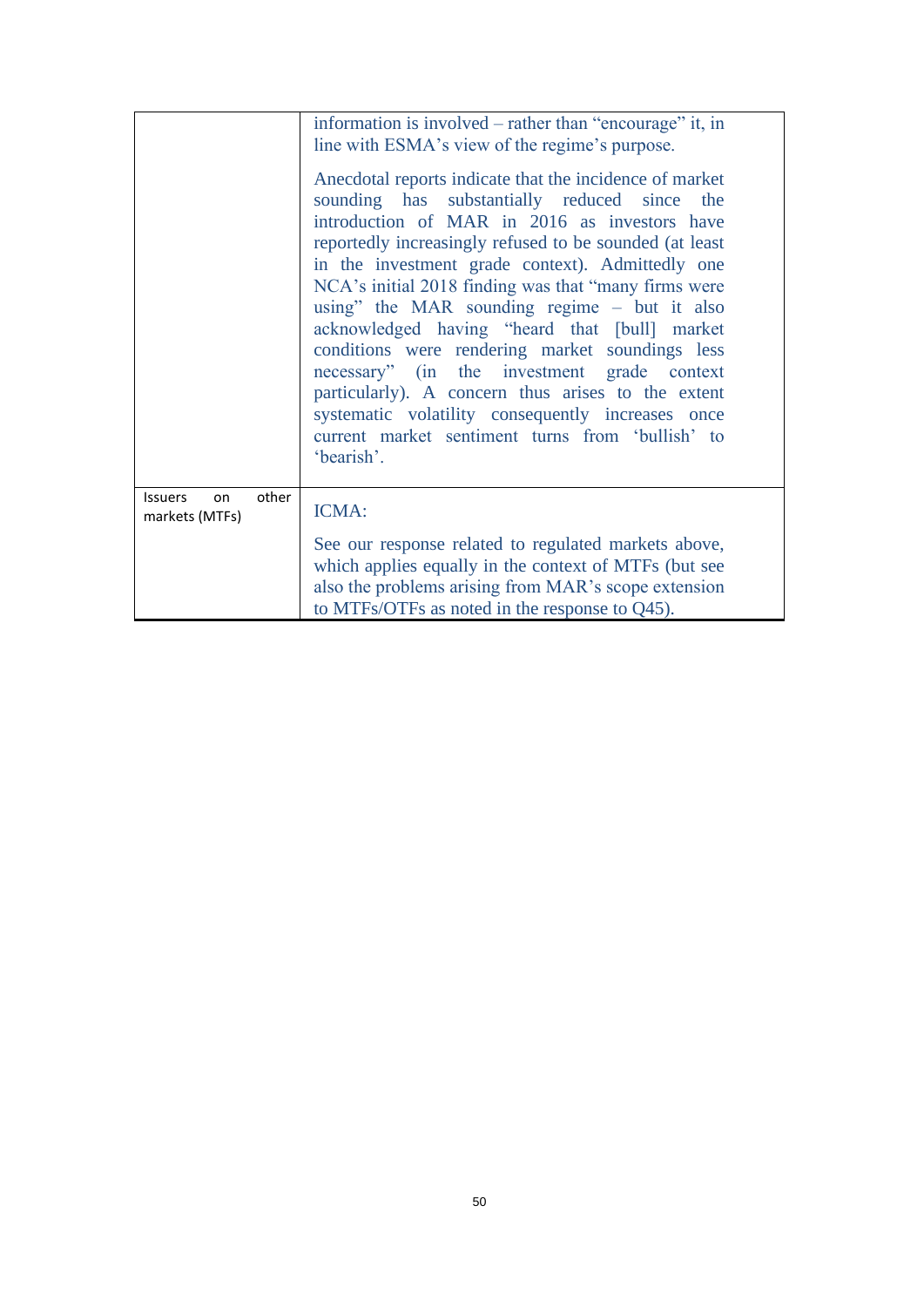# **2.4 Other possible areas for improvement**

# *2.4.1 Transparency Directive (Directive 2004/109/EC of the European Parliament and of the Council of 15 December 2004 on the harmonisation of transparency requirements in relation to information about issuers whose securities are admitted to trading on a regulated market)*

Transparency of publicly traded companies' activities is essential for the proper functioning of capital markets. Investors need reliable and timely information about the business performance and assets of the companies they invest in and about their ownership.

The [Transparency Directive \(Directive 2004/109/EC\)](https://eur-lex.europa.eu/legal-content/EN/TXT/?uri=CELEX%3A32004L0109) requires issuers of securities traded on EU regulated markets to make their activities transparent, by regularly publishing certain information. The information to be published includes: (i) yearly and half-yearly financial reports; (ii) major changes in the holding of voting rights; (iii) ad hoc inside information which could affect the price of securities. This information must be released in a manner that benefits all investors equally across the EU.

The Transparency Directive was amended in 2013 by Directive [2013/50/EU](https://eur-lex.europa.eu/legal-content/EN/TXT/?uri=CELEX%3A02013L0050-20131126) to reduce the administrative burdens on smaller issuers, particularly by abolishing the requirement to publish quarterly financial reports, and make the transparency system more efficient, in particular as regards the publication of information on voting rights held through derivatives.

The Commission has recently adopted a harmonised electronic format for annual financial reports developed by ESMA (the [European Single Electronic Format, ESEF\)](https://ec.europa.eu/info/business-economy-euro/company-reporting-and-auditing/company-reporting/transparency-requirements-listed-companies_en#esef). The ESEF has been applicable since 1 January 2021, except for 23 Member States who opted for a 1 year postponement. It makes reporting easier and facilitates accessibility, analysis and comparability of reports.

The Commission published in April 2021 a fitness check report [accompanying](https://eur-lex.europa.eu/legal-content/EN/TXT/?uri=CELEX%3A52021SC0081) the [Commission report to the European Parliament and the Council on –](https://eur-lex.europa.eu/legal-content/EN/TXT/?uri=CELEX%3A52021SC0081) inter alia – the operation of the 2013 amendment to the [Transparency](https://eur-lex.europa.eu/legal-content/EN/TXT/?uri=CELEX%3A52021SC0081) Directive. These reports indicate an overall good effectiveness of the corporate reporting framework, while highlighting areas for potential improvement, for instance in relation to supervision and enforcement.

**82(a) Do you consider that there is potential to simplify the Transparency Directive's rules on disclosures of annual and half-yearly financial reports and on the ongoing transparency requirements for major changes in the holders of voting rights, keeping in mind the need to facilitate accessibility, analysis and comparability of issuers' information and to maintain a high level of investor protection on these markets?**

- o Yes
- $\circ$  **No**  $\checkmark$
- o Don't know/ no opinion / not relevant

**83. Would you have any other suggestion to improve the current rules laid down in**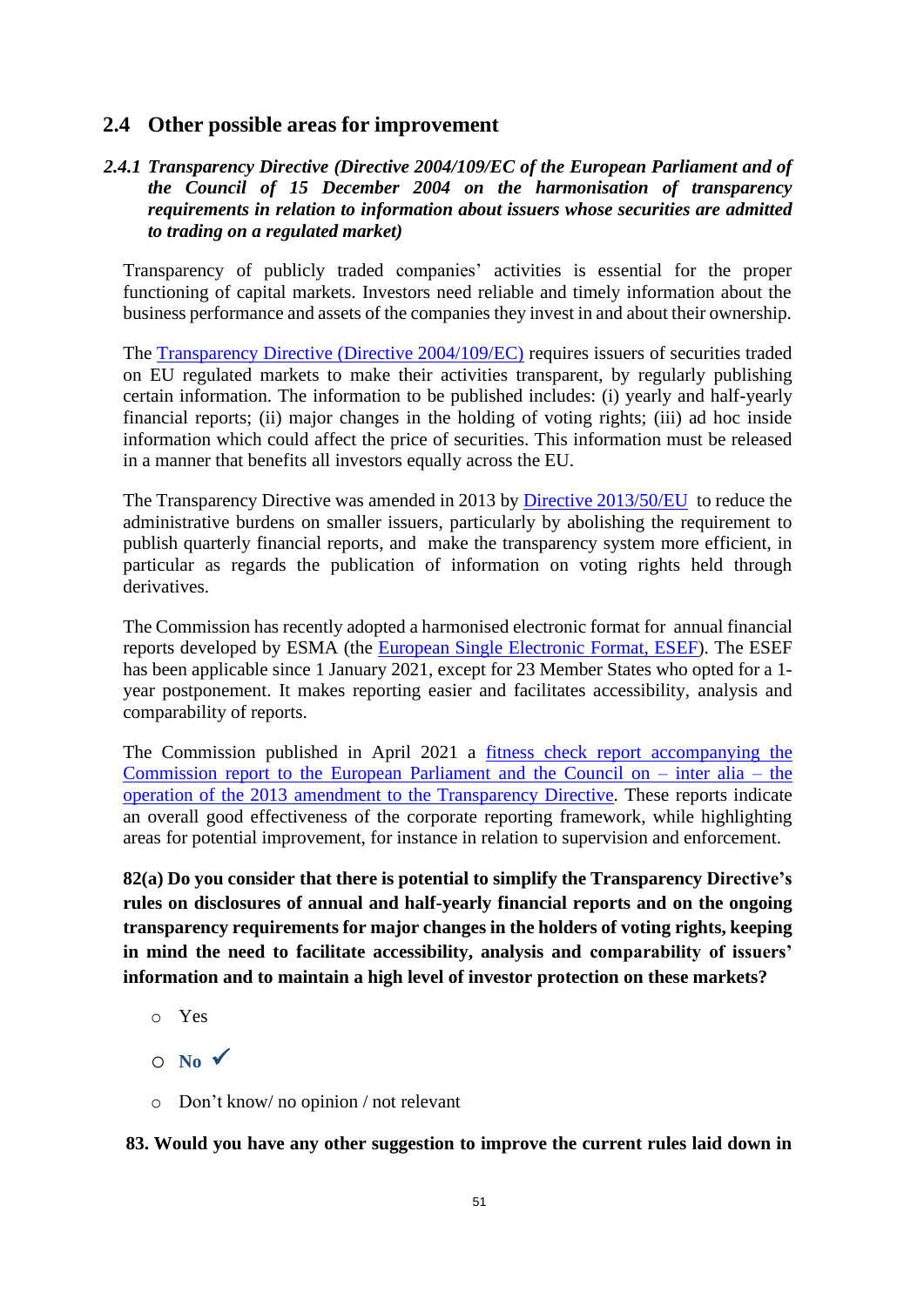#### **the Transparency Directive?**

Please explain your reasoning: [*4000 character(s) maximum*]

### ICMA:

Overall, there are no significant issues with the Transparency Directive (TD) from the perspective of the international bond markets, although the lack of alignment between the Home Member State definitions in the TD and Prospectus Regulation can give rise to some confusion in practice.

Some market participants note that it would be more straightforward to interpret and apply the TD regime if the rules were set out in a Regulation, rather than a minimum harmonisation directive, particularly because local implementation of the TD is in a number of different languages. However, other market participants do not consider that the minimum harmonisation nature of the TD causes significant issues in practice and note that this type of change would be unlikely to make a practical difference to the policy objectives of encouraging companies to access public markets. Therefore changes to the TD (including a change to the Directive format), may not be considered to be a priority in terms of focusing official sector (and market) resources in the most effective way to achieve the overarching policy goals of the Listing Act and the broader CMU initiative.

The EU's prospectus and transparency regimes are not aligned in certain areas, because the Prospectus Regulation was reformed in 2017 and the TD has not been updated to reflect those changes. The main example of this misalignment is the situation for issuers of "wholesale" low denomination bonds admitted to a "qualified investors only" segment of a regulated market. Under the Prospectus Regulation, issuers of these bonds benefit from the "wholesale" disclosure regime and do not need to prepare a prospectus summary. However, such issuers do not benefit from the same alleviations that an issuer of "wholesale" bonds with a high denomination would have under the TD because the TD has not been updated to reflect the new "wholesale" regime for low denomination bonds admitted to a "qualified investors only" segment of a regulated market, which was introduced under the Prospectus Regulation.

The equivalence rules under Article 23 (which allow a competent authority of the home Member State to make equivalence determinations) do not work well in practice.

# *2.4.3 Listing Directive (Directive 2001/34/EC of the European Parliament and of the Council of 28 May 2001 on the admission of securities to official stock exchange listing and on information to be published on those securities)*

The [Listing Directive \(Directive 2001/34/EC\)](https://eur-lex.europa.eu/legal-content/EN/TXT/?uri=CELEX%3A32001L0034) concerns securities for which admission to official listing is requested and those admitted, irrespective of the legal nature of their issuer. The Listing Directive aims to coordinate the rules with regard to (i) admitting securities to official stock-exchange listing and (ii) the information to be published on those securities in order to provide equivalent protection for investors at [EU](https://eur-lex.europa.eu/summary/glossary/eu_union.html) level.

The [Prospectus](https://eur-lex.europa.eu/legal-content/EN/TXT/?uri=CELEX%3A32017R1129) Directive and the [Transparency](https://eur-lex.europa.eu/legal-content/EN/TXT/?uri=CELEX%3A32004L0109) Directive further consolidated rules harmonising the conditions for the provision of information regarding requests for the admission of securities to official stock-exchange listing and the information on securities